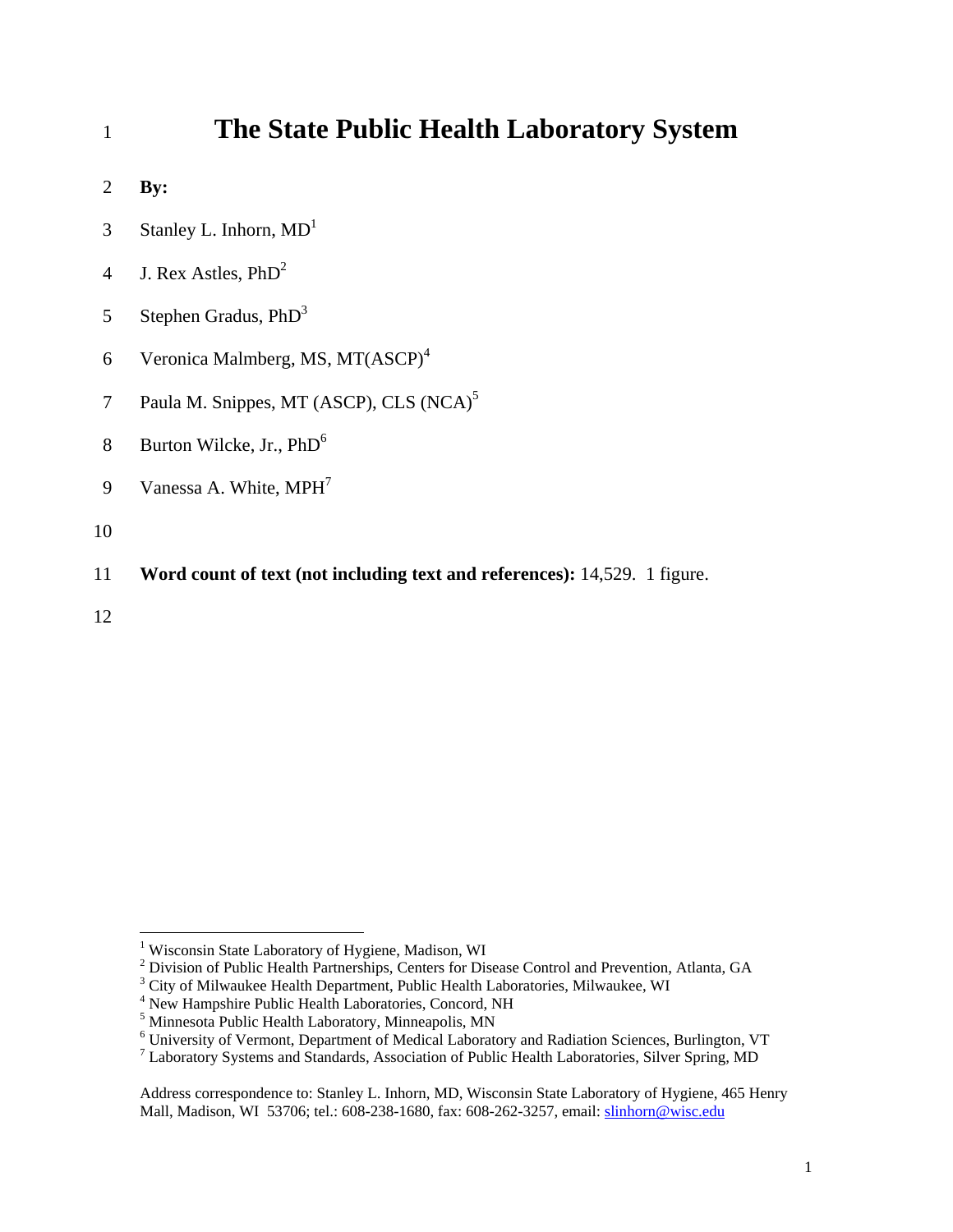## 13 **SYNOPSIS**

14

| 15 | This report describes the development since 2000 of State Public Health Laboratory            |
|----|-----------------------------------------------------------------------------------------------|
| 16 | Systems in the United States. These state systems collectively are related to several other   |
| 17 | recent public health laboratory initiatives. The first is the Core Functions and              |
| 18 | <i>Capabilities of State Public Health Laboratories, a white paper that defined the basic</i> |
| 19 | responsibilities of state public health laboratories. Another is the Centers for Disease      |
| 20 | Control and Prevention National Laboratory System initiative, the goal of which is to         |
| 21 | promote public-private collaboration to assure quality laboratory services and public         |
| 22 | health surveillance. To enhance the realization of the National Laboratory System, the        |
| 23 | Association of Public Health Laboratories launched in 2004 a State Public Health              |
| 24 | Laboratory System Improvement Program. In the same year, the Association of Public            |
| 25 | Health Laboratories developed a Comprehensive Laboratory Services Survey, a tool to           |
| 26 | measure improvement through the decade to assure that essential public health laboratory      |
| 27 | services are provided.                                                                        |

28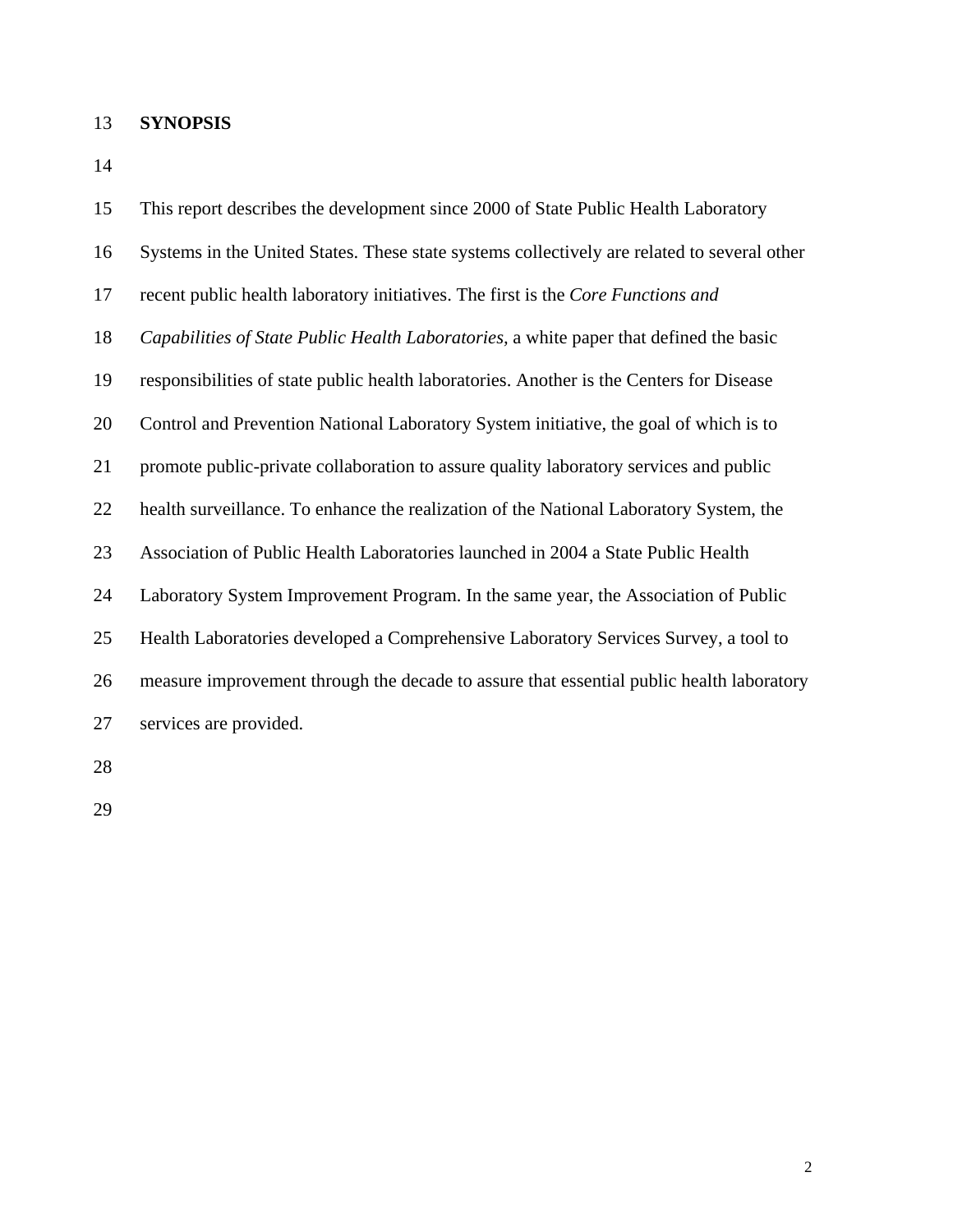### 30 **Core Functions and Capabilities of State Public Health Laboratories**

31 In 2000, the Association of Public Health Laboratories (APHL) published a white paper 32 –*Core Functions and Capabilities of State Public Health Laboratories*, which 33 enumerated the 11 core functions that State Public Health Laboratories (SPHLs) provide  $34$  or assure and described their expected capabilities in safeguarding the public's health.<sup>1</sup> 35 One purpose of this report was to identify the SPHL's role in assuring that the 10  $36$  Essential Public Health Services<sup>2</sup> are adequately supported by laboratory-based scientific 37 data. APHL's leadership recognized that, during the 1990s, the emergence of new 38 infectious diseases, the revolution in genetic testing, the threats of chemical and 39 biological terrorism, and the concerns about environmental exposures presented major 40 challenges to SPHLs. In addition, there was recognition that SPHLs vary greatly in size, 41 function, funding, and organization. For example, in some states, certain testing services 42 are conducted, not in the SPHL, but in another governmental or local public health 43 laboratory or by private laboratories, so that in these circumstances, the SPHL assures 44 rather than directly provides the testing service. It was also recognized that SPHLs are a 45 pivotal point in a loose national network of federal, state, and local laboratories that 46 collaborate with private clinical and other laboratories. In 2002, the Core Functions white 47 paper was published by the Centers for Disease Control and Prevention (CDC) Division 48 of Laboratory Systems as an MMWR article.<sup>3</sup> The MMWR report came after the anthrax 49 attack of October, 2001, and therefore emphasized that any public health response 50 required a high-quality, coordinated laboratory testing system throughout the United 51 States. Since SPHLs vary so widely in the scope of their activities, any response must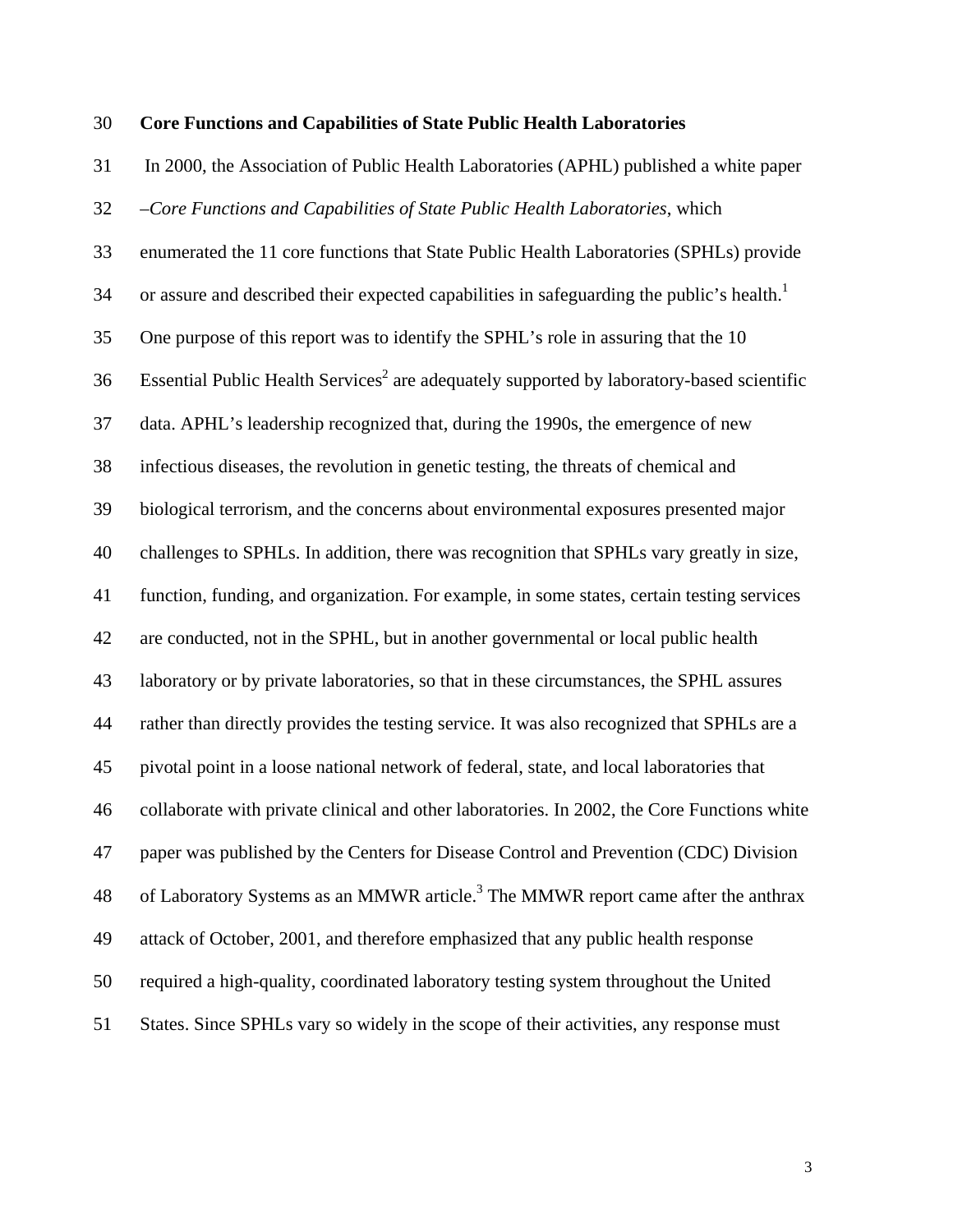52 also ensure the quality and ready availability of critical laboratory information generated 53 in the private sector.

54

55 **National Laboratory System** Although the need to improve coordination, 56 communication and collaboration between state public health laboratories and clinical 57 laboratories existed before the anthrax attacks, they were the wake-up call that 58 accelerated efforts, provided funding that could be used to enhance public-private 59 relationships, and helped clinical laboratorians to recognize their role in public health 60 testing of all types. In 2000, the CDC Division of Laboratory Systems introduced the 61 concept of a National Laboratory System (NLS) to crystallize the idea of a functional 62 public health network of public and private laboratories.<sup>4</sup> The NLS concept focuses on all 63 public health testing, not just bio- or chemical terrorism, and is intended to assure timely 64 and accurate public health testing and reporting. The NLS concept recognizes that robust 65 state public health laboratory systems are essential components. In addition to important 66 national activities that include aggregating and interpreting surveillance data, establishing 67 and promoting national guidelines for laboratory testing, and coordinating national 68 testing programs, the CDC's role in the NLS also includes helping the states to enhance 69 and maintain their state public health laboratory systems. In 2001, to jump-start the NLS, 70 CDC awarded cooperative agreement funds for four NLS demonstration projects, 71 intended to show how SPHLs could improve coordination, communication and 72 collaboration with private clinical laboratories.<sup>5</sup> The realization of a fully developed NLS 73 would require functioning integrated laboratory systems in every state. Subsequently,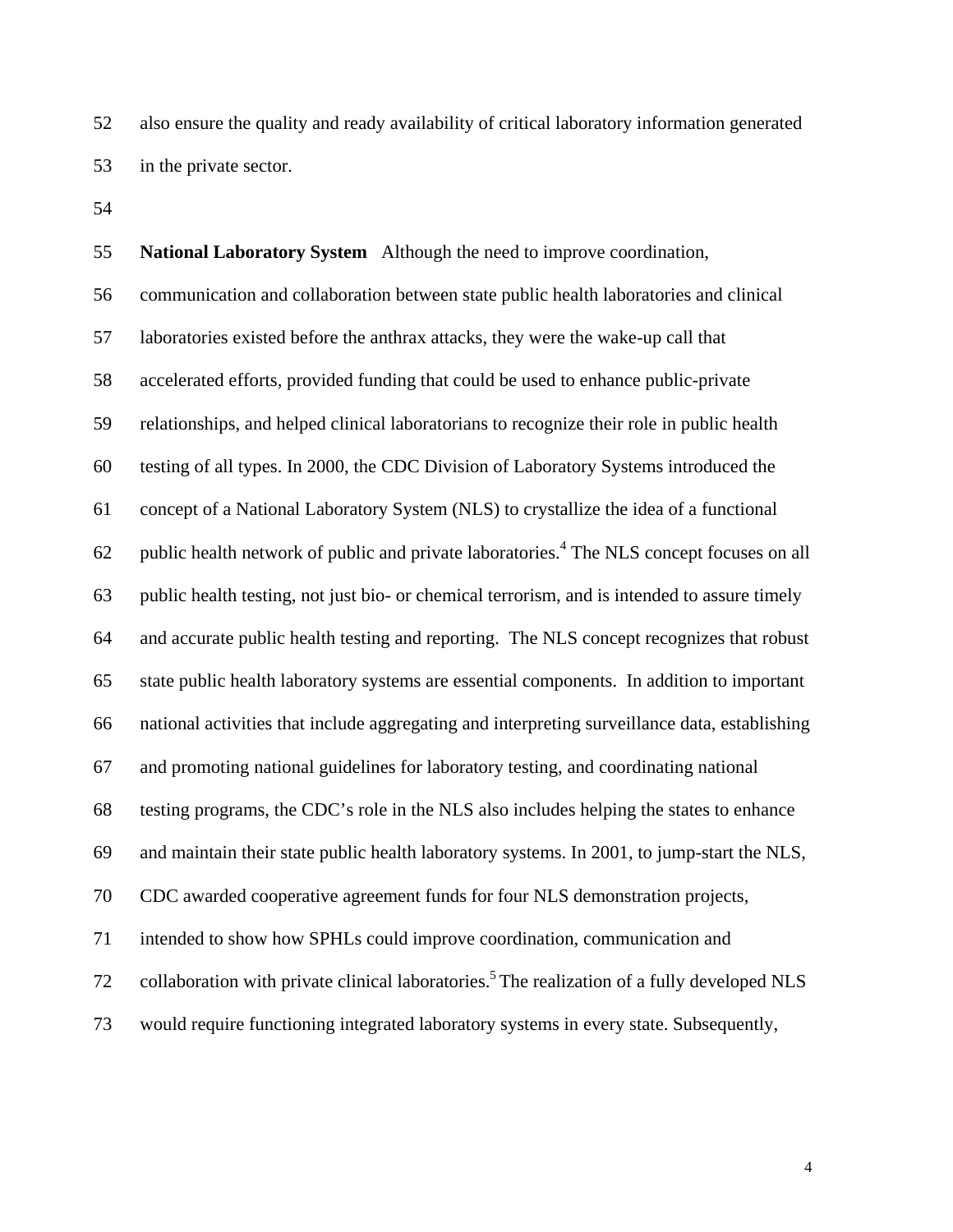74 CDC funded additional cooperative agreement awards for projects to develop various 75 components of state laboratory networks.

76

| 77 | Laboratory System Improvement Program A collaborative effort between CDC and                         |
|----|------------------------------------------------------------------------------------------------------|
| 78 | APHL was begun in 2004 to develop a State Public Health Laboratory System                            |
| 79 | Performance Standards Program. This program was inspired by the National Public                      |
| 80 | Health Performance Standards Program (NPHPSP) <sup>6</sup> and modeled after the NPHPSP and          |
| 81 | the Capacity Assessment for State Title V $(CAST-5)^7$ planning tool of the Association of           |
| 82 | Maternal and Child Health Programs. Major efforts by APHL, CDC and representatives                   |
| 83 | from 22 states produced an assessment tool and process that evaluates the effectiveness              |
| 84 | of the SPH Laboratory System in satisfying the 10 Essential Services of Public Health <sup>2</sup>   |
| 85 | and the Core Functions and Capabilities of State Public Health Laboratories. <sup>1,3</sup> In April |
| 86 | 2008, the program name was changed to the Laboratory System Improvement Program                      |
| 87 | (L-SIP) to more accurately reflect the long-term goals of the program. The L-SIP uses a              |
| 88 | performance measurement tool that is aimed at the optimal level of performance. <sup>8</sup>         |
| 89 |                                                                                                      |
| 90 | L-SIP is intended to improve the quality of public health laboratory practice and the                |
| 91 | performance of public health laboratory systems by:                                                  |
| 92 | Identifying performance standards against which state public health laboratory                       |
| 93 | systems can measure performance                                                                      |
| 94 | Engaging and leveraging state laboratory system partnerships to build a stronger                     |
| 95 | foundation for public health preparedness                                                            |
| 96 | Promoting continuous improvement of public health laboratory systems                                 |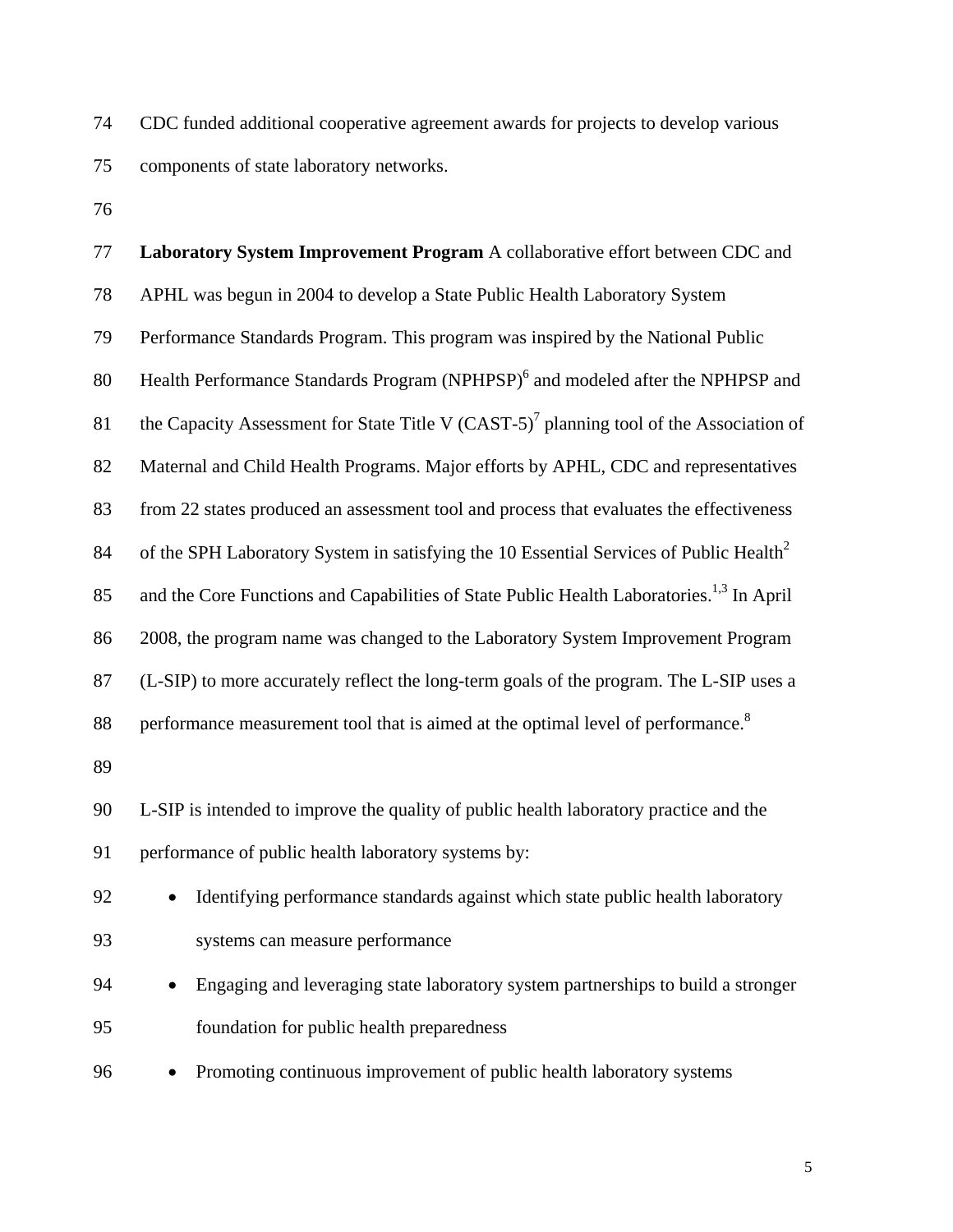| 97  | Strengthening the science base for public health practice improvements                      |
|-----|---------------------------------------------------------------------------------------------|
| 98  | Providing a basis for formalizing the National Laboratory System nationwide,                |
| 99  | with potential inclusion of clinical, veterinary, agricultural, and environmental           |
| 100 | laboratories                                                                                |
| 101 | Supporting the planned process for accreditation of state public health laboratories        |
| 102 |                                                                                             |
| 103 | A wide variety of organizations and partners participate in different parts of the SPH      |
| 104 | Laboratory System as the nature of the public health issue changes. For example, law        |
| 105 | enforcement agencies become important partners in situations where terrorism is             |
| 106 | suspected; academia is vital in supporting training of the workforce. So even though all    |
| 107 | system partners need not weigh in on all issues affecting the SPH Laboratory System,        |
| 108 | they should be included in assessments of the system and in activities to improve the       |
| 109 | system.                                                                                     |
| 110 |                                                                                             |
| 111 | The Comprehensive Laboratory Services Survey Healthy People 2010 <sup>9</sup> Objective 23- |
| 112 | 13 states: "Increase the proportion of Tribal and State health agencies that provide or     |
| 113 | assure comprehensive laboratory services to support essential public health services." A    |
| 114 | key phrase in this objective is "provide or assure." This language gives recognition to the |
| 115 | fact that the agency, in this case the public health laboratory, may not itself provide the |
| 116 | testing or other function, but assures that the service is provided by a partner such as a  |
| 117 | state agricultural or environmental laboratory or by a private clinical laboratory. To      |
| 118 | measure this objective, an APHL committee developed the Comprehensive Laboratory            |
| 119 | Services Survey to assess SPHL performance. To assure its validity, the survey was          |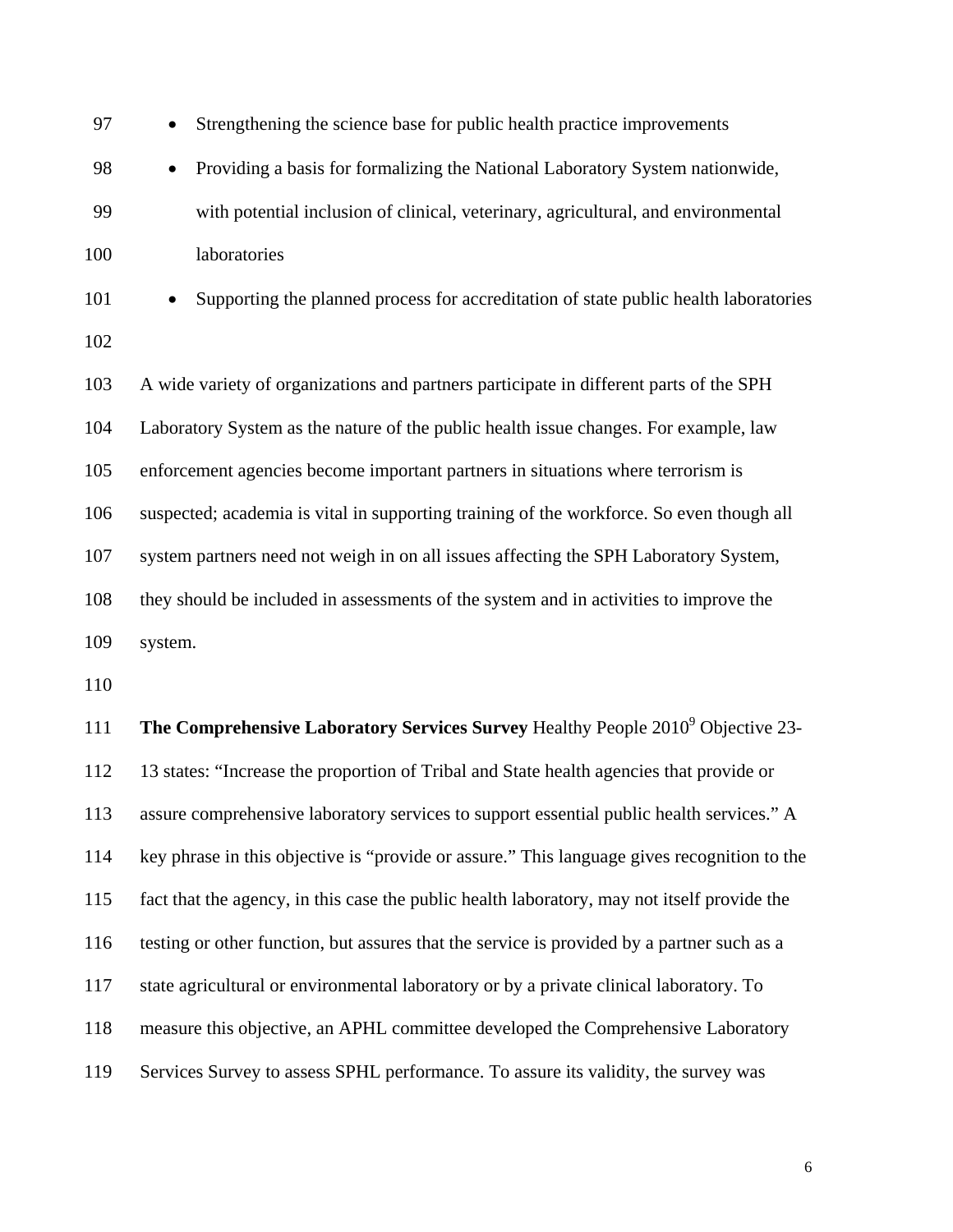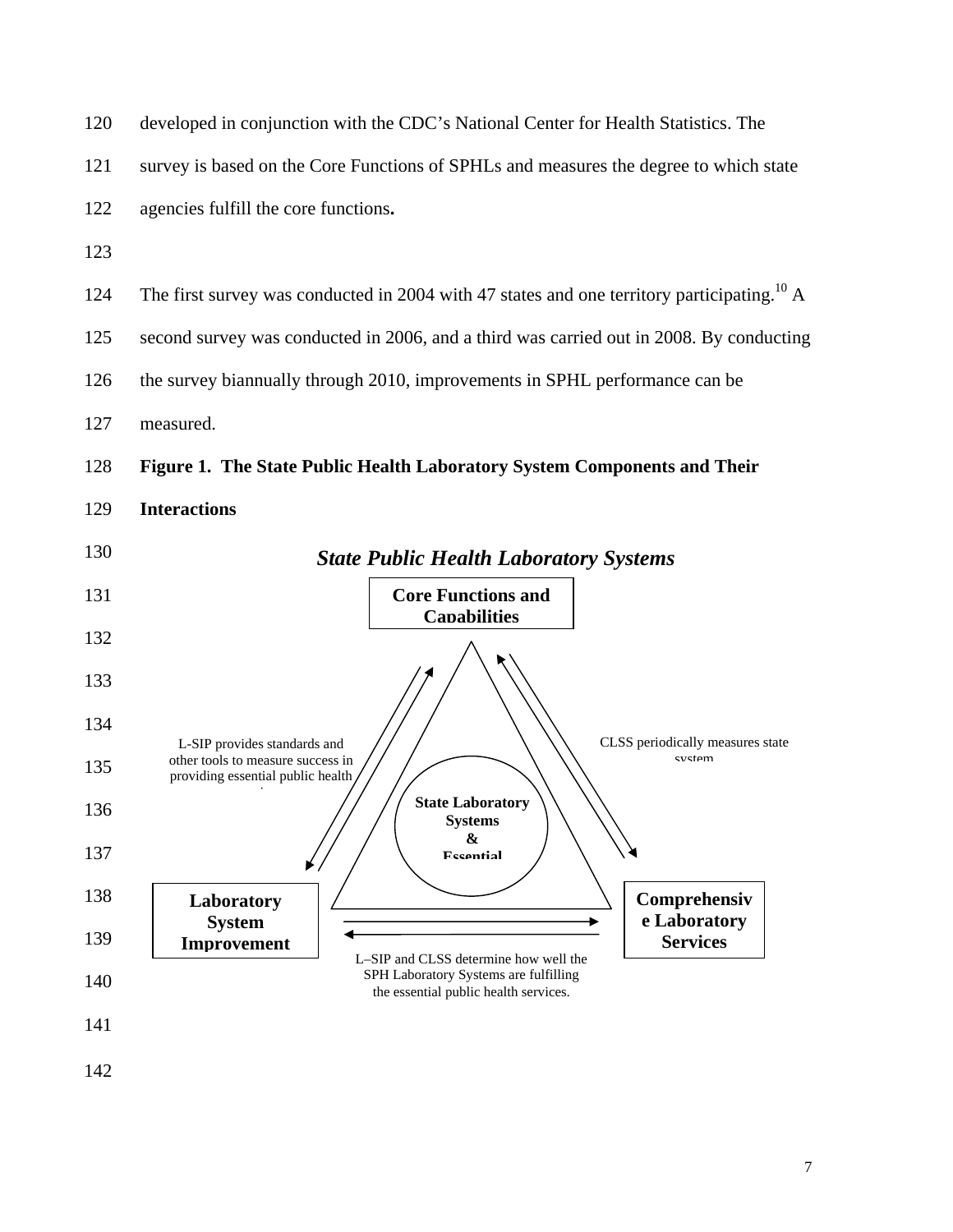|     | Diait I abht IItahn Laborator y Dysithis Throughout the carrent accade,                               |
|-----|-------------------------------------------------------------------------------------------------------|
| 144 | individual states have been working to develop laboratory networks. The ultimate goal                 |
| 145 | for such efforts is to create a comprehensive system that can respond to all public health            |
| 146 | needs and threats. (Figure 1) In 2000, the Healthy People 2010 initiative specifically                |
| 147 | acknowledged the unique role of public health laboratories. <sup>9</sup> To quote from Healthy        |
| 148 | People 2010, "Public Health Laboratories, in conjunction with clinical, environmental,                |
| 149 | and agricultural laboratories, constitute a national laboratory network that fulfills a               |
| 150 | critical role in assessing and assuring the health of populations and the environment. This           |
| 151 | role includes such activities and services as laboratory quality assessment and                       |
| 152 | improvement, outbreak investigation, emergency preparedness and response, laboratory-                 |
| 153 | based surveillance, population screening, and technology transfer. The national                       |
| 154 | laboratory network also operates for the benefit of public health by helping to assure safe           |
| 155 | water, food, and air and by supporting programs such as newborn screening and lead-                   |
| 156 | poisoning prevention."                                                                                |
| 157 |                                                                                                       |
| 158 | In 2007, APHL defined a State Public Health Laboratory System (SPH Laboratory                         |
| 159 | System) as a network consisting of all the participants in public health laboratory testing,          |
| 160 | including those who initiate testing and those who ultimately use the test results. <sup>11</sup> The |
| 161 | SPH Laboratory System is part of the larger state public health system. The system                    |
| 162 | includes individuals, organizations, and agencies that are involved in assuring that                  |
| 163 | laboratory data support the 10 Essential Services of Public Health. <sup>2</sup> The concepts of a    |
| 164 | SPH Laboratory System are also embedded in the APHL Core Functions and Capabilities                   |

143 **State Public Health Laboratory Systems** Throughout the current decade,

165 of State Public Health Laboratories.<sup>1,3</sup> Within the SPH Laboratory System are primary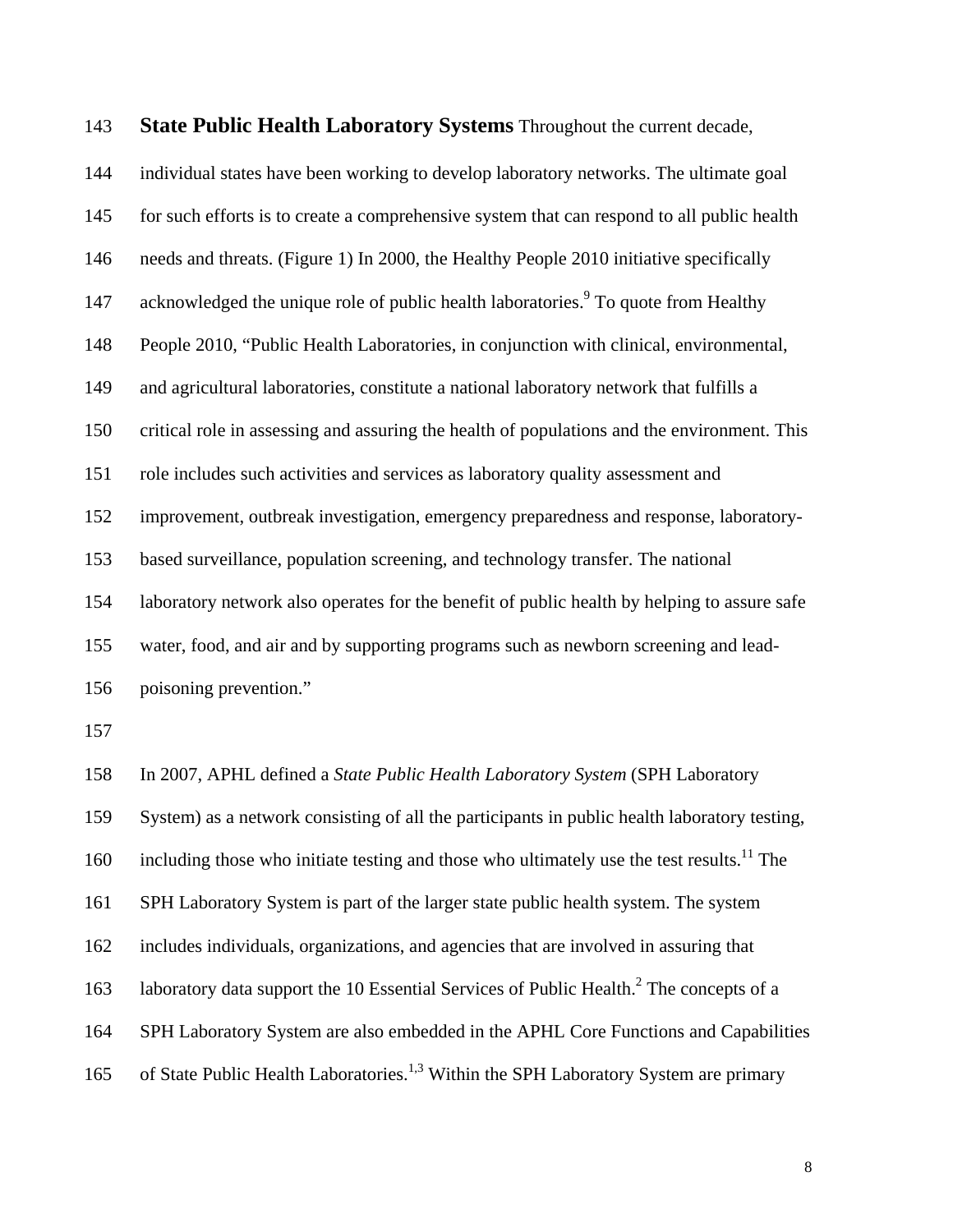| 166 | stakeholders who are directly involved in creating and using laboratory data. Additional         |
|-----|--------------------------------------------------------------------------------------------------|
| 167 | stakeholders include those who are concerned with complementary Essential Services,              |
| 168 | such as policy development and public health-related research. This definition of the SPH        |
| 169 | Laboratory System is consistent with the goals of the National Laboratory System. <sup>4</sup> A |
| 170 | successful NLS supports voluntary, interdependent partnerships of public health, clinical,       |
| 171 | environmental, agricultural, and veterinary laboratories through public-private                  |
| 172 | collaboration for assurance of quality laboratory services and public health surveillance.       |
| 173 |                                                                                                  |
| 174 | The SPH Laboratory System should contribute to the assurance that:                               |
| 175 |                                                                                                  |
| 176 | 1. public health threats are detected and intervention is timely                                 |
| 177 | stakeholders are appropriately informed of potential threats<br>2.                               |
| 178 | 3. reportable conditions are monitored in a comprehensive statewide system                       |
| 179 | specimens and isolates for public health testing are sufficient to provide<br>4.                 |
| 180 | comprehensive public health surveillance and response                                            |
| 181 | 5. public health laboratory data are transmitted to designated local, state and                  |
| 182 | federal agencies responsible for disease prevention, surveillance, and control.                  |
| 183 |                                                                                                  |
| 184 | The State Public Health Laboratory (SPHL) has a leadership role in developing and                |
| 185 | promoting the SPH Laboratory System through active collaboration with stakeholders,              |
| 186 | including epidemiologists, public health program managers, first responders,                     |
| 187 | environmental and agricultural professionals, private clinical and environmental                 |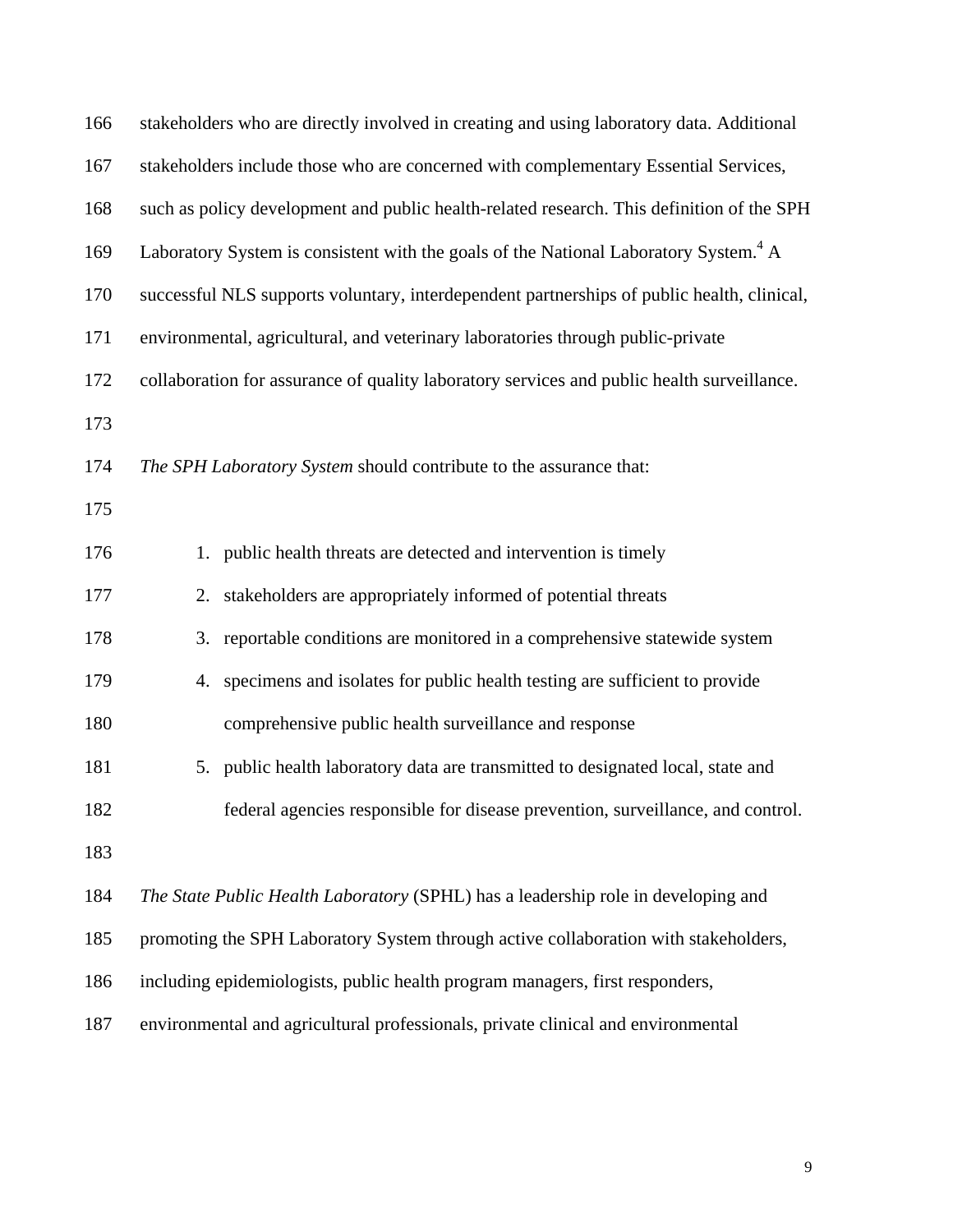| 188 | laboratories, and local public health laboratories. To assure that the SPH Laboratory     |
|-----|-------------------------------------------------------------------------------------------|
| 189 | System is effective, the SPHL should as a minimum:                                        |
| 190 |                                                                                           |
| 191 | 1. maintain a database that includes all stakeholders who rely on accurate public         |
| 192 | health laboratory data                                                                    |
| 193 | employ a full-time Laboratory Program Advisor<br>2.                                       |
| 194 | create a standing Public Health Laboratory Advisory Committee<br>3.                       |
| 195 | 4. provide a system to maintain regular communication channels for system                 |
| 196 | partners                                                                                  |
| 197 |                                                                                           |
| 198 | The Local Public Health Laboratory, including city, county, and regional public health    |
| 199 | laboratories, often maintain valuable networks with their constituents. Such networks     |
| 200 | contribute to the SPH Laboratory System. <sup>12</sup>                                    |
| 201 |                                                                                           |
| 202 | THE CORE FUNCTIONS AND CAPABILITIES OF STATE PUBLIC HEALTH                                |
| 203 | <b>LABORATORIES</b>                                                                       |
| 204 |                                                                                           |
| 205 | In the 2002 MMWR report on the Core Functions, it was noted in the Summary: Defining      |
| 206 | public health laboratory functions in support of public health programs is the beginning  |
| 207 | of the process of developing performance standards for laboratories, against which state  |
| 208 | public health laboratories, and eventually local public health and clinical laboratories, |
| 209 | will establish and implement best laboratory practices. Public health is changing, and as |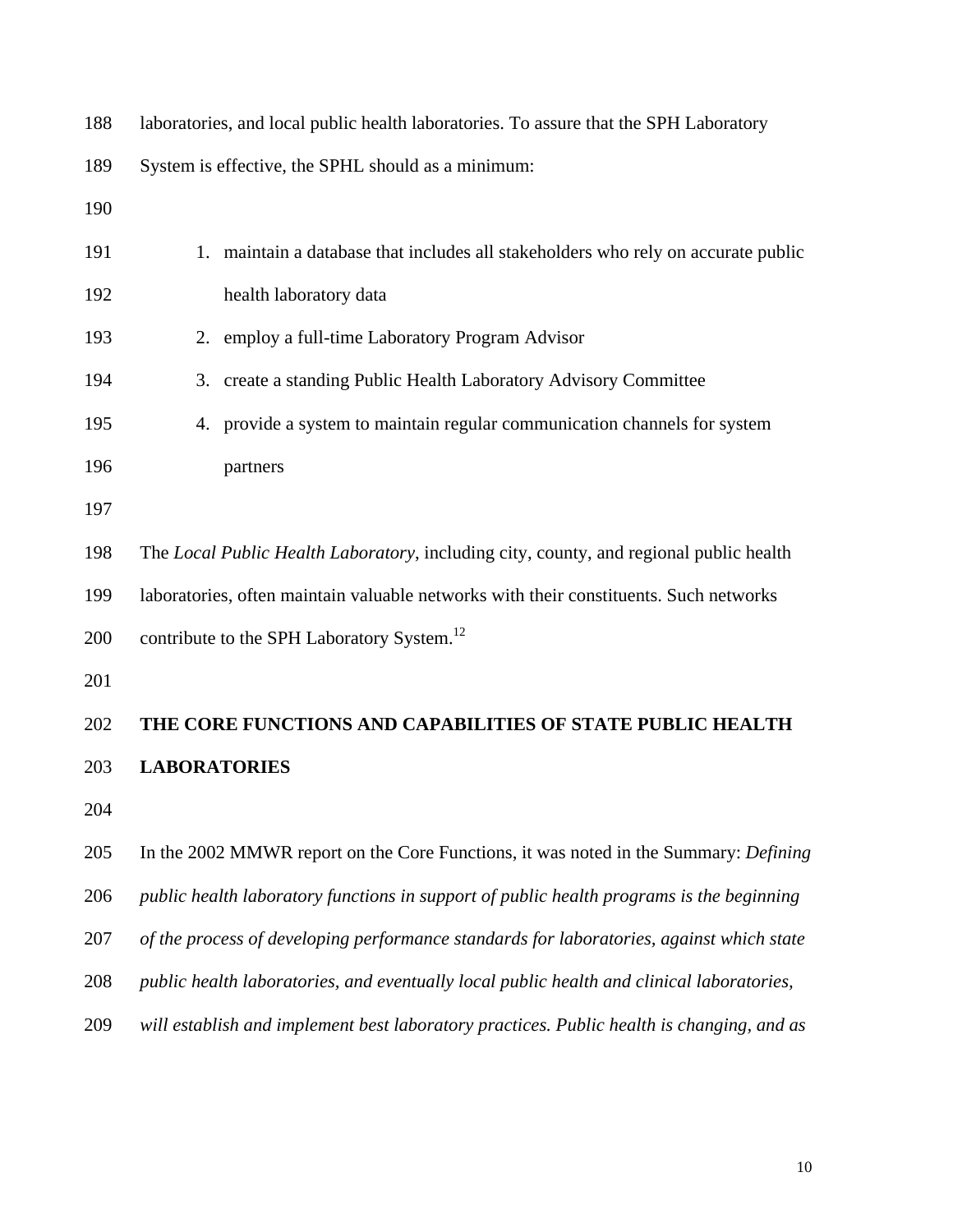*part of that change, public health laboratories must advocate for and implement* 

*improvements for public health testing and surveillance.* 

213 In the Introduction to this same report, the following observation was made: *These recommendations for core functions enable state leaders and stakeholders (e.g., State epidemiologists, state and local health officers, and state legislators) to assess the adequacy of the public health systems, allocate resources, and encourage relationships between the public health system and the health-care delivery system. Further, these recommendations provide a guide for assessing and monitoring the service and value of the public health laboratories by serving as a basis for creation of policy development. From this foundation, development of laboratory performance standards and laboratory quality assurance can evolve in the United States.*  

223 The leadership role and activities of the SPHL in promoting the SPH Laboratory System 224 are based on assuring that the core functions are carried out to meet the needs of public 225 health in the state. The role of the SPHL in promoting the SPH Laboratory System by 226 providing or assuring each of the 11 Core Functions must include those activities that are 227 carried out by the SPHL as well as those performed by other partners. As public health 228 priorities change in the future, new core functions may be identified for the SPH 229 Laboratory.

231 The eleven **Core Functions and Capabilities (CFC)** are: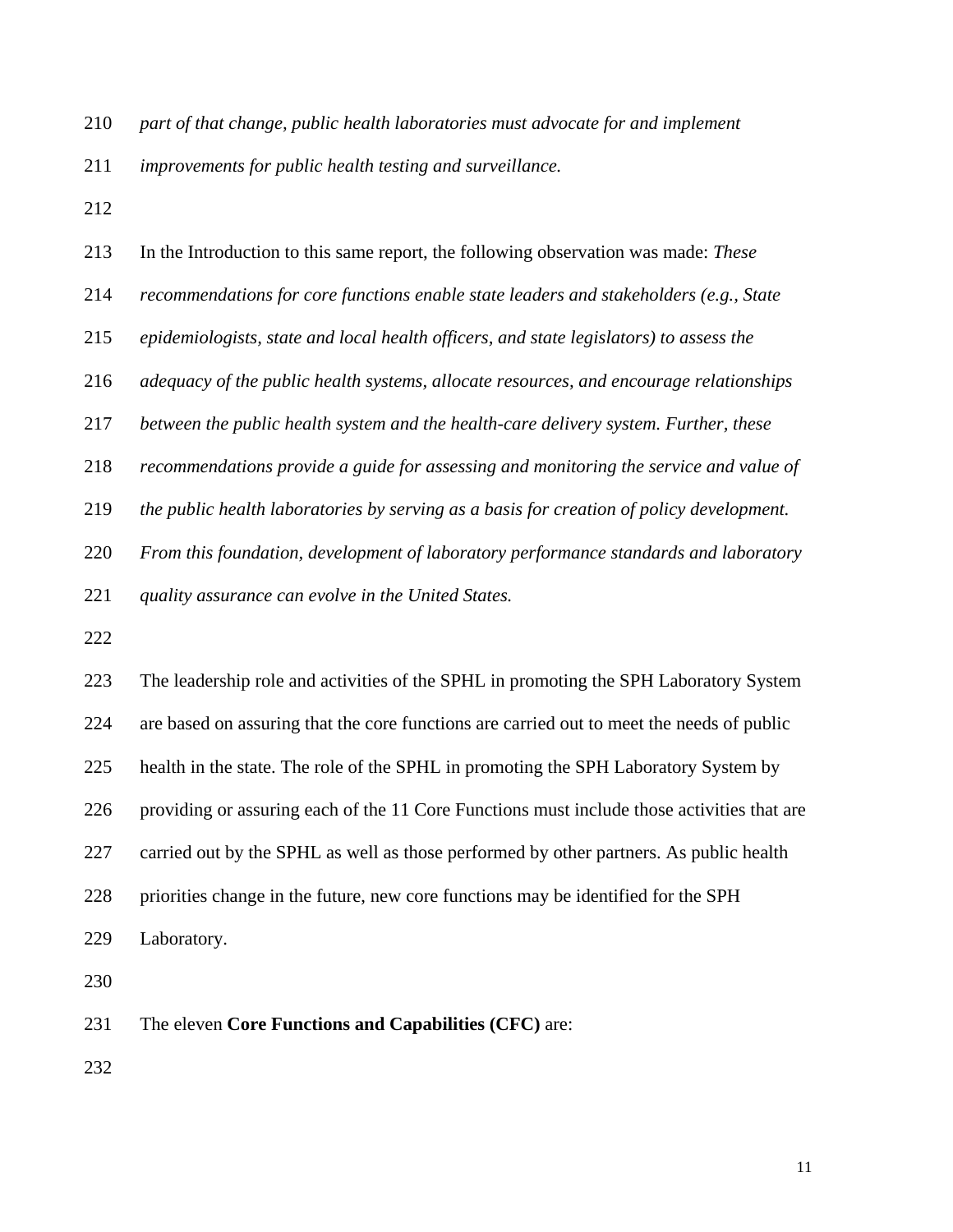- 233 CFC 1- Disease prevention, control, and surveillance
- 234 CFC 2- Integrated data management
- 235 CFC 3- Reference and specialized testing
- 236 CFC 4- Environmental health and protection
- 237 CFC 5- Food safety
- 238 CFC 6- Laboratory improvement and regulation
- 239 CFC 7- Policy development
- 240 CFC 8- Emergency preparedness and response
- 241 CFC 9- Public health-related research
- 242 CFC 10- Training and education
- 243 CFC 11- Partnerships and communication
- 244

#### 245 **CFC 1- Disease Prevention, Control, and Surveillance**

246

247 The SPHL and its partners in the SPH Laboratory System provide laboratory monitoring

- 248 of the health status of communities and, thereby, contribute to the identification of
- 249 community health problems. Partners in the system participate in processes to support
- 250 health surveillance programs by generating accurate and timely laboratory data in many
- 251 areas of public health (e.g., communicable, genetic/metabolic and chronic diseases,
- 252 environmental exposures). Laboratory data are shared with all appropriate federal, state,
- 253 and local agencies to enhance rapid disease detection and facilitate the implementation of
- 254 disease control measures.
- 255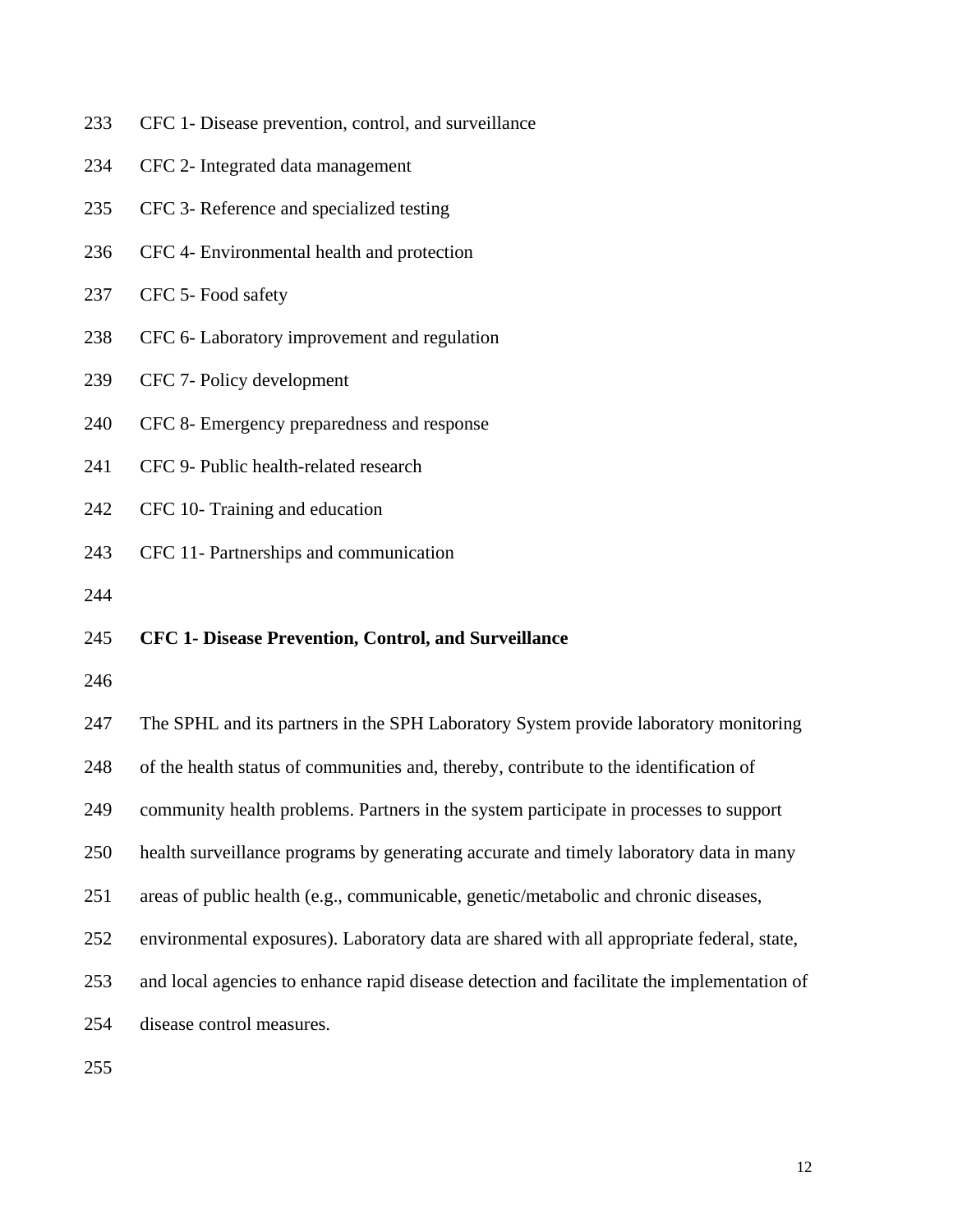# *Communicable Diseases*

| 257 | $\bullet$ | The SPHL serves as a center of expertise for the detection and identification of    |
|-----|-----------|-------------------------------------------------------------------------------------|
| 258 |           | infectious disease agents. In this role, the SPHL provides reference testing for    |
| 259 |           | clinical laboratories and other healthcare facilities in the state and surveillance |
| 260 |           | testing to support the work of the state epidemiologists.                           |
| 261 | $\bullet$ | The SPHL provides a variety of molecular testing methods to detect, identify and    |
| 262 |           | subtype organisms associated with disease for enhanced surveillance.                |
| 263 |           | The SPHL provides testing for high-risk and emerging infectious diseases such as    |
| 264 |           | tuberculosis, rabies and botulism for which other diagnostic laboratories generally |
| 265 |           | do not test.                                                                        |
| 266 |           | The SPHL serves as a conduit for state-national transmission of information by      |
| 267 |           | participating in current CDC and FDA surveillance programs:                         |
| 268 |           | Laboratory Response Network (LRN)<br>O                                              |
| 269 |           | Emerging Infections Program/Epidemiology & Laboratory Capacity<br>$\circ$           |
| 270 |           | Program (EIP/ELC)                                                                   |
| 271 |           | Foodborne Diseases Active Surveillance Network (FoodNet)<br>O                       |
| 272 |           | Influenza (CDC/WHO) Surveillance Network<br>$\circ$                                 |
| 273 |           | Arbovirus Surveillance Network (ArboNet)                                            |
| 274 |           | National Respiratory and Enteric Virus Surveillance System (NREVSS)<br>$\circ$      |
| 275 |           | National Molecular Subtyping Network for Foodborne Disease<br>$\circ$               |
| 276 |           | Surveillance (PulseNet)                                                             |
| 277 |           | Food Emergency Response Network (FERN)<br>O                                         |
| 278 |           | Electronic Laboratory Exchange Network (ElexNet)<br>$\circ$                         |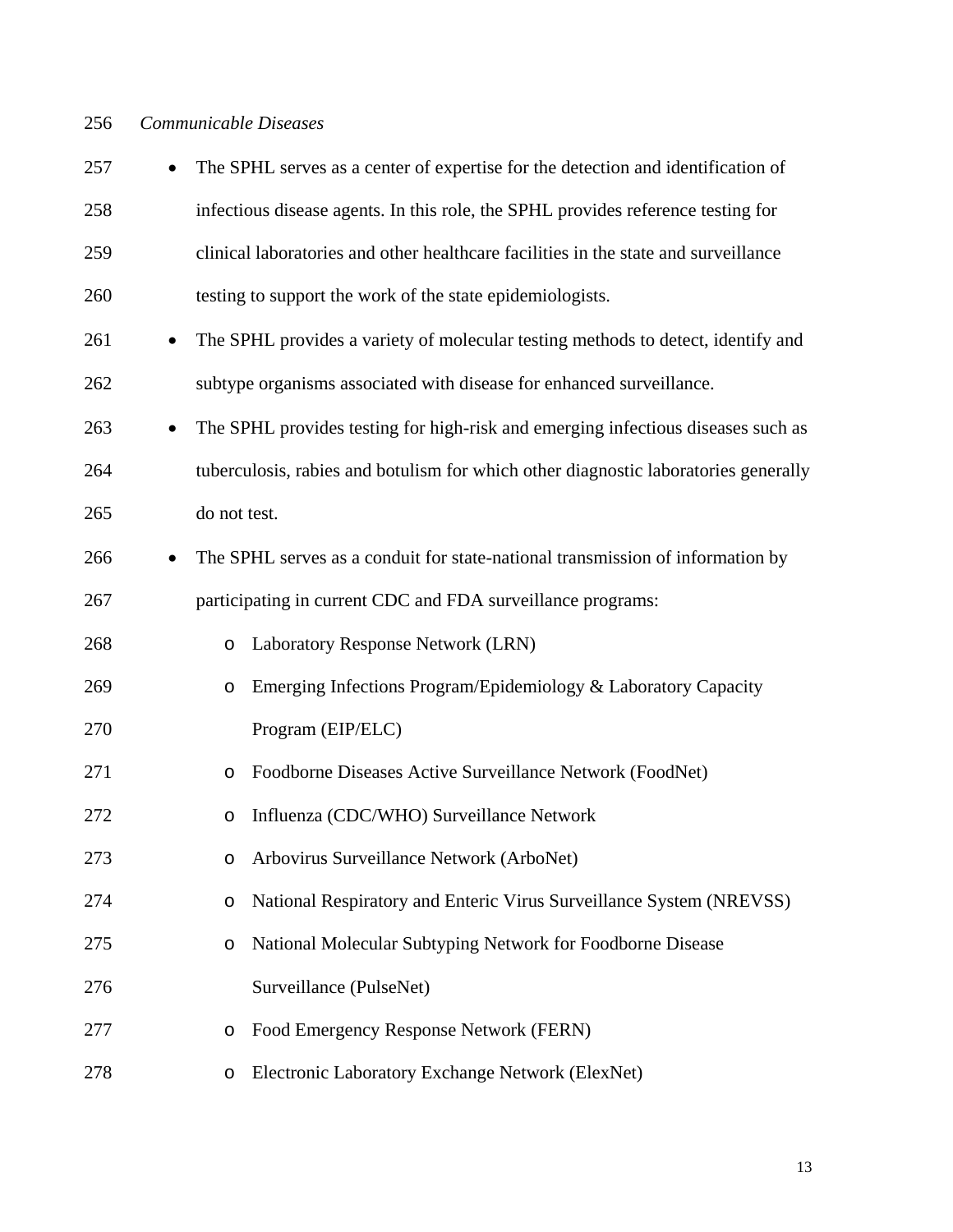279 o Laboratory Identification of Parasites of Public Health Concern (DPDx)

280

## 281 *Chronic Diseases*

| 282 | Chronic diseases are among the most common and costly health problems,                       |
|-----|----------------------------------------------------------------------------------------------|
| 283 | accounting for about 70% of U.S. deaths and total medical care expenditures, as              |
| 284 | well as affecting the quality of life of 90 million Americans. <sup>13</sup> Surveillance to |
| 285 | monitor chronic diseases and their risk factors has relied on population surveys             |
| 286 | such as the Behavioral Risk Factor Surveillance System. The Council of State and             |
| 287 | Territorial Epidemiologists and chronic disease program directors at the state and           |
| 288 | federal level have developed a number of indicators with which to monitor                    |
| 289 | chronic diseases. Public health laboratory testing was not included as a measure in          |
| 290 | these indicators.                                                                            |

291 • In 2005, CDC initiated efforts to develop a national environmental public health 292 tracking network  $(EPHT)$ .<sup>14</sup> Public health laboratories contribute to the EPHT 293 network by providing or assuring data for the assessment of exposure to air 294 pollution at home and at the workplace and to chemical exposures from 295 contaminated food, water, and consumer products. Air quality degradation is 296 especially critical to those with chronic respiratory diseases such as asthma and 297 chronic obstructive pulmonary disease (COPD). The data are obtained from 298 measuring levels of toxic chemicals in environmental and human samples. The 299 EPHT program will address how surveillance data can be linked to chronic 300 disease assessment, an issue that will require much research and the merging of 301 environmental and public health information systems.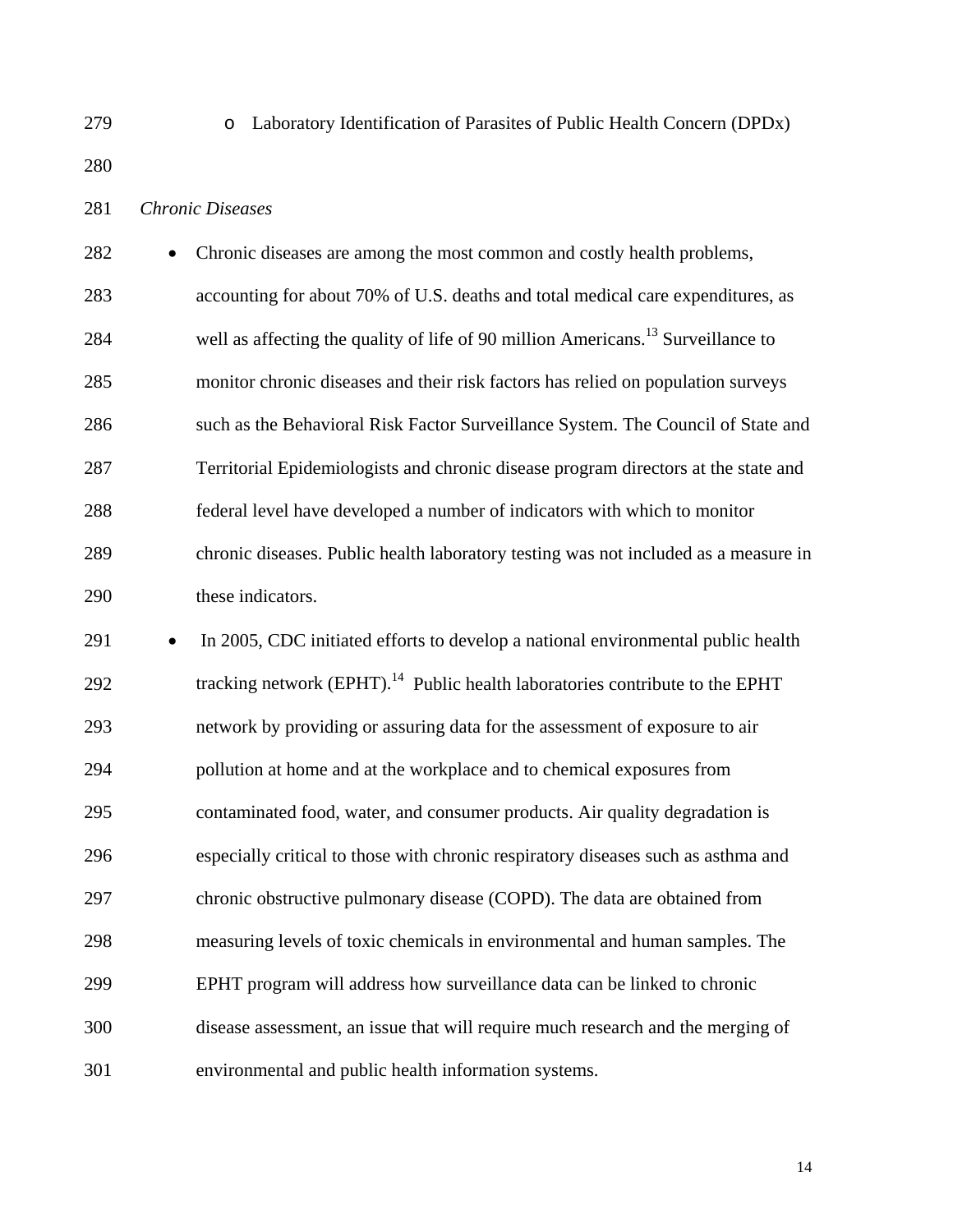302 *Genetic/Metabolic* 

| 303 |           | From the inception of newborn screening (NBS), APHL has taken a leadership              |
|-----|-----------|-----------------------------------------------------------------------------------------|
| 304 |           | role in assuring the availability and quality of testing, and integration of            |
| 305 |           | screening, into maternal and child health programs in the U.S. APHL has worked          |
| 306 |           | with many partners including the Newborn Screening Quality Assurance Program            |
| 307 |           | at CDC, the Genetics Service Branch, Maternal and Child Health Bureau of                |
| 308 |           | HRSA, the American College of Medical Genetics, among others. APHL has                  |
| 309 |           | issued policy statements on issues such as Newborn Screening Follow-Up,                 |
| 310 |           | Quality Assurance in a Newborn Screening Laboratory, and Residual Newborn               |
| 311 |           | Screening Specimens.                                                                    |
| 312 | $\bullet$ | In the area of quality assurance/control, the APHL Quality Assurance/Quality            |
| 313 |           | Control/Proficiency Testing Subcommittee has provided leadership and serves as          |
| 314 |           | a liaison between the CDC and state NBS programs. The subcommittee has                  |
| 315 |           | provided web conferences on topics such as unsatisfactory NBS specimens and             |
| 316 |           | tandem mass spectrometry.                                                               |
| 317 | $\bullet$ | Through the efforts of APHL and its partners, NBS programs are now provided or          |
| 318 |           | assured in every state by the SPHL. <sup>15</sup> Through the years, APHL has sponsored |
| 319 |           | newborn screening and genetics testing symposiums, which have helped to                 |
| 320 |           | improve and standardize the provision and quality of these testing programs             |
| 321 |           | throughout the U.S.                                                                     |
| 322 |           |                                                                                         |
| 323 |           | <b>CFC 2- Integrated Data Management</b>                                                |
| 324 |           |                                                                                         |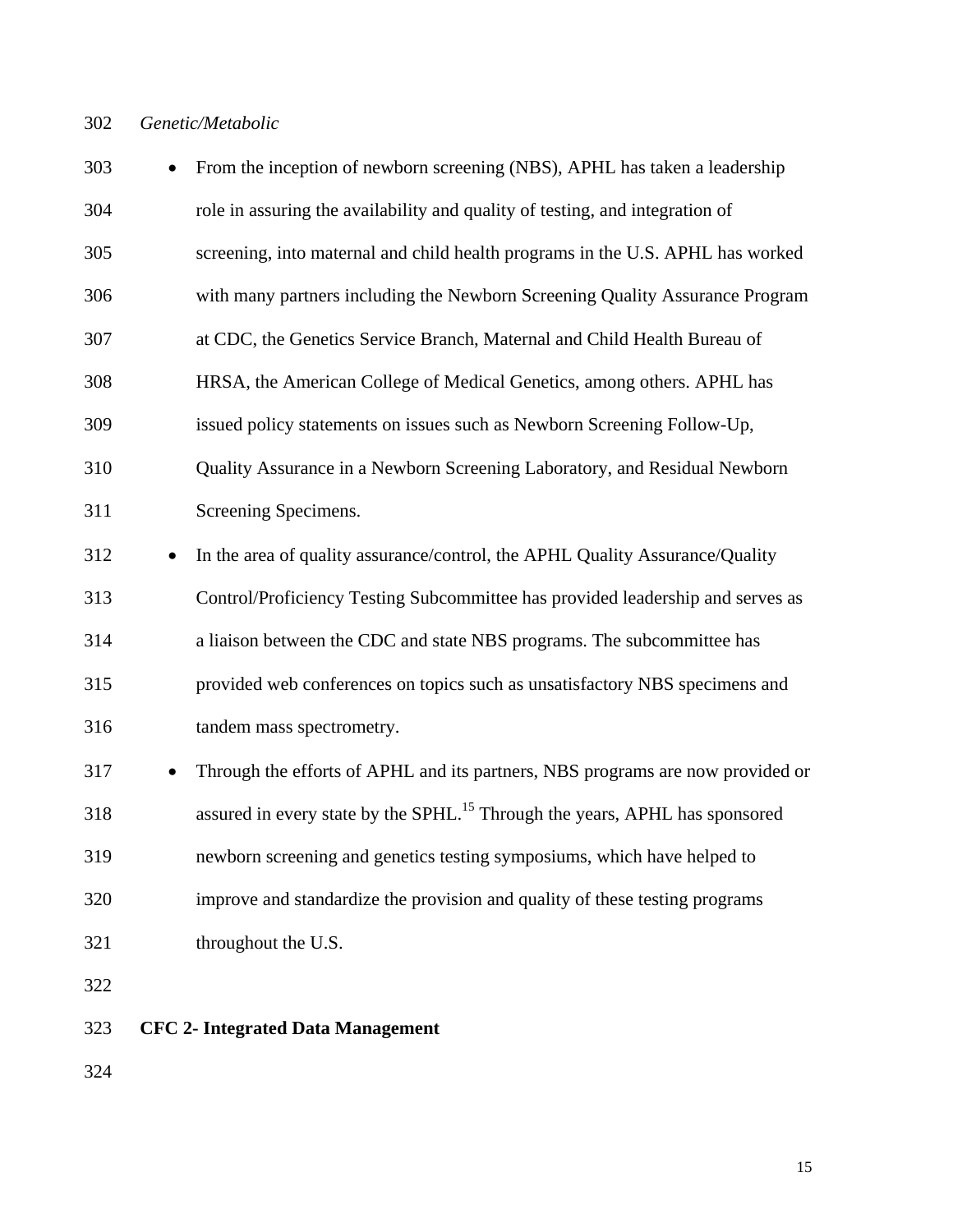325 A health informatics revolution is sweeping the United States with an ever-increasing 326 emphasis on speed, accuracy, accessibility and security of data. Nationally, that emphasis 327 is being realized in many ways, including the creation of a US Department of Health and 328 Human Services (HHS) organization called the American Health Informatics Community 329 (AHIC) focused on addressing the broad challenge of electronic medical health 330 information. Laboratory test results must be available to the health care provider and 331 public health authority in a timely fashion 332

333 The ultimate goal of every SPH Laboratory system is standards-based interoperability-334 the ability for different types of systems, including computers, networks, operating 335 systems and applications, to work together effectively in order to exchange information 336 in a useful and meaningful manner.<sup>16</sup> For the individual laboratory, this means the 337 receipt, analysis, and rapid multi-directional dissemination of verified laboratory data to 338 support public health programs at the local, state, federal, and international levels. As a 339 vital component of the SPH Laboratory System, this network must also be compatible 340 with other state and federal health communication systems and include the following: 341

342 **•** *Data Collection* – The SPH Laboratory System should assure the ability to 343 collect and maintain laboratory data using currently accepted formats for 344 epidemiologic analysis and decision-making at the local, state, and federal 345 levels.

346 **•** *Data Dissemination* – The System should assure that laboratory data and 347 associated information are provided to partners involved in detection of, rapid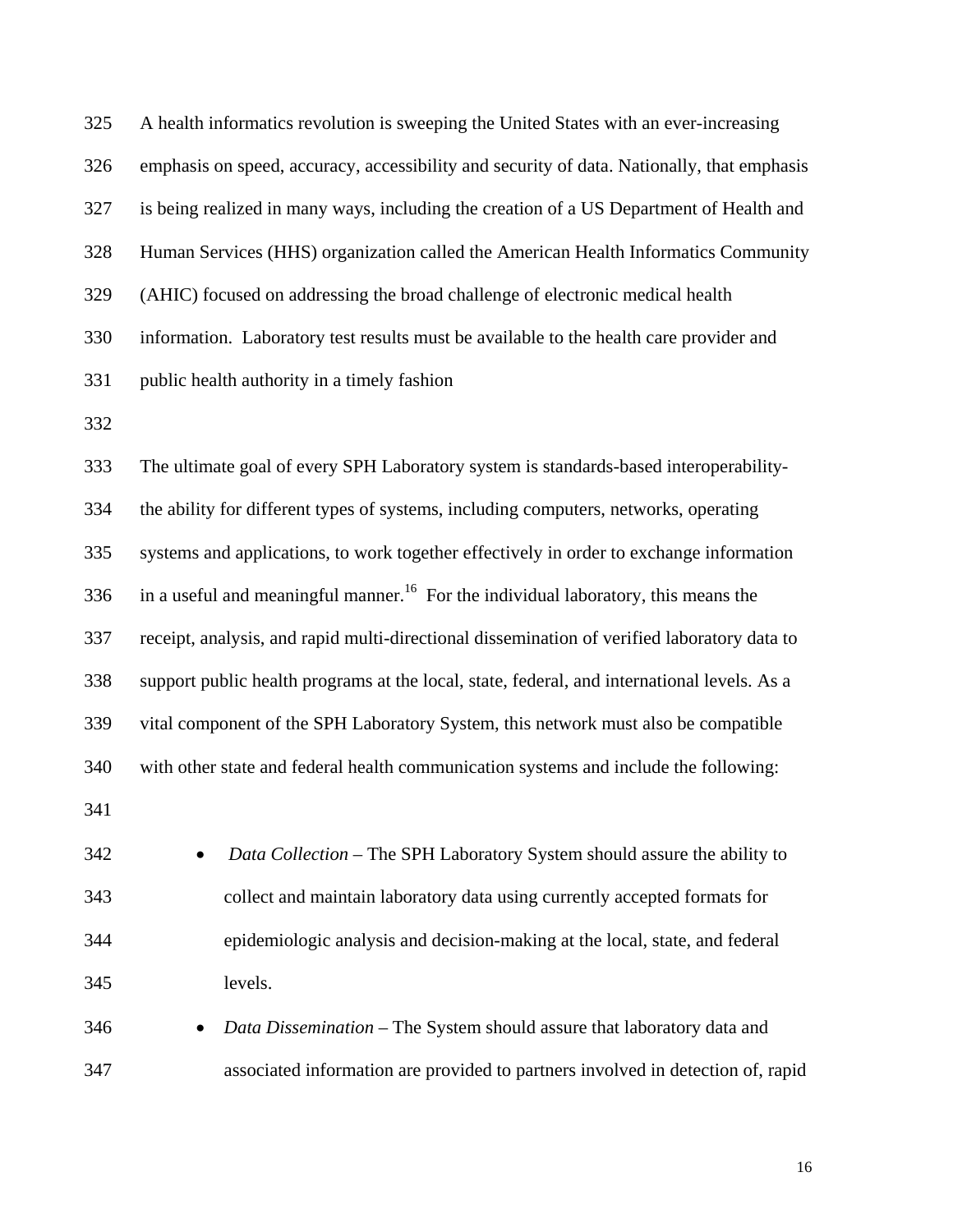| 348 | response to, and management of infectious disease outbreaks and other public |
|-----|------------------------------------------------------------------------------|
| 349 | health emergencies.                                                          |

350 *Data Exchange* – The System should assure a mechanism for exchanging test 351 order and linked-result information with private, local and federal laboratory 352 partners in support of electronic laboratory messaging.

353

354 Sufficient accurate data are essential for laboratory management to respond appropriately

355 to public health emergencies. A mechanism should be available to provide, on a timely

356 basis to the PHL management, relevant epidemiologic information, outbreak notification,

357 unusual environmental findings, and emerging public health threats from local, national

358 and international agencies and organizations. Such notification would enable

359 management to assure that potential staffing, capacity, capability, and mutual assistance

360 needs are accurately determined and incorporated into surge planning.

361

362 A standards-based laboratory information management system and corresponding robust

363 technical infrastructure will assure appropriate communication with state and federal

364 partners to provide situational awareness in public health needs such as disease

365 surveillance, environmental threats and food safety.

366

## 367 **CFC 3- Reference and Specialized Testing**

368

369 In the United States, a number of commercial, academic, and governmental laboratories

370 serve as reference laboratories providing specialized testing for the diagnosis of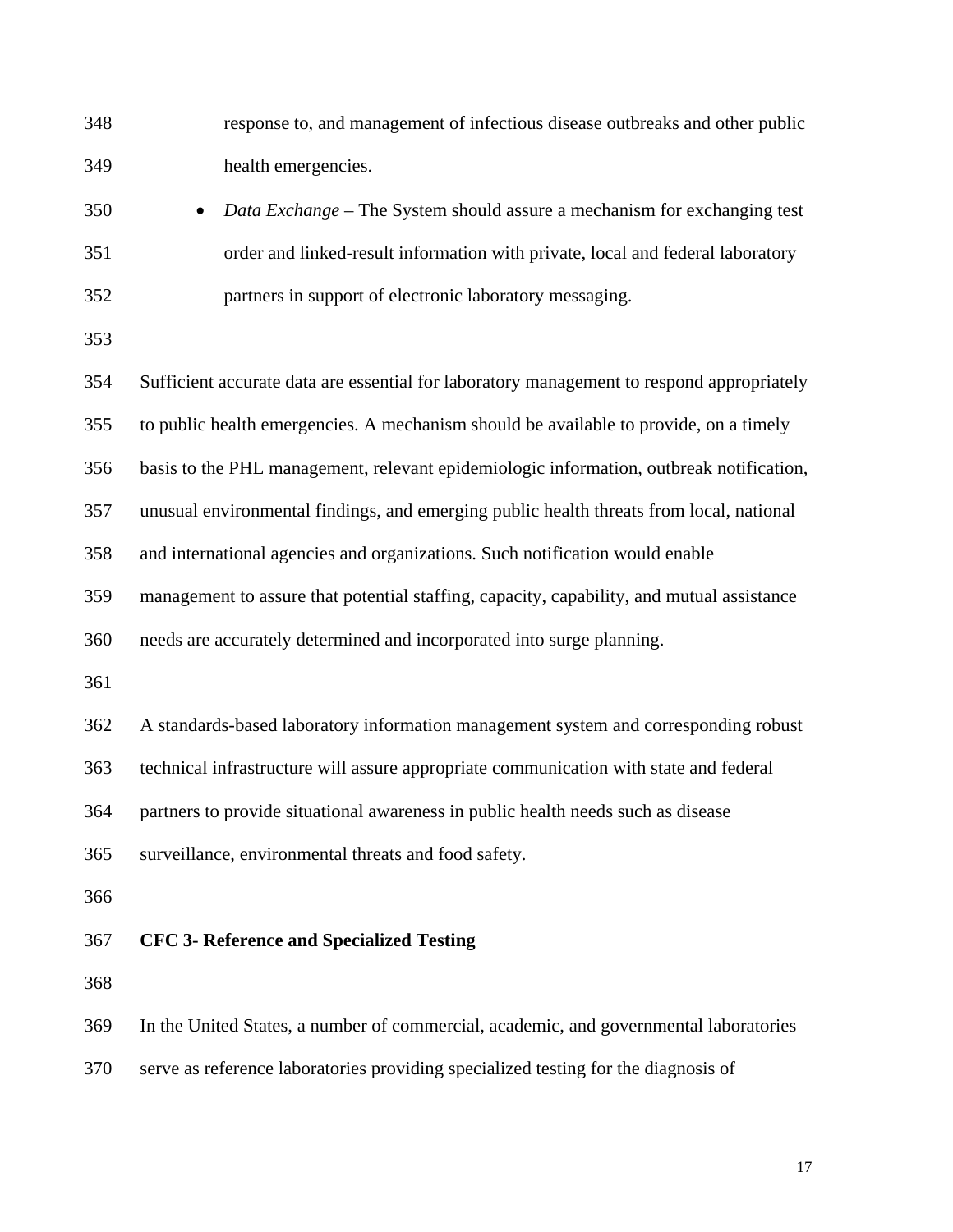| 371 | metabolic, genetic and infectious diseases in addition to detecting environmental              |
|-----|------------------------------------------------------------------------------------------------|
| 372 | contaminants. Since 2001 however, the responsibility of the SPHL and larger local public       |
| 373 | health laboratories as reference laboratories has increased greatly with the PHL serving a     |
| 374 | pivotal role in the Laboratory Response Network (see "Emergency Preparedness and               |
| 375 | Response" – Section 8).                                                                        |
| 376 |                                                                                                |
| 377 | In addition to providing high quality reference testing, PHLs perform research and             |
| 378 | validation of new testing methods and provide training on specimen collection and              |
| 379 | transport, biosafety, test result interpretation, and regulatory requirements for both private |
| 380 | clinical and public health sector personnel. PHLs have expertise and equipment to detect,      |
| 381 | identify and characterize a multitude of infectious agents and chemical analytes.              |
| 382 | Examples of reference roles of public health laboratories in the SPH Laboratory System         |
| 383 | include:                                                                                       |
| 384 |                                                                                                |
| 385 | Emerging and Re-Emerging Infections. Public health laboratories (PHLs)                         |
| 386 | have a major role in preparing for and responding to emergent and re-                          |
| 387 | emergent infectious diseases. Recent disease threats include SARS,                             |
| 388 | monkeypox, West Nile virus, dengue fever, and antibiotic-resistant                             |
| 389 | infections such as multi-drug resistant tuberculosis and methicillin-                          |
| 390 | resistant Staphylococcus aureus (MRSA).                                                        |
| 391 | Viral Reference Testing. PHLs provide additional virus reference testing                       |
| 392 | for detecting and characterizing HIV, noroviruses, enteroviruses,                              |
| 393 | arboviruses, herpesviruses and others. Many PHLs carry out serologic                           |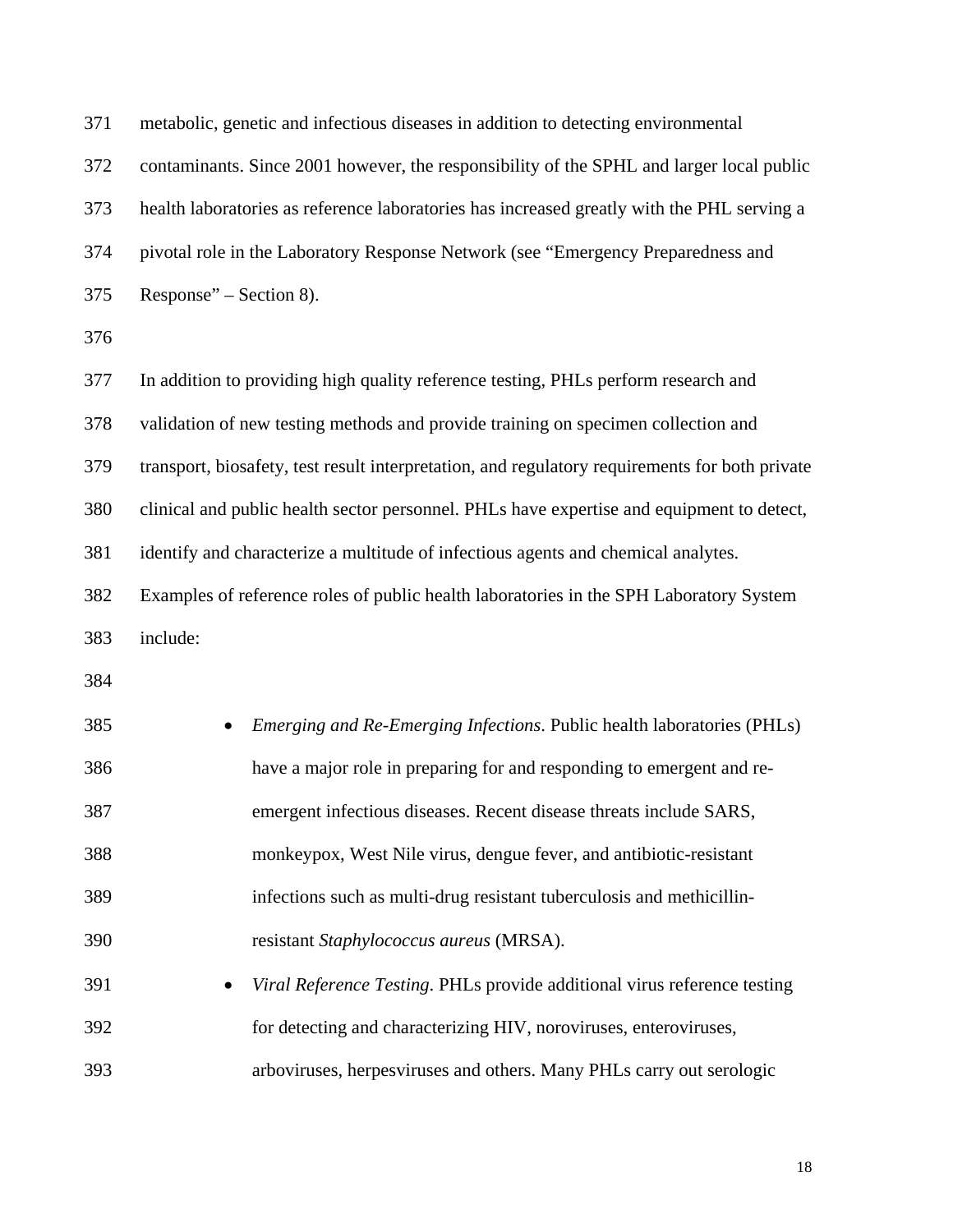394 tests for vaccine-preventable diseases such as chicken pox/shingles, 395 measles, mumps and rubella as well as for viruses such as West Nile virus 396 and Hantavirus.

- 397 *Influenza Surveillance.* All SPHLs and key local public health laboratories 398 perform virus isolation for influenza as members of the World Health 399 Organization (WHO) and CDC Collaborating Laboratories Network and 400 the National Respiratory and Enteric Virus Surveillance System.<sup>17</sup> 401 Through the collection of specimens from clinical laboratories and 402 sentinel physician offices during various stages of the influenza season, 403 and by the provision of molecular subtyping, the PHLs generate valuable 404 surveillance information. This information enables local to global 405 preparation for the possible emergence of new influenza strains as vaccine 406 development progresses.
- 407 *Bacterial, Parasitic and Fungal Reference.* PHLs serve as a valuable 408 resource, especially to hospitals and clinics, for identifying and typing 409 microbial pathogens. In recent years, isolates of toxin-producing *E. coli*  410 157:H7, *Salmonella* and *Shigella* species*, Cryptosporidium,*  411 *Acanthamoeba, and* AIDS-related pathogens have been referred to PHLs 412 for identification and/or confirmation.
- 413 *Molecular Methods.* SPHLs are increasingly incorporating molecular 414 technology in order to provide rapid and accurate diagnosis of infectious 415 diseases and to assist in epidemiologic investigation and response. Real-416 time polymerase chain reaction, pulsed- field gel electrophoresis, and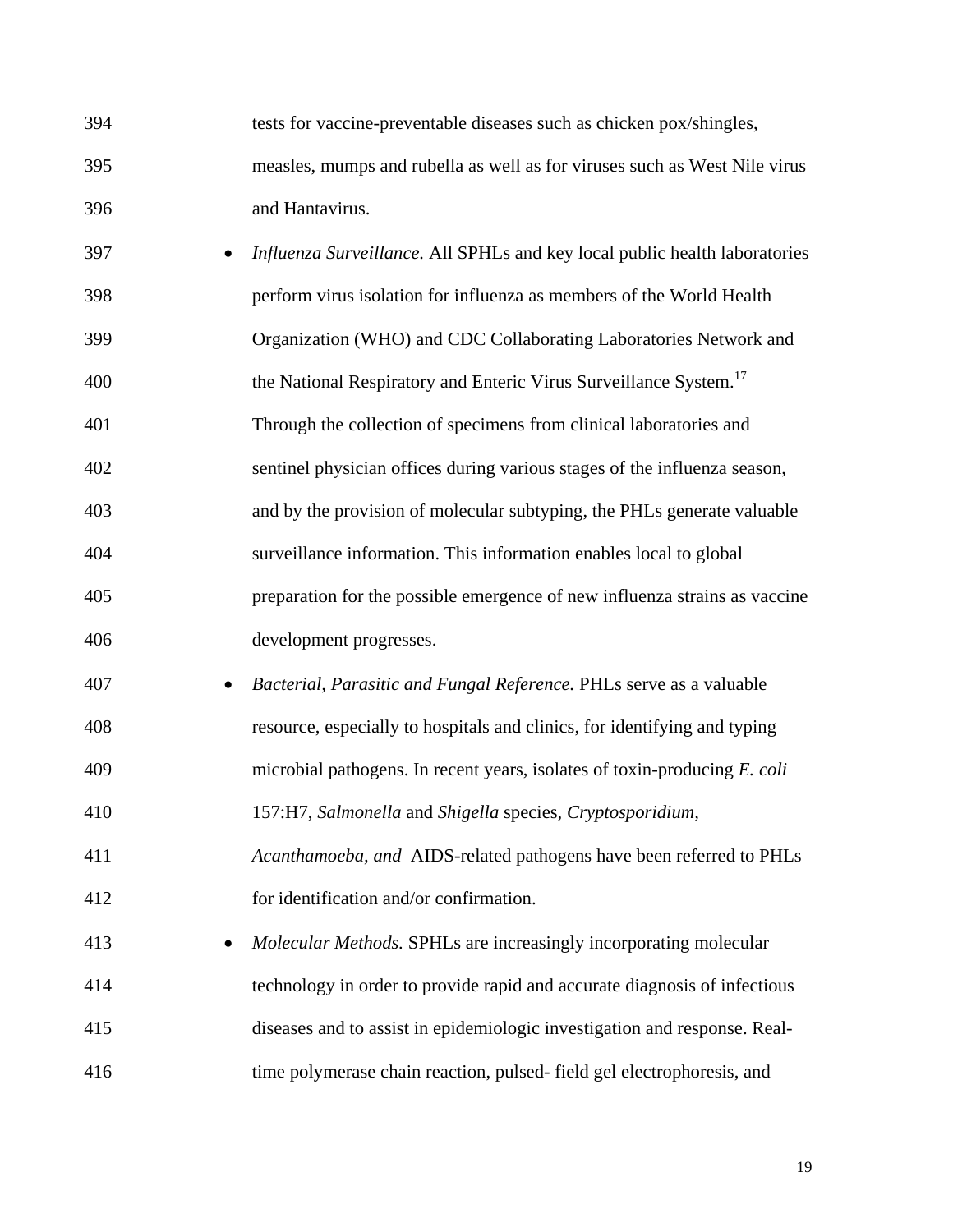| 417 | other nucleic acid amplification techniques permit rapid identification and                 |
|-----|---------------------------------------------------------------------------------------------|
| 418 | characterization of organisms. In some cases, detailed information about                    |
| 419 | subtype or strain can be gained using nucleic acid and restriction fragment                 |
| 420 | length polymorphism analysis.                                                               |
| 421 | Chemistry and Toxicology Testing. A majority of the reference services of                   |
| 422 | PHLs in the sciences of chemistry and toxicology are in the areas of                        |
| 423 | Environmental Health (see Core Function 4) and Food Safety (see Core                        |
| 424 | Function 5). Many PHLs also provide alcohol and drug testing for law                        |
| 425 | enforcement agencies                                                                        |
| 426 |                                                                                             |
| 427 | <b>CFC 4- Environmental Health and Protection</b>                                           |
| 428 |                                                                                             |
| 429 | The level of involvement of SPHLs in environmental testing varies widely across the         |
| 430 | country. Development of coordinated environmental testing systems presents great            |
| 431 | challenges due to the number of partners involved at the local, state, and federal levels.  |
| 432 | The majority of SPHLs conduct environmental testing, but some states have a separate        |
| 433 | laboratory facility that is located in an environmental protection department, university,  |
| 434 | or other organization. To assist in system improvement, APHL serves as a resource and       |
| 435 | focal point for all state environmental testing laboratories. APHL also serves as a conduit |
| 436 | to the US Environmental Protection Agency (EPA), which has responsibility to protect        |
| 437 | Americans' health and the environment, in part by providing direct support to the states    |
| 438 | and tribes to implement the nation's environmental laws. In addition, APHL works            |
| 439 | closely with the CDC's National Center for Environmental Health, which is committed to      |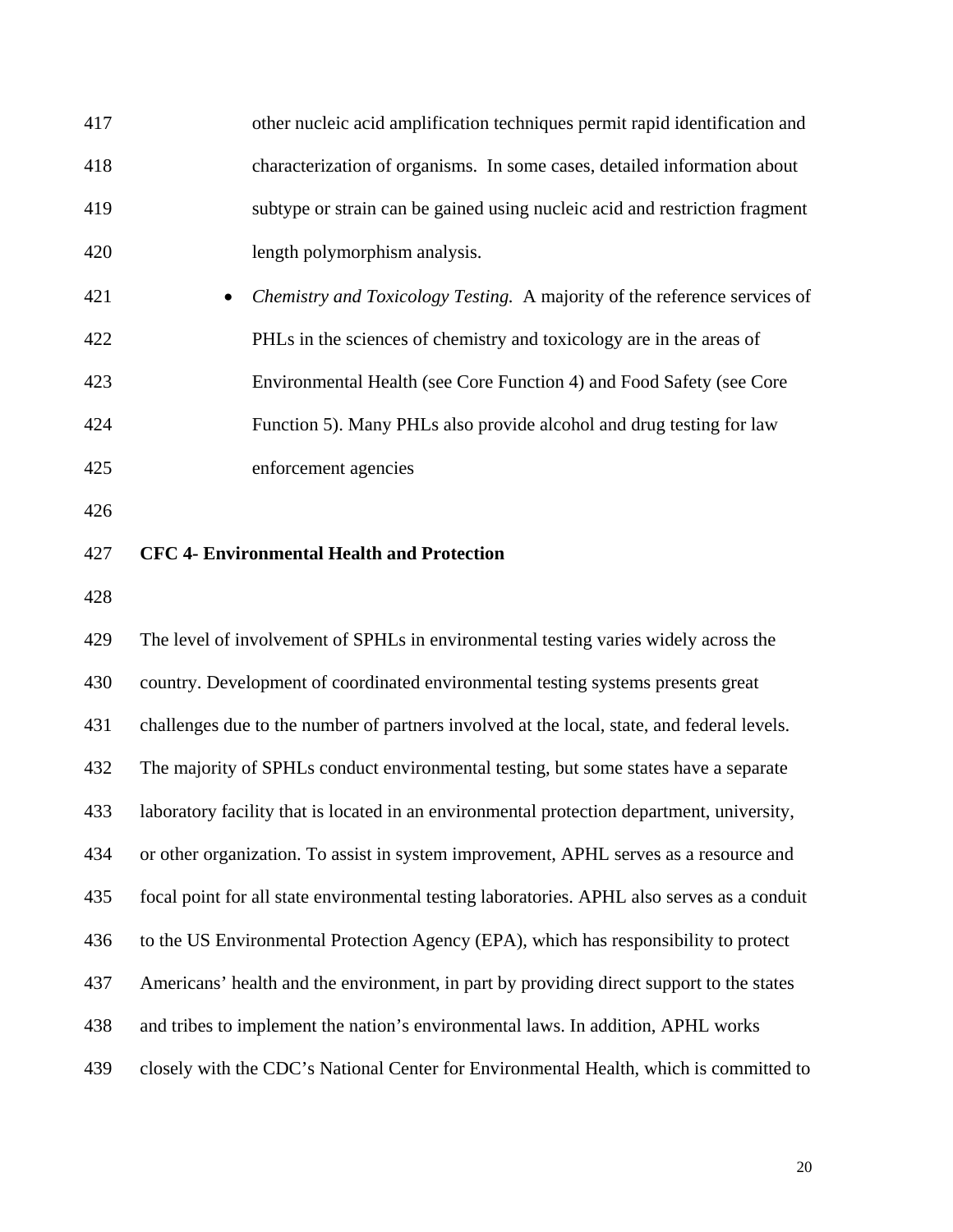440 safeguarding the health of populations that are especially vulnerable to particular 441 environmental hazards.

442

| 443 | The SPH Laboratory System, as it relates to environmental testing, includes: city, county  |
|-----|--------------------------------------------------------------------------------------------|
| 444 | and state agencies; private environmental testing laboratories; other scientists who       |
| 445 | investigate problems of air, soil and water quality; drinking water and waste water        |
| 446 | treatment plants; industrial hygienists; environmental health specialists; rule-makers and |
| 447 | other stakeholders. The SPH Laboratory System provides testing and surveillance in the     |
| 448 | following areas:                                                                           |
| 449 |                                                                                            |
| 450 | Drinking and Recreational Water                                                            |
| 451 | · Microbiological Standards. Regulations and approved laboratory methods and               |
| 452 | standards serve to assure the safety of public drinking and recreational water in          |
| 453 | the U.S. All laboratories within the state that analyze public drinking and                |
| 454 | recreational water supplies for compliance monitoring under the Clean Water                |
| 455 | Act, Safe Drinking Water Act, and the BEACH Act must be certified by EPA or                |
| 456 | an EPA-approved accrediting body. <sup>18</sup> Total coliform, fecal coliform,            |
| 457 | enterococci and E. coli have been the primary indicators of fecal pollution for            |
| 458 | drinking and recreational waters. Other microorganisms on the EPA                          |
| 459 | Contaminant Candidate List (CCL) are recognized as emerging pathogen                       |
| 460 | threats. <sup>19</sup> Currently, EPA does not impose requirements on public water         |
| 461 | systems for CCL organisms, but EPA may develop regulations in the future if                |
| 462 | certain unregulated contaminants are shown to present a public health risk. At             |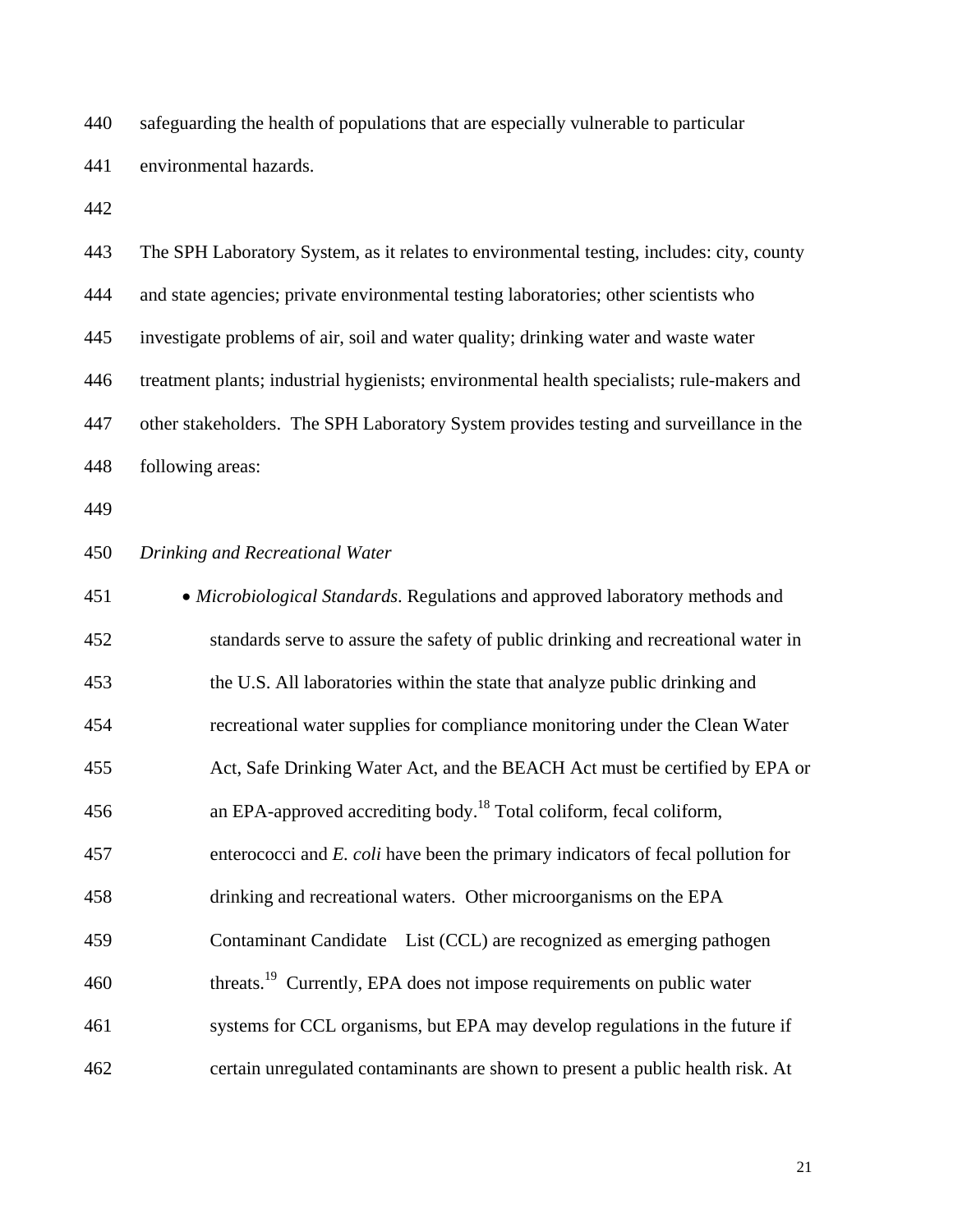| 463 | present, SPHLs/ELs and local PHLs conduct much of the drinking and                        |
|-----|-------------------------------------------------------------------------------------------|
| 464 | recreational water testing, and they also assist municipal water supply operators         |
| 465 | wastewater treatment plant operators, and other stakeholders in responding to             |
| 466 | changes in regulatory requirements. <sup>20</sup>                                         |
| 467 | • Chemical Standards. Drinking water, as well as recreational and ground water,           |
| 468 | can be contaminated with toxic substances such as heavy metals, pesticide                 |
| 469 | residues, volatile organic compounds, and radionuclides. EPA and consensus                |
| 470 | methods organizations have approved analytic methods that must be used by                 |
| 471 | certified testing laboratories. The Drinking Water Contaminant Candidate List             |
| 472 | also includes a large number of chemicals for which standards have been                   |
| 473 | developed. <sup>19</sup> The SPHLs/ELs conduct much of this testing and, along with their |
| 474 | agency partners, assist other water testing laboratories in meeting federal and           |
| 475 | state requirements.                                                                       |
| 476 | • Surveillance for Waterborne Diseases. SPHLs/ELs and their agency partners               |
| 477 | maintain records of waterborne disease and outbreaks associated with                      |
| 478 | recreational water and drinking water. Reports are sent to the CDC, EPA and               |
| 479 | the Council of State and Territorial Epidemiologists Waterborne Disease                   |
| 480 | Registry at CDC, which maintain surveillance on all reported outbreaks. <sup>21</sup>     |
| 481 |                                                                                           |
| 482 | Air Monitoring                                                                            |
| 483 | Outdoor Air Quality. SPHLs/ELs began air quality testing in the 1970s with the            |
| 484 | advent of the Clean Air Act. Since then, air quality has emerged as a major               |

environmental issue.22 485 *In situ* monitors located in urban and rural areas can reveal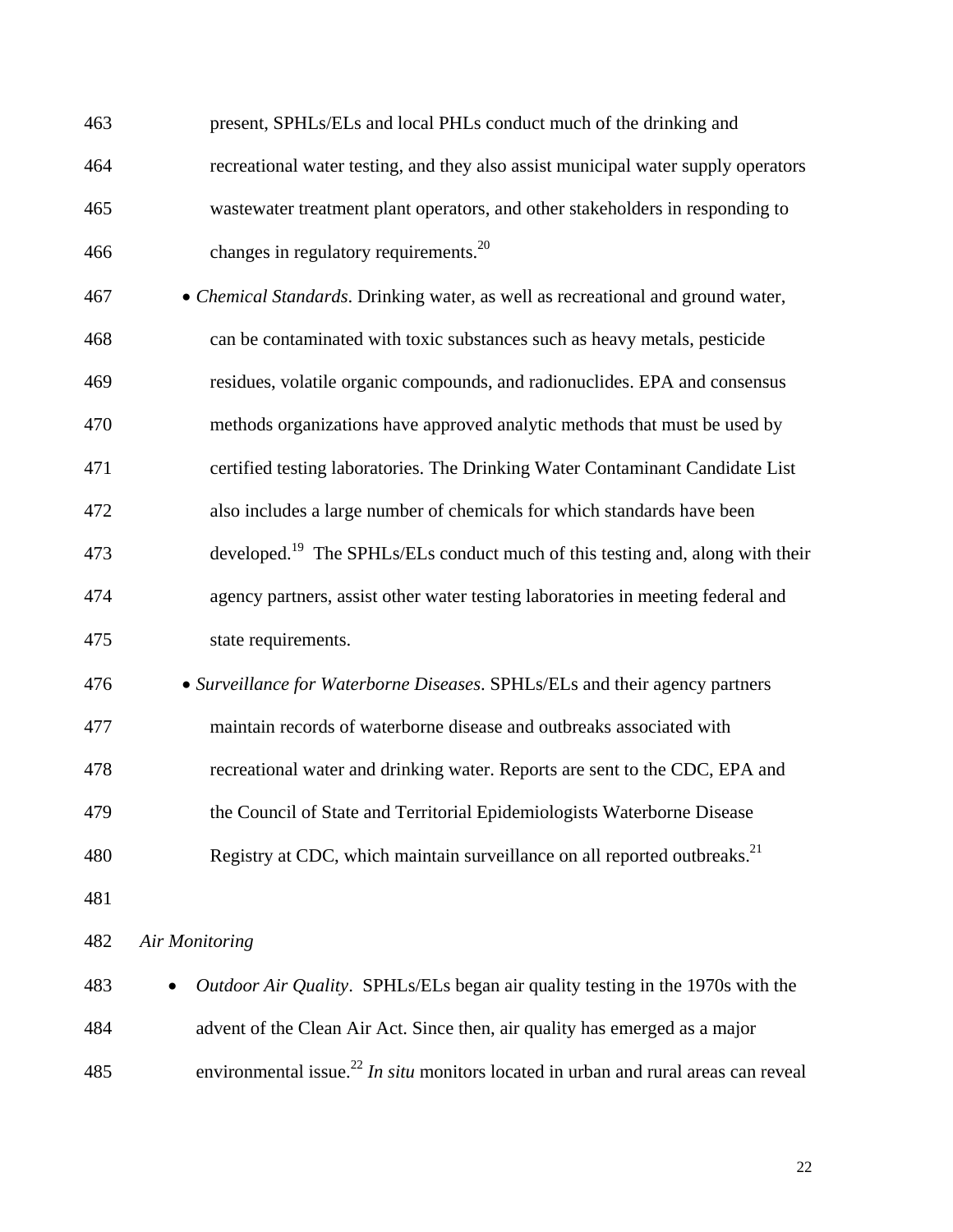486 levels of pollutants, including ozone, carbon monoxide, sulfur dioxide, lead and 487 other metals, and particulates. High ozone levels, measured on an EPA scale 488 called the air quality index, may especially adversely affect people with 489 respiratory diseases and children. 490 *Indoor Air Quality*. SPHLs/ELs test for substances in the ambient air that

- 491 threaten human health. Indoor air quality analyses may be directed at detecting 492 such substances as asbestos, formaldehyde, solvents, diesel exhaust components, 493 and heavy metals.
- 494

503

495 *Biomonitoring* 

496 The direct measurement of environmental chemicals and their metabolites in human 497 tissues and fluids has been called the "gold standard" for assessing human exposure to 498 pollution. Biomonitoring can distinguish innocuous events from significant exposure. 499 CDC maintains an ongoing registry of chemicals of interest, including metals, PCBs, 500 pesticides, and endocrine-disrupting compounds,  $^{23}$  and can reliably measure human 501 exposure to more than 300 chemicals. However, this registry is limited; there are tens of 502 thousands of chemicals used today in the U.S. – most having unknown health effects.

504 Biomonitoring requires the availability of expensive, sensitive instruments, such as high-505 resolution spectrometers, that can detect very low levels of environmental chemicals and 506 their metabolites in human samples. Federal chemical terrorism funding has enabled a 507 limited number of states to purchase this special equipment. An example of the use of 508 CDC Biomonitoring funds is the four-state Rocky Mountain Biomonitoring Consortium,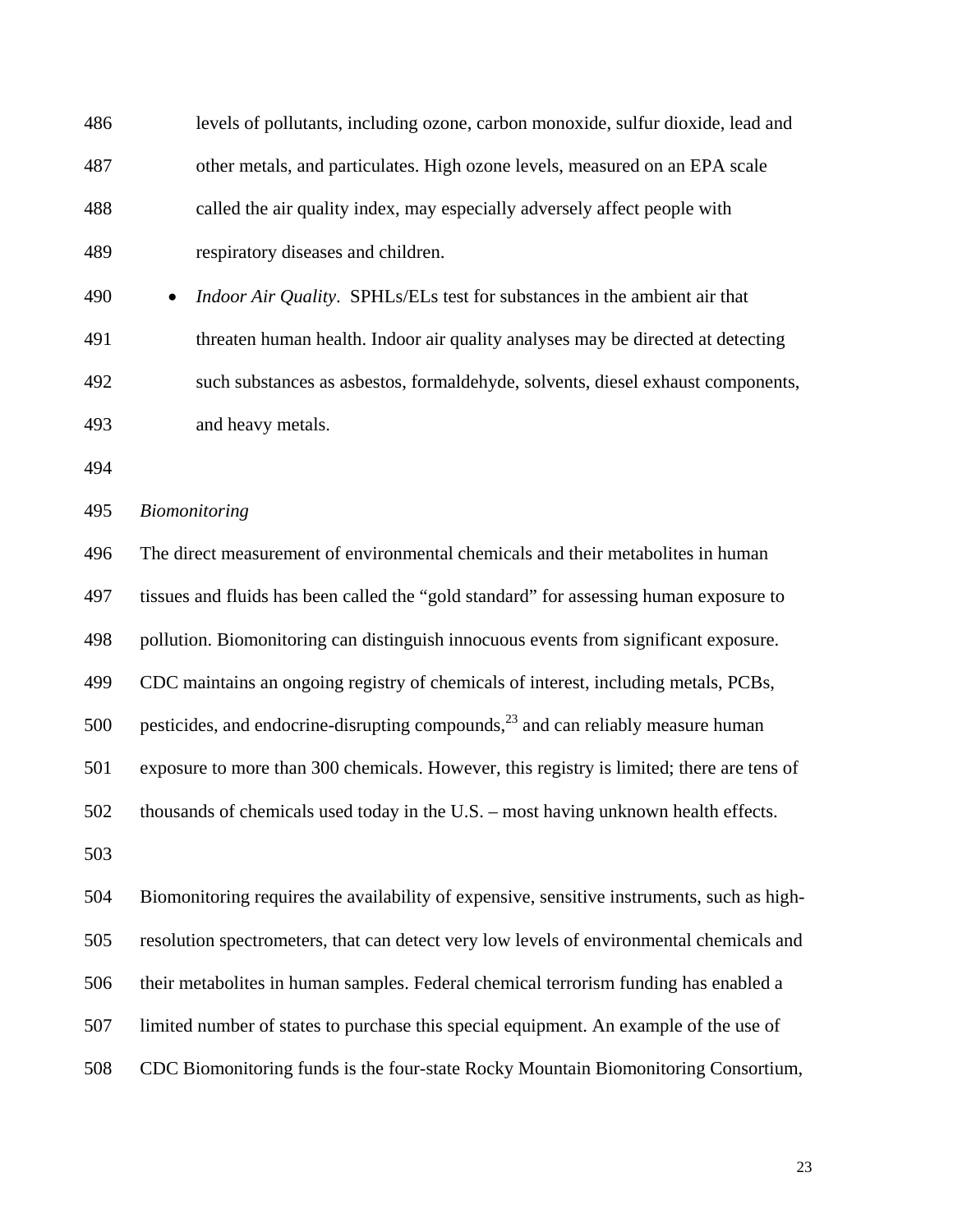509 which was formed to maximize resources in order to conduct surveillance in this region. 510 To assist in the effort to understand the health implications of environmental exposures, 511 CDC's National Center for Environmental Health has developed a National 512 Environmental Public Health Tracking (EPHT) program to analyze and communicate 513 data on environmental pollutants, human exposures to those pollutants (biomonitoring) 514 and health outcomes and to link this information to geographical data.<sup>24</sup> Currently there 515 are no systems that exist at the state or national level to track many of the exposures and 516 health effects that may be related to environmental hazards. As SPHLs/ELs and other 517 research groups acquire more data from exposure studies, methods for interpreting and 518 communicating results will become clarified.<sup>25</sup>

519

### 520 *Environmental Lead Exposure*

521 Despite the banning in 1978 of lead-containing paint, lead exposure persists in and 522 around older homes from paint chips and dust and soil contaminated with lead. Soil 523 contamination from leaded gasoline, phased out in 1996 by the EPA for use in on-road 524 vehicles, also remains a problem. Occupational exposure is a concern in such industries 525 as construction and demolition, painting, radiator repair, battery manufacturing, and 526 glassmaking. In recent years, improvements in analytic techniques for determining blood 527 lead levels, coupled with the extensive testing that occurs in the SPH laboratory system, 528 have assisted the Childhood Lead Poisoning Prevention Advisory Committee and health 529 professionals around the country in developing strategies to reduce exposures to lead.<sup>26</sup> 530

### 531 *Occupational Health*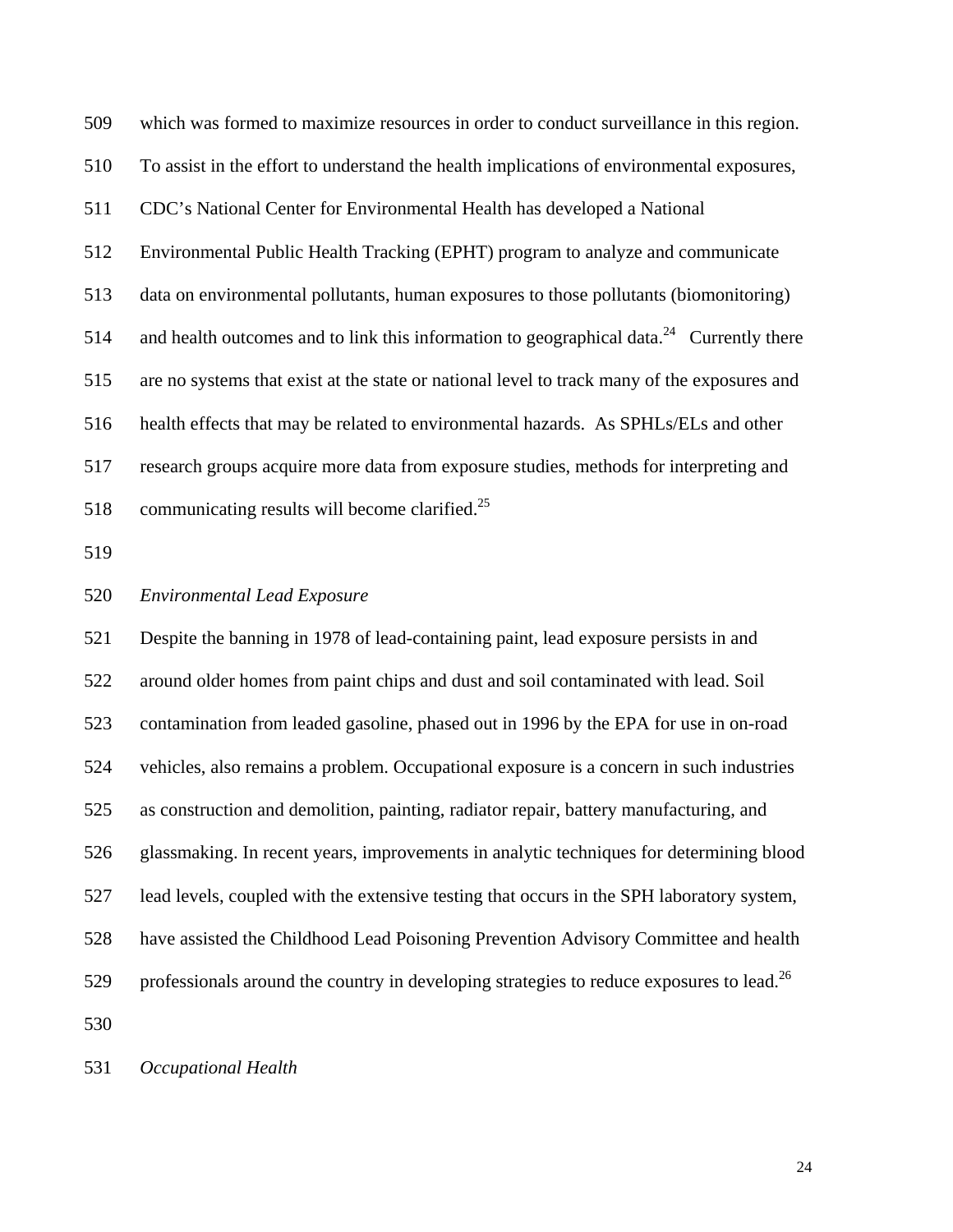532 Many SPHLs/ELs provide or assure analyses for metals, solvents, pesticides, PCBs, 533 silica, toxic gases, molds, various carcinogens, and materials used or generated by 534 industry. The SPHLs/ELs work closely with industrial hygienists in the states as well as 535 the U.S. Department of Labor's Occupational Safety and Health Administration (OSHA) 536 to protect the health of vulnerable employees.<sup>27</sup>

537

538 *Solid and Hazardous Waste and Wastewater Management* 

539 *Solid and Hazardous Waste*. Certain industrial and manufacturing processes 540 produce animal, chemical, metallic, or radioactive wastes, while hospitals and 541 health care facilities produce medical wastes, many of which have the potential 542 of being hazardous to human health. In addition, waste management facilities 543 process large quantities of household and business trash. Wastes that have 544 spilled, leaked, or that have been improperly discarded are of particular concern 545 to the EPA and individual states. Hazardous waste management programs may 546 be delegated to a state, which then enforces the regulations on behalf of  $EPA.<sup>28</sup>$ 547 Regulatory programs are implemented to control the disposal or storage of 548 hazardous wastes. SPHLs/ELs assist in detecting suspected environmental 549 releases at industrial sites and waste management facilities. 550 *Wastewater*. Water pollution degrades surface waters and recreational waters. 551 Point sources that discharge pollutants into waters are regulated by an EPA

- $552$  permit program, which in most cases is administered by authorized states.<sup>29</sup>
- 553 Testing water quality and properties at point sources and at accidental spill sites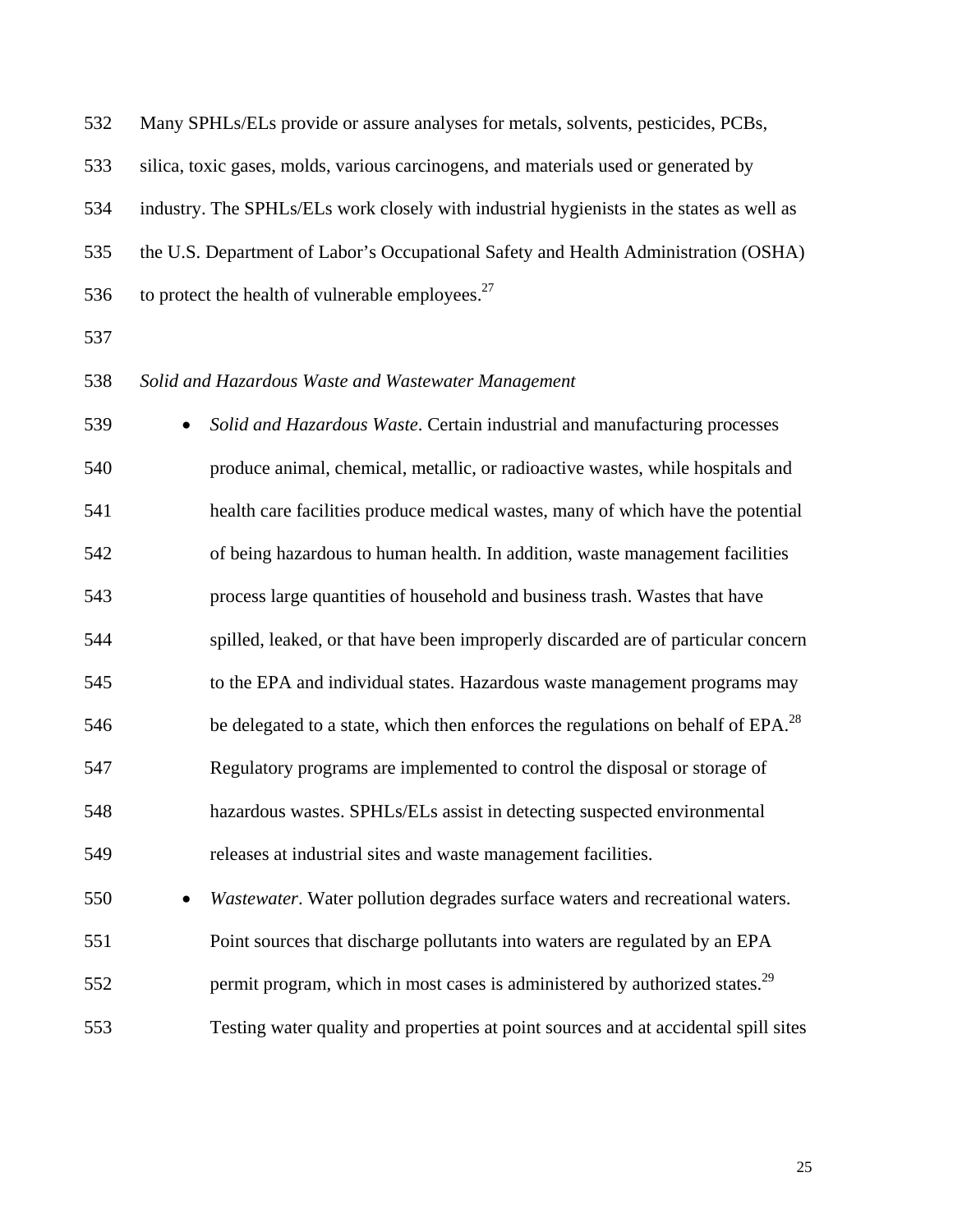554 by SPHLs/ELs, using approved standard methods, assists regulatory agencies in 555 enforcing the regulations.<sup>30</sup>

556

557 **CFC 5- FOOD SAFETY**

558

559 Since 1973, CDC has maintained a collaborative surveillance program of foodborne-560 disease outbreaks. Bacterial, viral, parasitic, and chemical agents have been causative 561 agents of many of these outbreaks.<sup>31</sup> In addition, the Foodborne Diseases Active 562 Surveillance Network (FoodNet) of CDC collects data from 10 U.S. states regarding 563 disease caused by pathogens commonly transported through food.<sup>32</sup> The primary public 564 health laboratory mission, as it relates to foodborne disease, is to quickly identify agents 565 that have entered the food supply that could potentially affect a population, either locally 566 or over a multi-state region. Once the agent is identified, the underlying cause of 567 contamination can often be eliminated. The SPH Laboratory System and the PHL have a 568 crucial role in the investigation of foodborne outbreaks. To protect the food supply and to 569 control outbreaks, many agencies and organizations at the federal, state, and local levels 570 are also involved:

571

572 *Federal Level* APHL interacts with CDC, the Food and Drug Administration 573 (FDA), the Association of State and Territorial Health Officials (ASTHO), the 574 National Association of City and County Health Officials (NACCHO), the 575 Conference of State and Territorial Epidemiologists (CSTE), the National 576 Environmental Health Association (NEHA), the Association of Food and Drug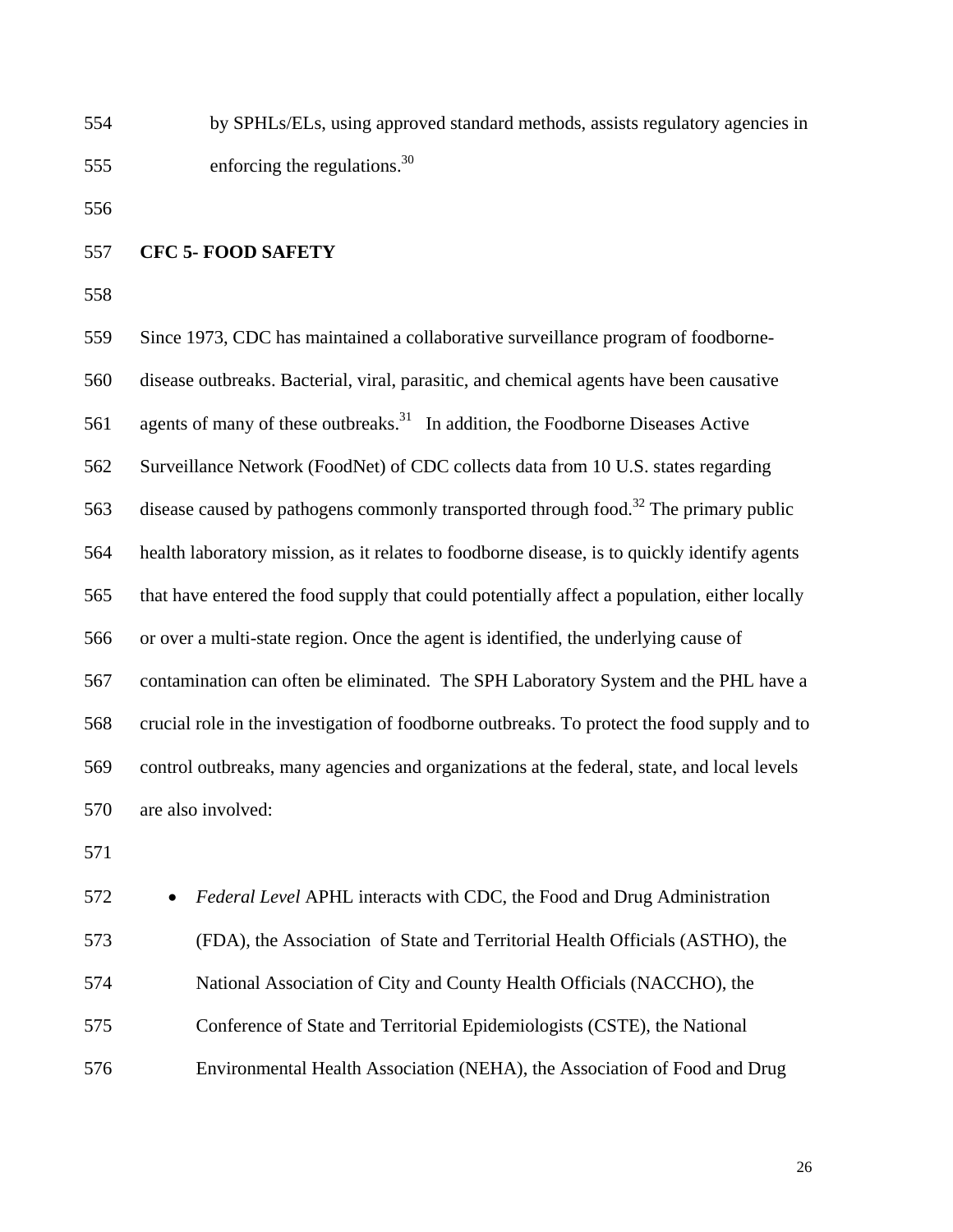| 577 | Officials (AFDO), the U.S. Department of Agriculture (USDA), and the National                   |
|-----|-------------------------------------------------------------------------------------------------|
| 578 | Association of State Departments of Agriculture (NASDA) in the over-arching                     |
| 579 | Council to Improve Foodborne Outbreak Response (CIFOR), in an effort to                         |
| 580 | coordinate surveillance and control. <sup>33</sup> In addition, the Department of Homeland      |
| 581 | Security's National Center for Food Protection and Defense has developed                        |
| 582 | FoodSHIELD, a web-based platform designed to create community between the                       |
| 583 | various laboratories and regulatory agencies that make up our nation's food and                 |
| 584 | agricultural sectors. Through secure, integrated resources, health and agricultural             |
| 585 | departments, as well as laboratories, can communicate with peers in other states. <sup>34</sup> |
| 586 | State and Local Level PHLs have a major role in investigation of foodborne<br>$\bullet$         |
| 587 | outbreaks, disease surveillance, and confirmatory testing. <sup>35</sup> In this new            |
| 588 | millennium, SPHLs continue to provide or assure microbiological, chemical, and                  |
| 589 | radiological analytic capabilities. In addition, they work collaboratively with their           |
| 590 | respective epidemiology and environmental health programs to support                            |
| 591 | appropriate interventions, as necessary, to mitigate foodborne outbreaks. Public                |
| 592 | health laboratories are also asked to assist with federal investigations of                     |
| 593 | foodborne outbreaks. Particularly at the local level, some public health                        |
| 594 | laboratories respond to suspect or confirmed foodborne outbreaks within their                   |
| 595 | communities in real-time as part of a local PH team, which includes sanitarians                 |
| 596 | and nurses.                                                                                     |
| 597 |                                                                                                 |
| 598 | In 2005, APHL convened a meeting to examine the operations and interactions between             |
|     |                                                                                                 |

599 state and larger local public health laboratories, food industry regulators, and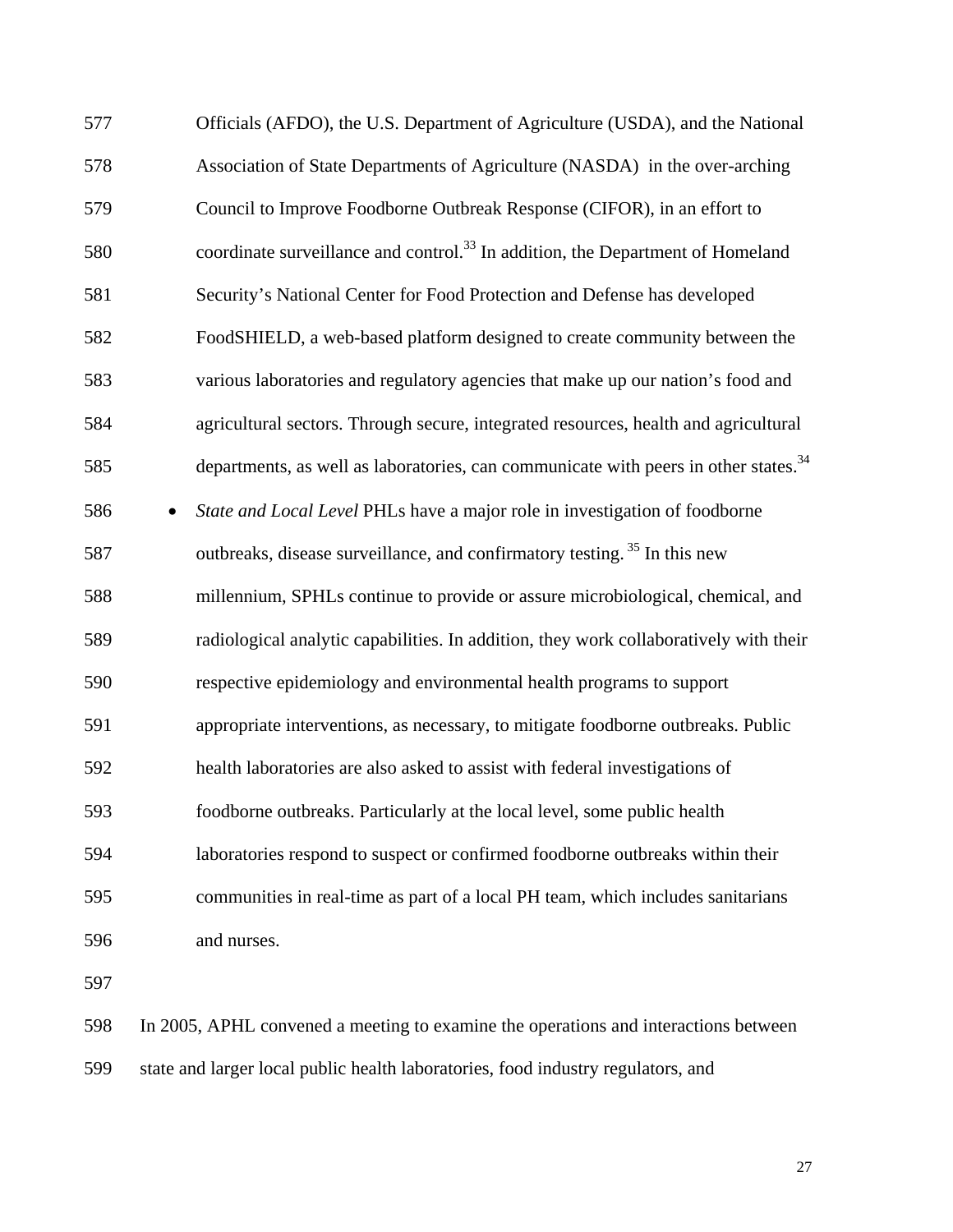600 epidemiologists to help close the gap between current and recommended investigation 601 practices and to develop solutions for improving communication among partners that 602 include hospitals/clinics, state and local epidemiologists, state and local environmental 603 health agencies, state departments of agriculture, USDA, FDA and CDC. Gaps were 604 identified in: a) electronic and agency-to-agency communication; b) standard operating 605 procedures for sample processing; c) training; and d) political and legal issues. Solutions 606 were developed to correct the problems identified in the four areas. Recommendations 607 focused on processes, accountability, training, and resources. Since this meeting, APHL 608 has promoted SPHL involvement in food safety by enhancing relationships, standardizing 609 processes, and clarifying responsibilities. APHL continues to promote relationships 610 between state and local agencies through PulseNet regional meetings. SPHLs, 611 epidemiologists, local health agencies, agriculture laboratory representatives are 612 encouraged to develop regional projects that promote collaboration and coordination 613 between agencies and states. 614

615 Epi-Ready Team Training is a nationwide collaborative between CDC and the National 616 Environmental Health Association and is supported by APHL.<sup>36</sup> This program is intended 617 to provide up-to-date foodborne disease outbreak investigation and surveillance training 618 to public and private sector environmental health professionals bringing together local 619 teams of laboratorians, epidemiologists and sanitarians to improve foodborne outbreak 620 response. Over 1,500 individuals have been trained through this program through 2008 621 since its inception in 2003. The training includes group exercises, Q&A sessions and 622 didactic lectures conducted over 2 days.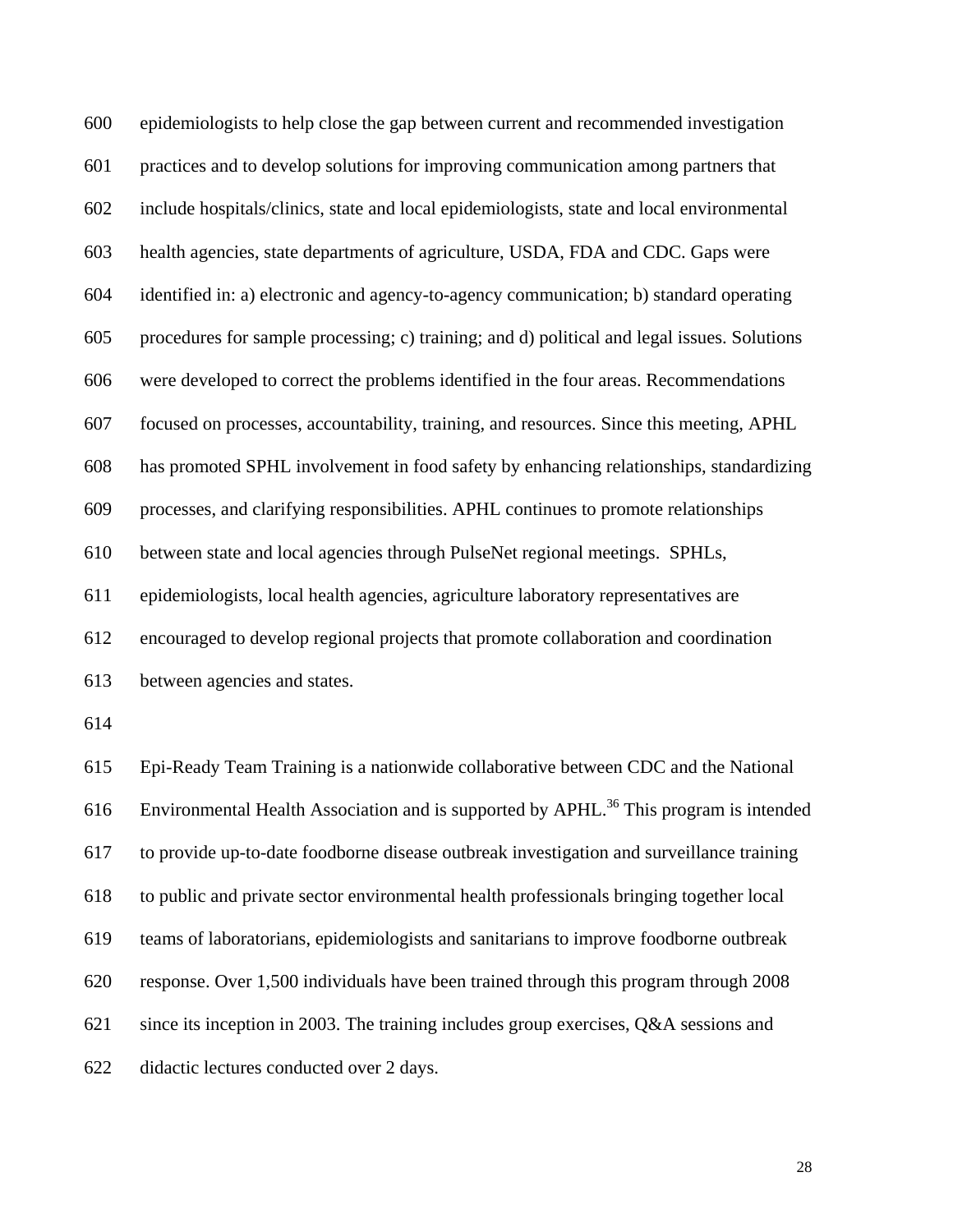| 624 | Food Safety Laboratory Capacity In 2003, APHL conducted a laboratory capacity                      |
|-----|----------------------------------------------------------------------------------------------------|
| 625 | assessment based on a survey carried out in August 2001 and a consensus conference in              |
| 626 | 2002. <sup>37</sup> The assessment identified a shortage of doctoral-level and other food safety   |
| 627 | scientists in public health laboratories, especially in food chemistry. The assessment also        |
| 628 | revealed that a complex mix of entities and jurisdictions in states hindered coordination          |
| 629 | of food testing efforts. Many public health laboratories lacked space, staff, and/or               |
| 630 | equipment to handle foodborne emergencies. The conference resulted in many                         |
| 631 | recommendations to improve laboratory infrastructure, submission of samples, and                   |
| 632 | analytic processes. Follow-up surveys were conducted in 2004 and 2007, adding to our               |
| 633 | knowledge about SPHL preparedness for an intentional attack against the food supply. <sup>38</sup> |
| 634 | In 2007, 57% of SPHLs indicated that they required non-governmental laboratories to                |
| 635 | send food and/or clinical samples associated with foodborne illness to the state laboratory        |
| 636 | 72% had a written plan for coordination in a food emergency with other state                       |
| 637 | epidemiology, environmental or agricultural programs or nongovernmental laboratories.              |
| 638 |                                                                                                    |
| 639 | Advanced diagnostic methods The culture and isolation of microorganisms from various               |
| 640 | food source matrices presents many challenges using conventional microbiological                   |
| 641 | methods. However, once isolated, identification and further characterization of organisms          |
| 642 | may be done by antigenic and biochemical analysis. Molecular techniques in the food                |
| 643 | testing sections of SPHLs and larger local PHLs permit PHLs and their state and federal            |
| 644 | partners to respond more effectively to the numerous food-related incidents that occur             |
| 645 | every year. Some PHLs are beginning to employ the next generation of subtyping                     |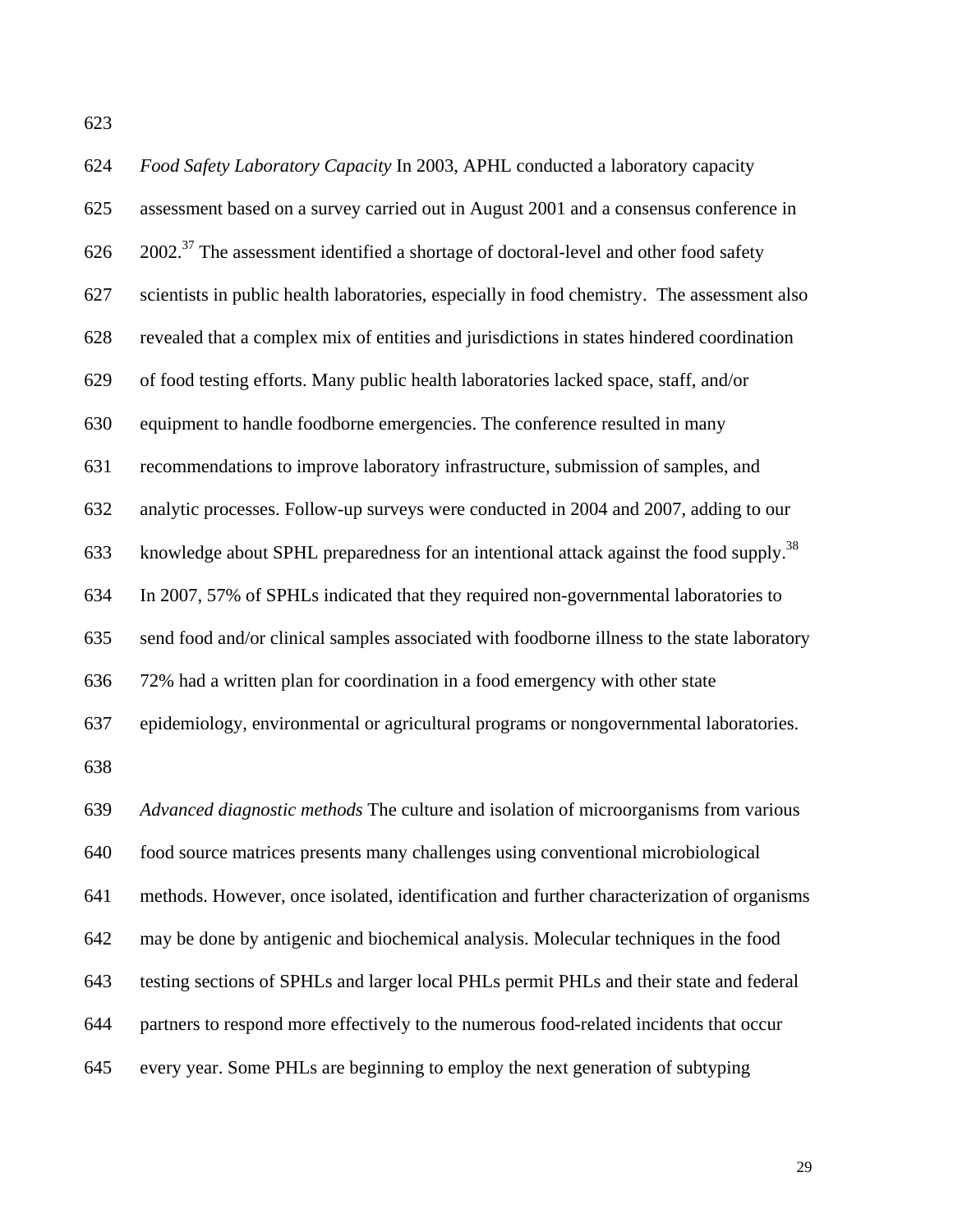646 methods, such as multi-locus variable number tandem repeat analysis. These techniques 647 provide even greater discriminatory power to outbreak investigations.

648

649 *Food networks and surveillance* 

650 *PulseNet and Foodborne Disease Surveillance* PulseNet USA is a network of 651 public health laboratories that perform advanced testing to investigate foodborne 652 disease outbreaks and food terrorism.<sup>39</sup> PulseNet was created by CDC and APHL 653 in 1996 to link PHLs that perform a standardized DNA fingerprint technique, 654 called pulsed-field gel electrophoresis (PFGE) on organisms associated with 655 foodborne disease. PFGE creates a DNA "fingerprint" pattern that is unique to an 656 individual organism strain. Using PFGE, both food and human isolates can be 657 compared to determine their relatedness, and thus possibly their association to an outbreak.40 658 Connected PulseNet systems have been established in Canada, 659 Europe, Latin America, the Middle East, and Asia Pacific, with new sites planned 660 for Africa and Eurasia. 661 *Food Emergency Response Network (FERN)* This collaboration between USDA 662 and FDA attempts to integrate the nation's public health, environmental, 663 agricultural, and veterinary laboratories for a response to threats to our food

 $664$  supply.<sup>41</sup> FERN is organized with national and regional centers coordinating

665 bioterrorism and chemical terrorism food testing activities in public health,

666 agricultural, environmental, and veterinary laboratories. FERN- supported

667 programs include monitoring, proficiency testing, method

668 development/validation, training, and communication.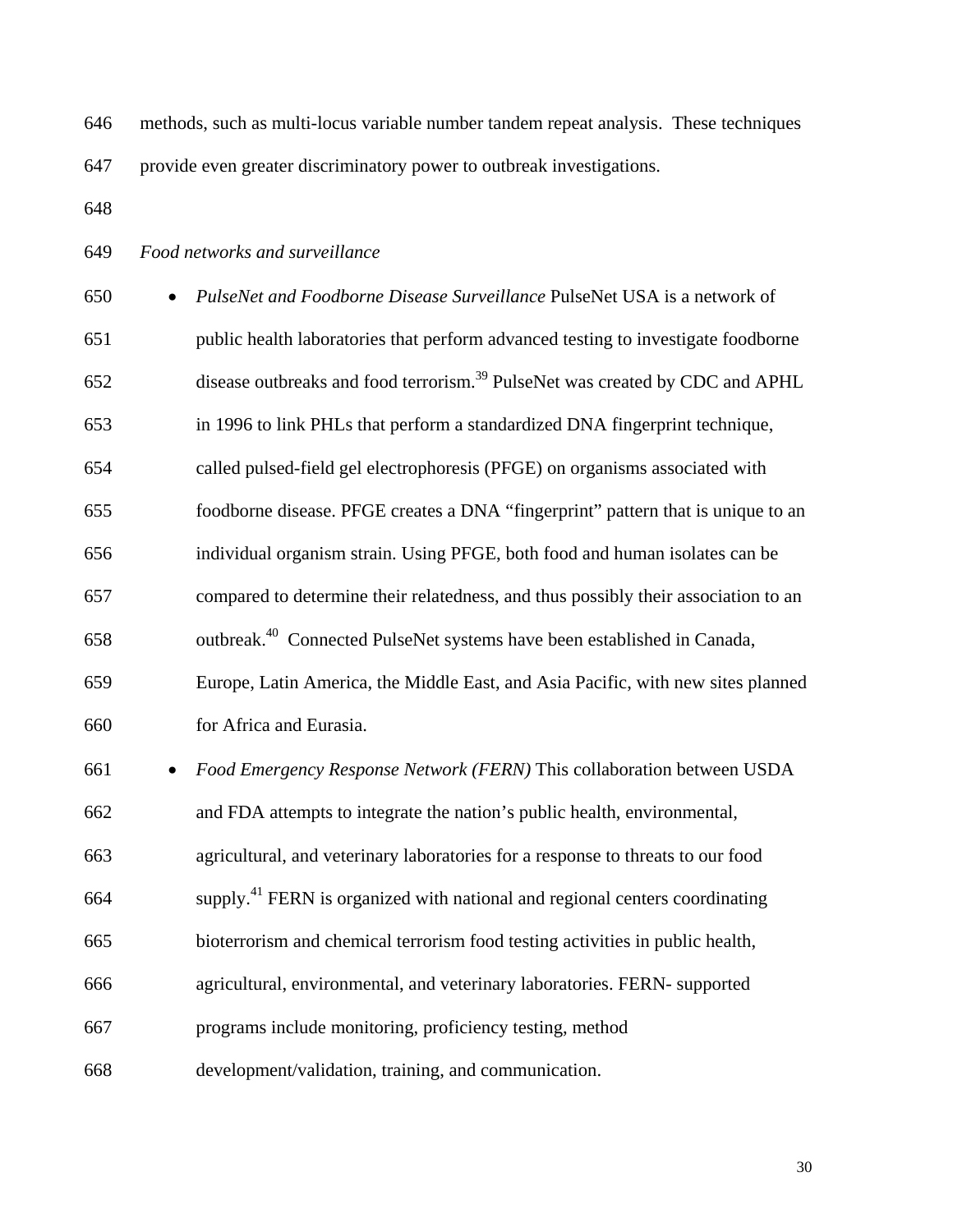| 669 | The Electronic Laboratory Exchange Network (eLEXNET) is a seamless,<br>$\bullet$         |
|-----|------------------------------------------------------------------------------------------|
| 670 | integrated, web-based information network that allows health officials at multiple       |
| 671 | government agencies engaged in food safety activities to compare, share and              |
| 672 | coordinate laboratory analysis findings. eLEXNET is the data capture and                 |
| 673 | communication system for the Food Emergency Response Network (FERN).                     |
| 674 | eLEXNET captures data for microbiological analytes, antibiotic residues,                 |
| 675 | chemical compounds, mycotoxins, naturally occurring toxins, parasites,                   |
| 676 | radionuclides, and toxic elements. eLEXNET houses over 3700 analytes and more            |
| 677 | than 800 detailed test methods. As of October, 2008, 110 federal, state, and local       |
| 678 | laboratories in 50 states had joined the eLEXNET partnership. <sup>42</sup>              |
| 679 | Public health laboratories form the backbone of foodborne outbreak responses, such as    |
| 680 | those associated with leafy vegetables, peanut butter, ground beef, and others that have |
| 681 | been recognized in recent years. Laboratory networks, such as PulseNet, have enabled     |
| 682 | investigators to find the source of these outbreaks and remove the offending foods from  |
| 683 | the supply chain, as well as assist the food industry in changing harmful practices. The |
| 684 | food safety system continues to improve, but there is still a need for federal and state |
| 685 | support of PHLs to sustain the gains that have been made.                                |
| 686 |                                                                                          |

## 687 **CFC 6- LABORATORY IMPROVEMENT AND REGULATION**

688

689 Demands for quality assurance directed toward the health laboratory industry have come

690 from governmental regulatory bodies as well as the public – individuals and advocacy

691 groups alike. In response to requirements for safe food, milk, and water and later for pure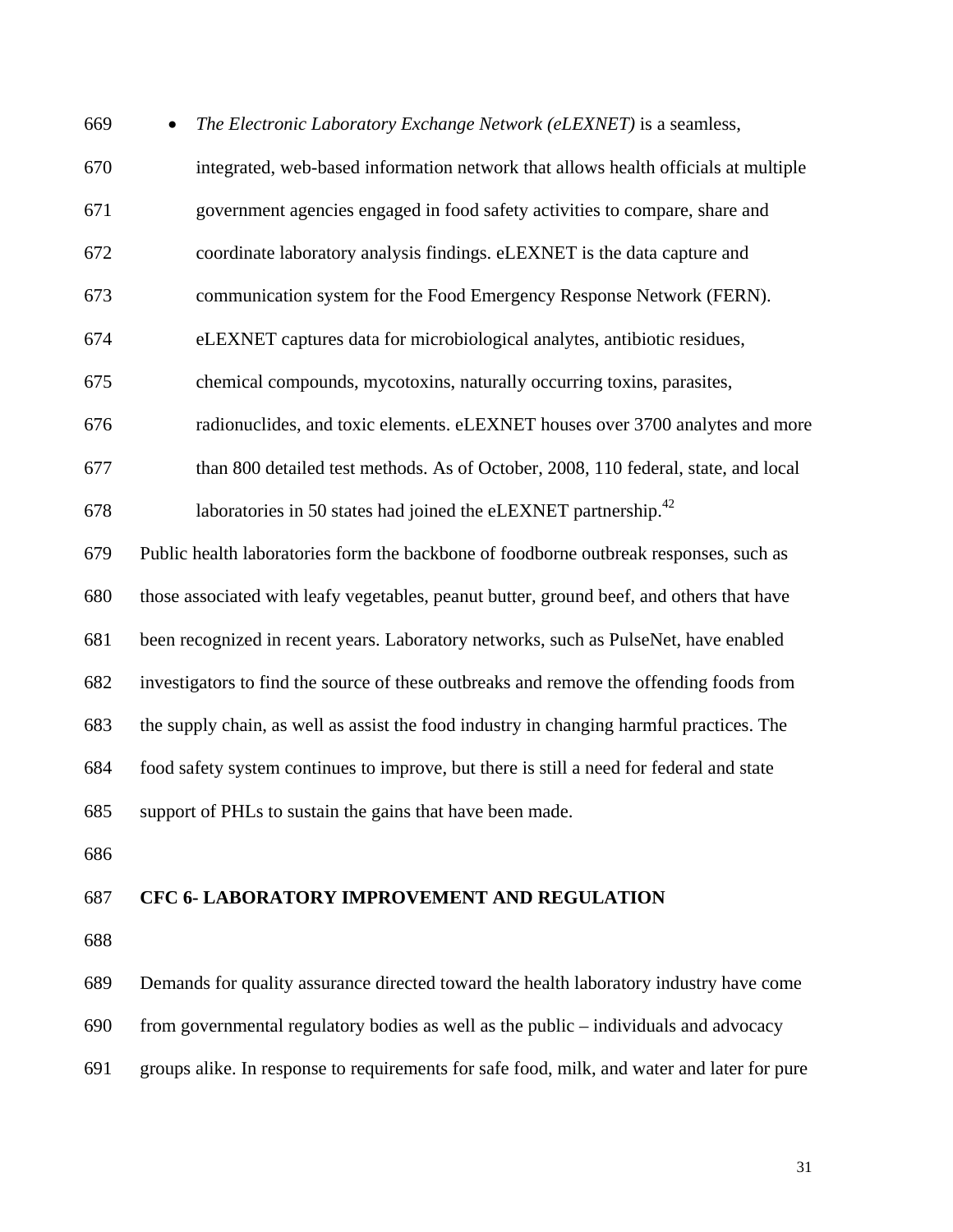| 692 | air, safety in the workplace, and proper handling of radioactive material, a number of     |
|-----|--------------------------------------------------------------------------------------------|
| 693 | national standards and regulations were developed for applicable laboratories. Regulation  |
| 694 | of the clinical laboratory field was a later development. As a result of regulatory        |
| 695 | requirements and quality assurance activities developed primarily by committees within     |
| 696 | professional societies, the reliability of laboratory testing within the U.S. has improved |
| 697 | dramatically. Organizations such as the American Public Health Association and the         |
| 698 | Clinical and Laboratory Standards Institute publish and update standards for a variety of  |
| 699 | laboratory disciplines. SPHLs are often instrumental in promoting laboratory               |
| 700 | improvement within their states.                                                           |
| 701 |                                                                                            |
| 702 | Laboratory Improvement                                                                     |
| 703 | Consultation and Outreach. SPHLs and the APHL have been involved in<br>$\bullet$           |
| 704 | laboratory improvement for many decades and have assisted clinical and                     |
| 705 | environmental laboratories in meeting federal and state regulations and mandates.          |
| 706 | As noted in the section on Training and Education, many of these activities for            |
| 707 | clinical laboratories have expanded with the advent of CLIA-67 and more                    |
| 708 | intensely with CLIA-88. Small hospital laboratories and clinic and doctors' office         |
| 709 | laboratories are especially targeted. With the recognition of emerging infections          |
| 710 | and the advent of bioterrorism, even greater laboratory improvement efforts have           |
| 711 | occurred between federal, state, and private partners. In addition to training for         |
| 712 | laboratory personnel, outreach to users of laboratory resources has been critical to       |
| 713 | improving testing accuracy. For example, owners of private wells are provided              |
| 714 | instructions and often shipping containers for submitting samples in a timely              |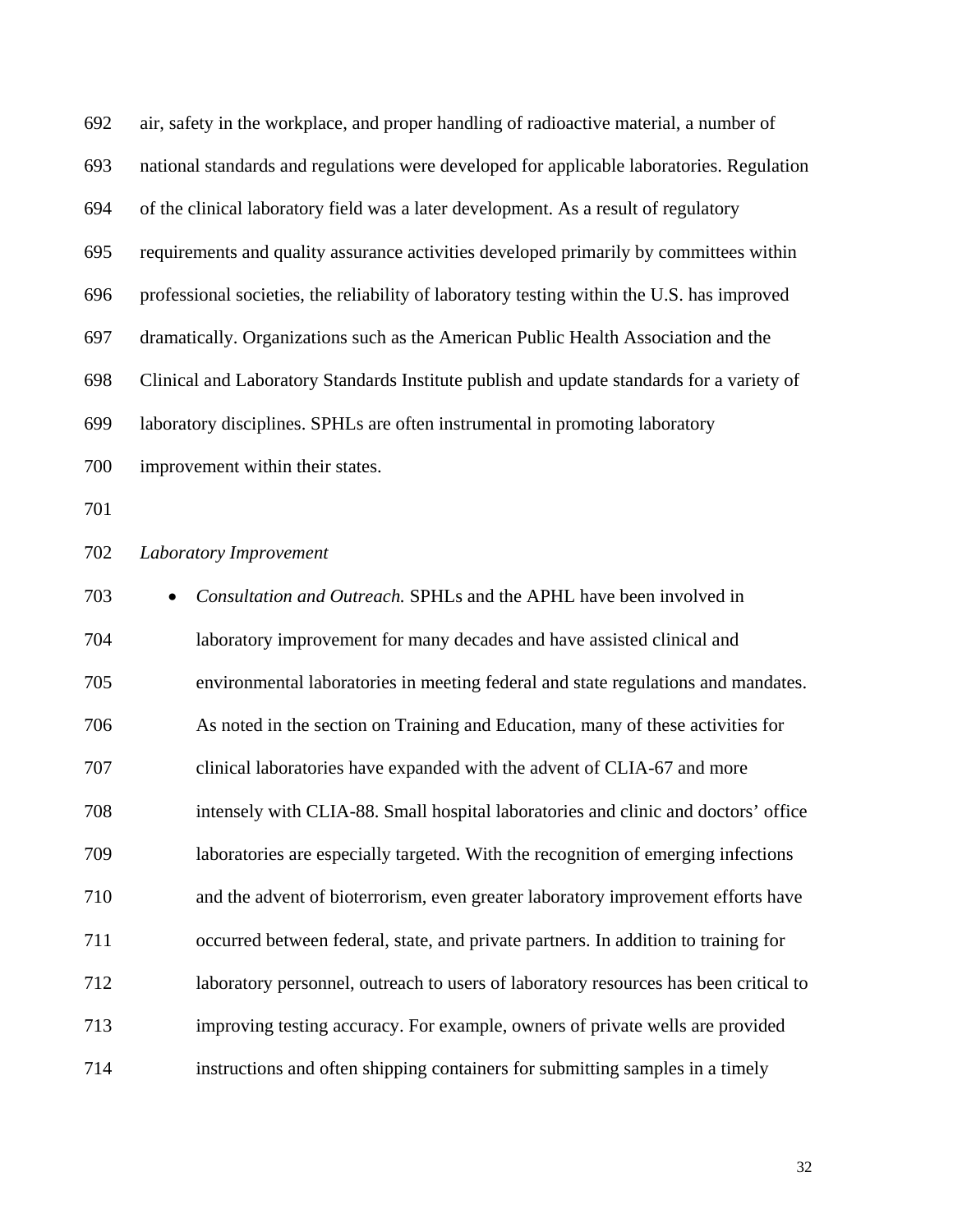| 715 |           | fashion. In those states that provide alcohol and drug testing for determining           |
|-----|-----------|------------------------------------------------------------------------------------------|
| 716 |           | driving impairment, significant outreach activities provide training to law              |
| 717 |           | enforcement officers, attorneys, and laboratory personnel. <sup>43</sup>                 |
| 718 |           | Quality Assurance/Proficiency Testing Programs A number of professional                  |
| 719 |           | societies and a few SPHLs, such as the Wisconsin State Laboratory of Hygiene,            |
| 720 |           | provide proficiency testing programs to clinical laboratories, as well                   |
| 721 |           | consultation. <sup>44</sup> A newborn screening (NBS) quality assurance program has been |
| 722 |           | operated for 30 years by CDC, with the APHL as a cosponsor as well as                    |
| 723 |           | consultation. This quality assurance service primarily supports NBS testing              |
| 724 |           | performed by state laboratories, but the program also accepts other laboratories         |
| 725 |           | and international participants. <sup>45</sup>                                            |
| 726 |           | CLSI The Clinical and Laboratory Standards Institute (CLSI) is a global,                 |
| 727 |           | nonprofit, standards-developing organization that promotes the development and           |
| 728 |           | use of voluntary consensus standards and guidelines within the health care               |
| 729 |           | community. <sup>46</sup> The process balances input from the viewpoints of industry,     |
| 730 |           | government, and the healthcare professions. CLSI produces gold standards                 |
| 731 |           | accepted throughout the public health and clinical laboratory profession.                |
| 732 |           | Standards are documents developed through the consensus process that clearly             |
| 733 |           | identify specific, essential requirements for materials, methods, or practices for       |
| 734 |           | use in an unmodified form.                                                               |
| 735 | $\bullet$ | Performance Standards. In order to assess the success of the SPH Laboratory              |
| 736 |           | System in meeting the challenges of infectious disease control, acts of biological       |
| 737 |           | or chemical terrorism, and quality public health laboratory performance, APHL            |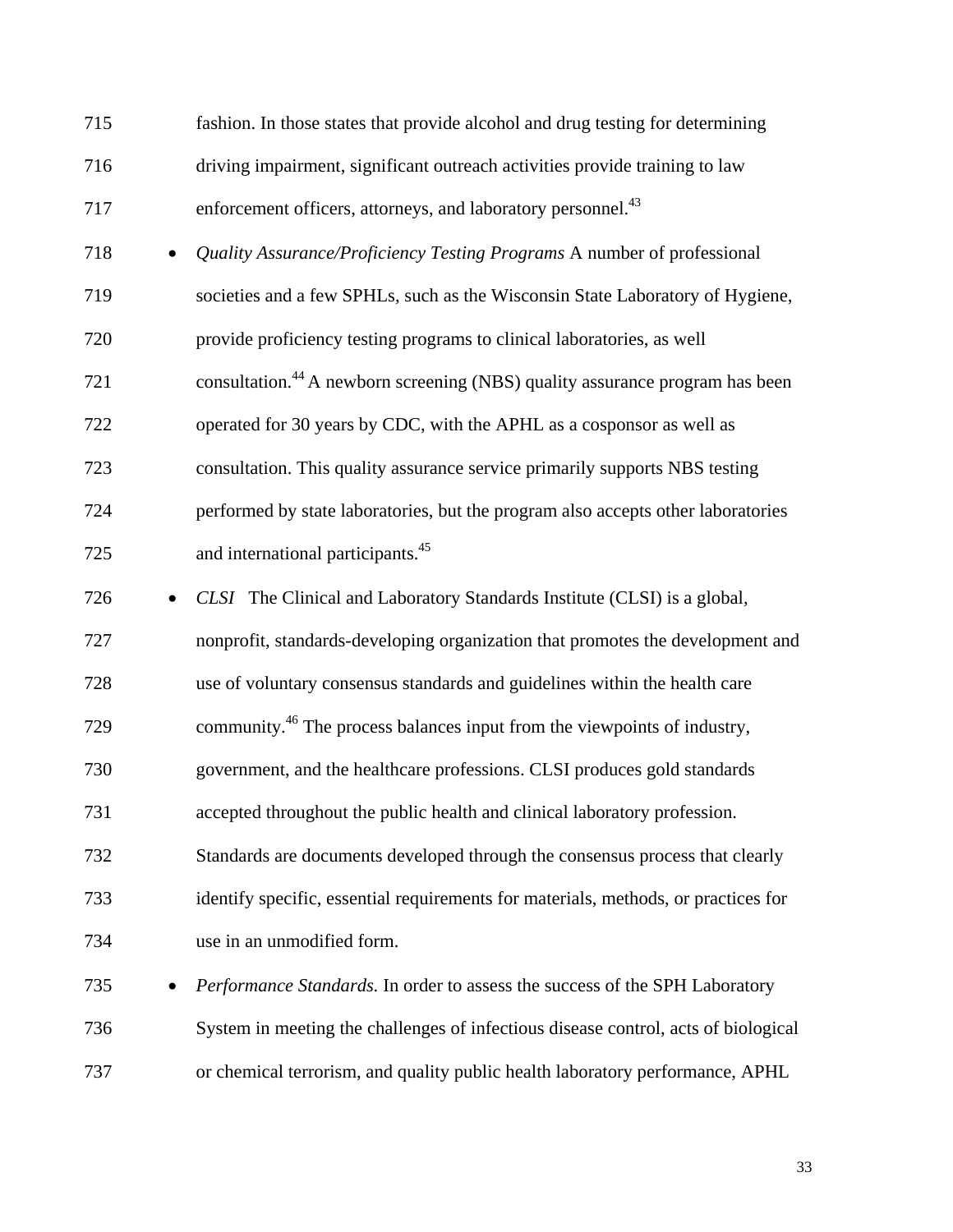| 738 | launched the Laboratory System Improvement Program (L-SIP) in 2007. The goal                      |
|-----|---------------------------------------------------------------------------------------------------|
| 739 | of this program is to determine how well the SPH Laboratory System supports the                   |
| 740 | ten essential public health services. States will be able to determine areas needing              |
| 741 | strengthening to improve the quality of public health laboratory practice. Further,               |
| 742 | specific tools, model practices and quality improvement materials are being                       |
| 743 | provided to address shortcomings. <sup>8</sup>                                                    |
| 744 |                                                                                                   |
| 745 | <b>Regulatory Activity</b>                                                                        |
| 746 |                                                                                                   |
| 747 | Environmental Laboratories. The U.S. Environmental Protection Agency (EPA) certifies              |
| 748 | the state primacy laboratories under the Safe Drinking Water Act, as noted in Section 4           |
| 749 | on Environmental Health and Protection. <sup>18</sup> Furthermore, EPA promulgates regulations    |
| 750 | and establishes methods and standards to assure drinking water safety. <sup>47</sup> In a similar |
| 751 | fashion, EPA regulates air monitoring under the Clean Air Act. <sup>48</sup>                      |
| 752 |                                                                                                   |
| 753 | Environmental Laboratory Certification Programs. EPA requires that laboratory                     |
| 754 | data submitted for the Safe Drinking Water Act be generated either by the state                   |
| 755 | primacy laboratory or by laboratories certified, through EPA's delegated                          |
| 756 | authority, by the state's environmental laboratory certification program. <sup>49</sup> These     |
| 757 | certified laboratories include commercial laboratories, municipal water systems,                  |
| 758 | and other local, regional or federal laboratories. In some states, the state's                    |
| 759 | environmental laboratory certification program is housed within the SPH/EL, and                   |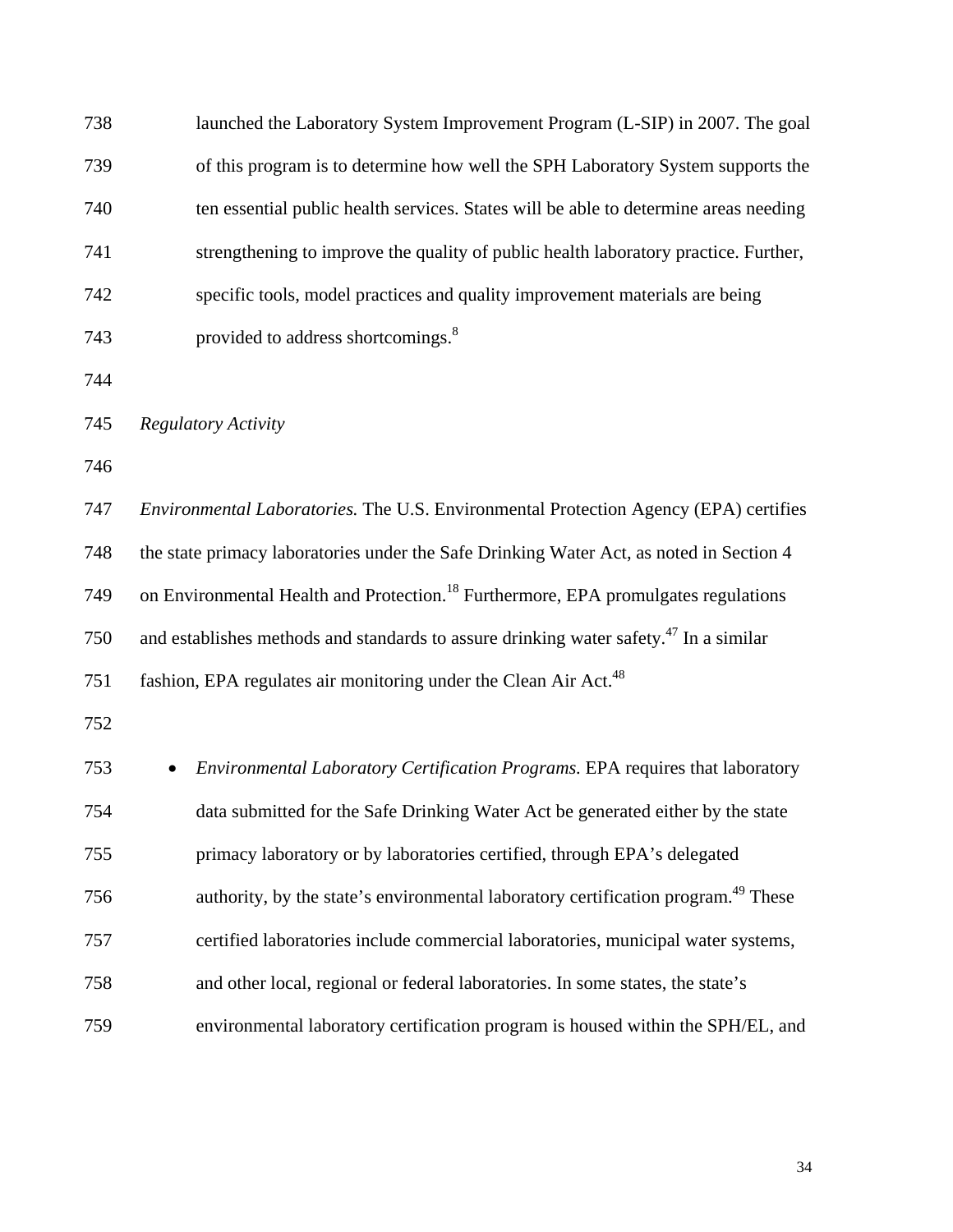| 760 |           | in some states, laboratory scientists in the SPH/EL serve as expert technical                    |
|-----|-----------|--------------------------------------------------------------------------------------------------|
| 761 |           | consultants to the state environmental laboratory certification program.                         |
| 762 | $\bullet$ | National Environmental Laboratory Accreditation Program (NELAP) An avenue                        |
| 763 |           | of voluntary accreditation for environmental laboratories is NELAP accreditation.                |
| 764 |           | This accreditation evolved for several years under the auspices of the National                  |
| 765 |           | Environmental Laboratory Accreditation Conference (NELAC) and the Institute                      |
| 766 |           | for National Environmental Laboratory Accreditation (INELA). In 2006, the                        |
| 767 |           | respective boards of directors of these two organizations formed The NELAC                       |
| 768 |           | Institute (TNI) to facilitate the process. <sup>50</sup> The NELAP board conducts evaluations    |
| 769 |           | of state accreditation bodies. As of April 2008, nine SPH/ELs have chosen to                     |
| 770 |           | become accredited by a NELAP accreditation body, and thirteen state                              |
| 771 |           | environmental certification programs (representing twelve states) have chosen to                 |
| 772 |           | become NELAP accreditation bodies.                                                               |
| 773 |           | Environmental Lead Testing Accreditation Program. Under the statutory                            |
| 774 |           | authority of the Residential Lead-Based Paint Hazard Reduction Act of 1992--                     |
| 775 |           | Title X, implemented by the Department of Housing and Urban Development,                         |
| 776 |           | EPA has established the National Lead Laboratory Accreditation Program                           |
| 777 |           | (NLLAP) to recognize laboratories that demonstrate the ability to accurately                     |
| 778 |           | analyze paint chip, dust, or soil samples for lead. <sup>51</sup> All laboratories recognized by |
| 779 |           | NLLAP are required to undergo on-site audits conducted by accrediting                            |
| 780 |           | organizations participating in the NLLAP, and to perform successfully on a                       |
| 781 |           | continuing basis in the Environmental Lead Proficiency Analytical Testing                        |
| 782 |           | (ELPAT) Program. ELPAT is a proficiency testing program established by the                       |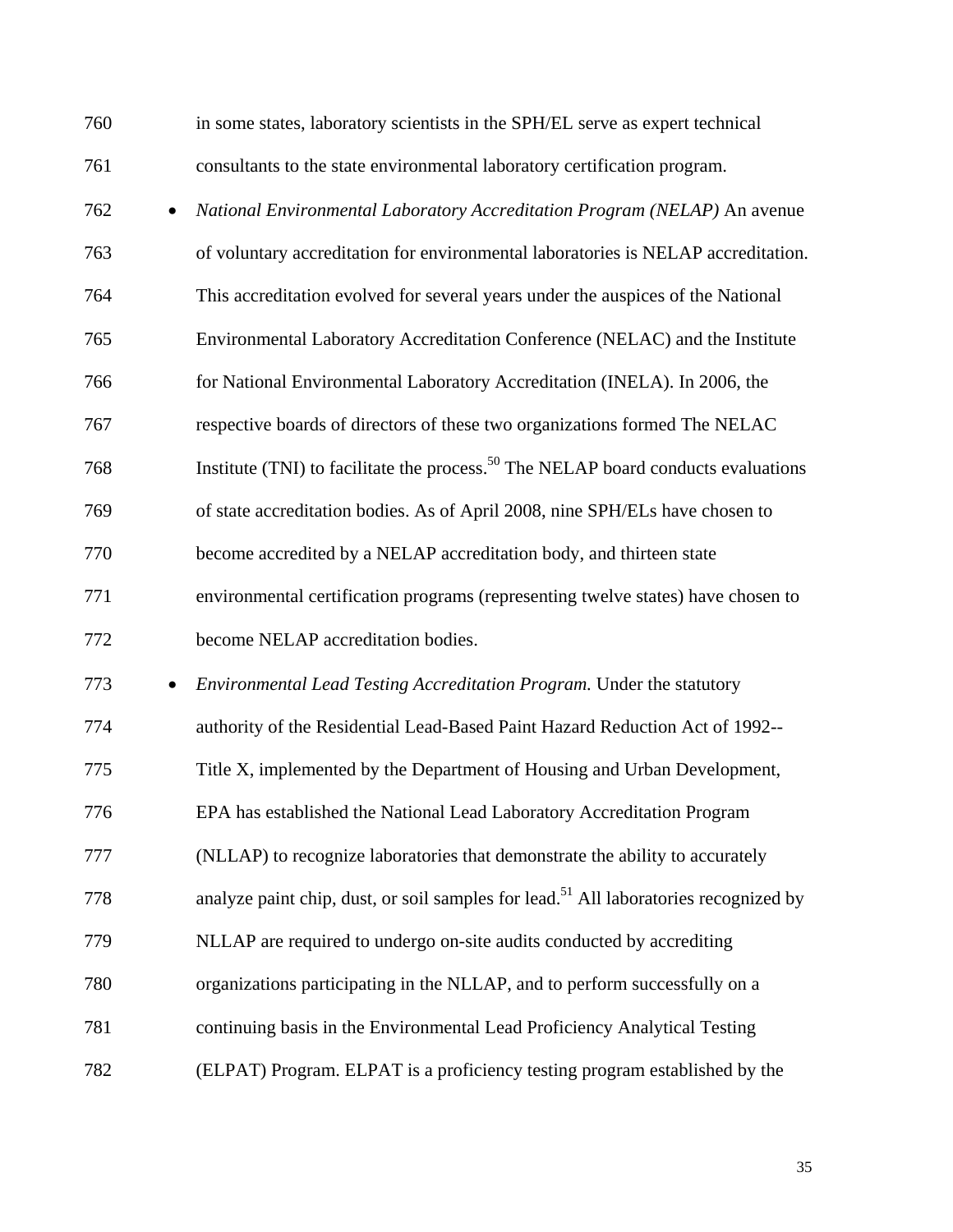| 783 | National Institute for Occupational Safety and Health (NIOSH), the American         |
|-----|-------------------------------------------------------------------------------------|
| 784 | Industrial Hygiene Association (AIHA), and EPA. EPA currently recognizes the        |
| 785 | AIHA and the American Association for Laboratory Accreditation (A2LA) as            |
| 786 | accrediting organizations for the NLLAP.                                            |
| 787 | Laboratory Quality Assurance Evaluation Program for Analysis of                     |
| 788 | Cryptosporidium under the Safe Drinking Water Act. EPA implements laboratory        |
| 789 | approval programs for contaminants not covered under State certification            |
| 790 | programs. This includes the program for <i>Cryptosporidium</i> monitoring under the |
| 791 | Long Term 2 Enhanced Surface Water Treatment Rule and the program for               |
| 792 | analyses under the Unregulated Contaminant Monitoring Rule – Cycle $2^{52}$ The     |
| 793 | purpose of this Laboratory Quality Assurance Program is to maintain a list of       |
| 794 | laboratories that can reliably measure the occurrence of <i>Cryptosporidium</i> in  |
| 795 | surface water using EPA Method 1622 and/or EPA Method 1623. Laboratories            |
| 796 | are evaluated on: 1) equipment required; 2) experienced personnel; 3)               |
| 797 | successfully completing an initial demonstration of capability by on-site           |
| 798 | evaluation, and 4) on-going proficiency of precision and recovery data.             |
| 799 | Additional Environmental Certification Programs While EPA offers certification      |
| 800 | only for the Safe Drinking Water Act, a few of the NELAP accreditation bodies       |
| 801 | and several of the state environmental laboratory certification programs also offer |
| 802 | certification for other regulatory programs that protect human health and the       |
| 803 | environment. Certification offerings may include analyses germane to the Clean      |
| 804 | Air Act (CAA), the Clean Water Act (CWA), the Comprehensive Environmental           |
| 805 | Response, Compensation, and Liability Act (CERCLA, a.k.a. Superfund), and the       |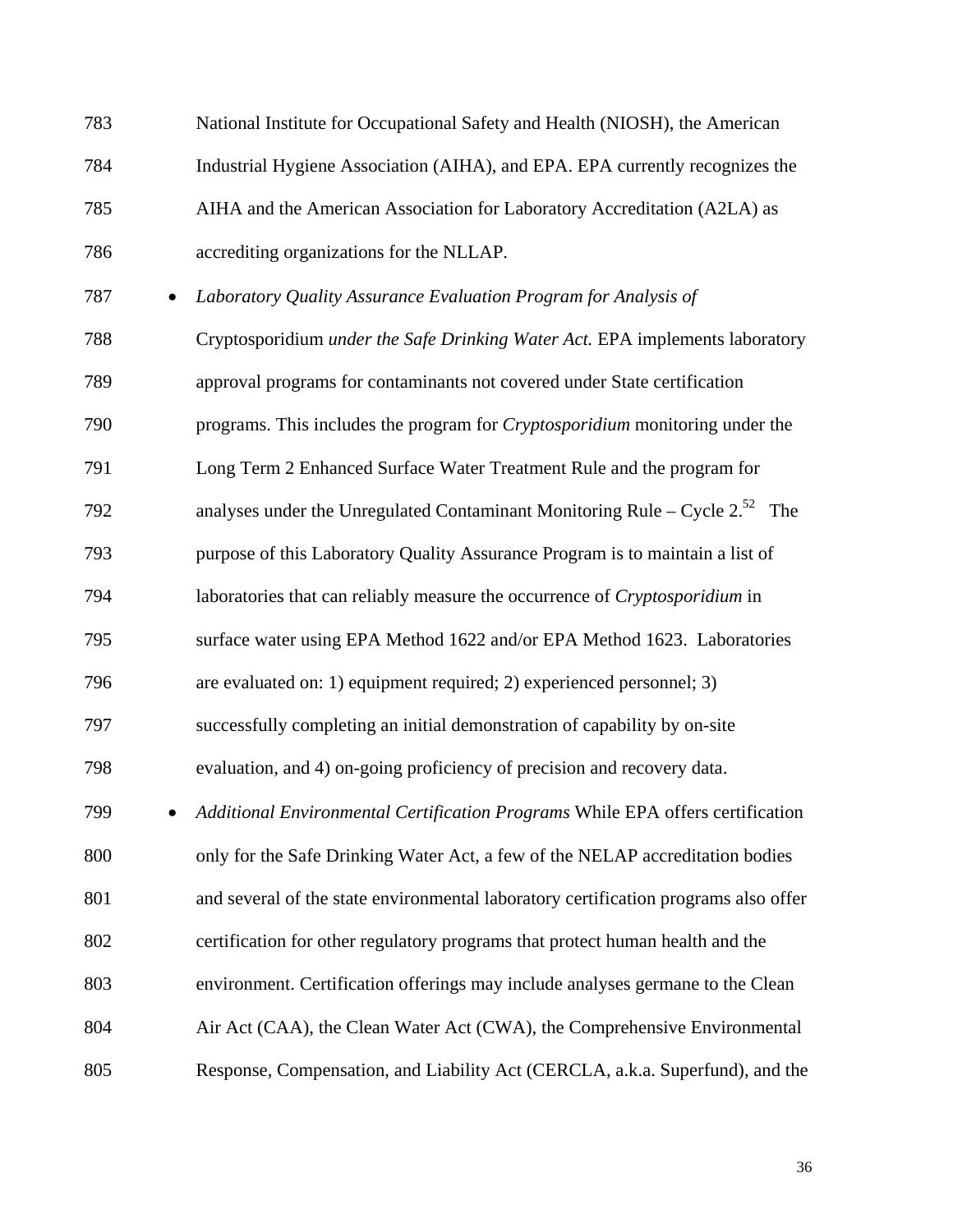| 806 | Resource Conservation and Recovery Act (RCRA). Moreover, environmental                             |
|-----|----------------------------------------------------------------------------------------------------|
| 807 | laboratories that wish to demonstrate their capacity to adhere to quality systems                  |
| 808 | and to demonstrate competency of staff, methodology, and equipment may seek                        |
| 809 | accreditation by organizations that are recognized by the International                            |
| 810 | Organization for Standardization (ISO).                                                            |
| 811 |                                                                                                    |
| 812 | Clinical Laboratories Regulatory and standards-setting activities for clinical laboratories        |
| 813 | were sporadic until the late 1960s, when Medicare regulations and the clinical Laboratory          |
| 814 | Improvement Act of 1967 (CLIA -67) extended federally promulgated standards to                     |
| 815 | hospital-based and independent clinical laboratories. Subsequently, the Clinical                   |
| 816 | Laboratory amendments of 1988 (CLIA-88) extended the mandate to approximately                      |
| 817 | 200,000 laboratories, including doctors' offices, in the U.S. <sup>53</sup> Many SPHLS, as well as |
| 818 | APHL, have been at the forefront of efforts to improve laboratory testing in laboratories          |
| 819 | in doctors' offices, clinics, and hospitals.                                                       |
| 820 |                                                                                                    |
| 821 | Clinical Laboratory Certification Programs Professional organizations such as                      |
| 822 | the Board of Registry of the American Society for Clinical Pathology (ASCP), the                   |
| 823 | National Credentialing Agen and the American Society for Microbiology (ASM)                        |
| 824 | have developed certification programs for personnel. Others, such as the                           |
| 825 | American Association of Blood Banks (AABB) and the College of American                             |
| 826 | Pathologists (CAP) have established laboratory accreditation programs. A few                       |
| 827 | states, such as New York, license clinical laboratories that perform tests on their                |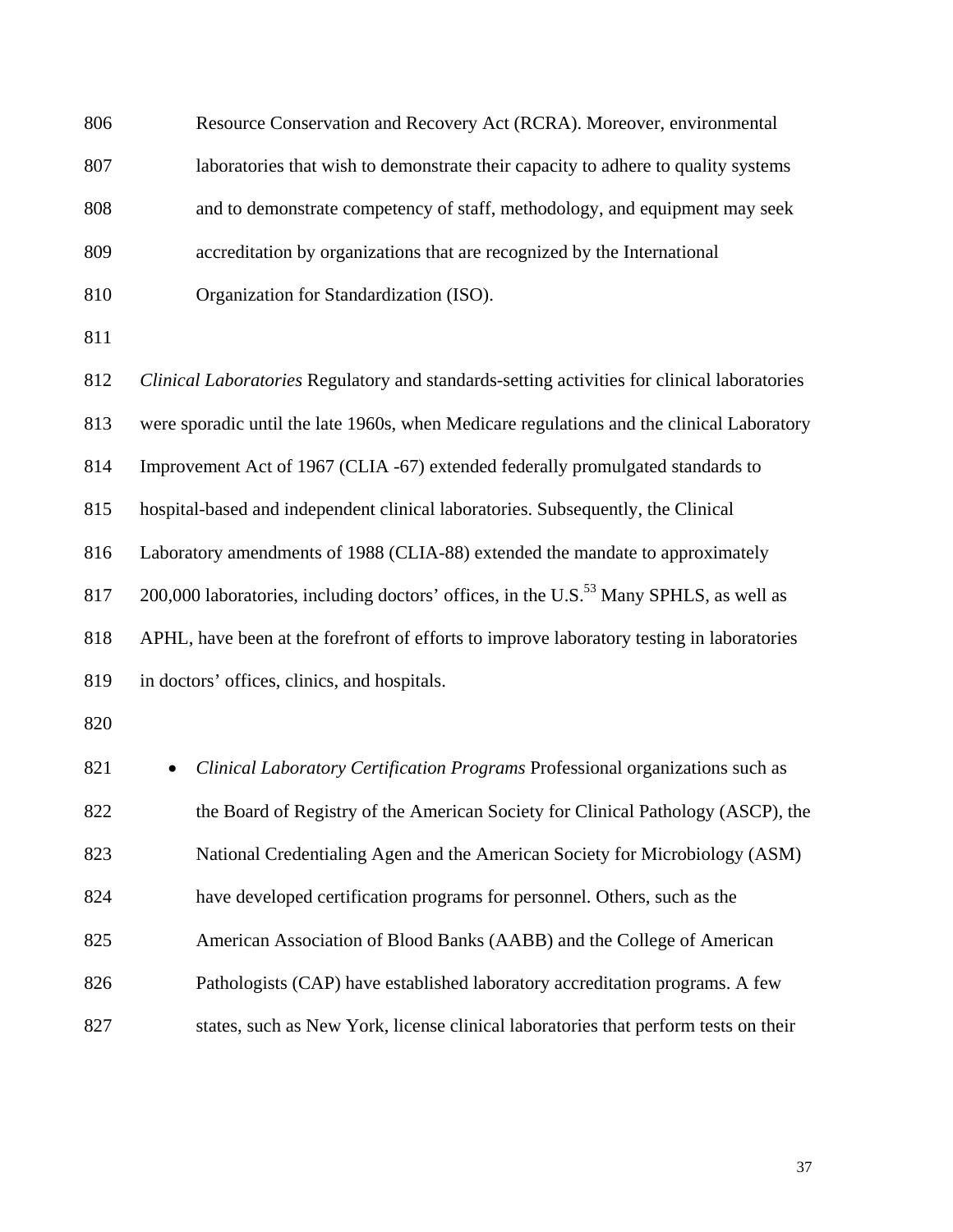| 828              | residents. Eleven states and Puerto Rico license clinical laboratory science               |
|------------------|--------------------------------------------------------------------------------------------|
| 829              | practitioners, and many others are in some phase of personnel licensure activity.          |
| 830<br>$\bullet$ | The National Select Agent Registry Program. The National Select Agent Registry             |
| 831              | Program oversees the possession and transfer of biological agents and toxins that          |
| 832              | have the potential to pose a severe threat to public, animal or plant health, $54$ or to   |
| 833              | animal or plant products. <sup>55</sup> The Laboratory Response Network (LRN) laboratories |
| 834              | fall under this definition and must meet strict federal mandates and undergo a             |
| 835              | biennial inspection by the Select Agent Program. The facility must meet                    |
| 836              | biosafety requirements that are commensurate with the risk that the select agent or        |
| 837              | toxin poses and must establish security measures that provide graded protection in         |
| 838              | accordance with the threat that the agent or toxin poses.                                  |

#### 840 **CFC 7- POLICY DEVELOPMENT**

841

842 Public health laboratories and other components of the SPH Laboratory System are 843 increasingly subject to changes in laws, regulations, and funding decisions at the state, 844 local, and federal levels. Representatives of the public health laboratory community are 845 vital for assuring that good scientific data drives sound public health policy. As public 846 awareness of the important role public health laboratories play in assuring safe food and a 847 safe environment, controlling epidemics of emerging and re-emerging infections, and 848 responding to terrorism increased, support for the public health infrastructure has 849 improved.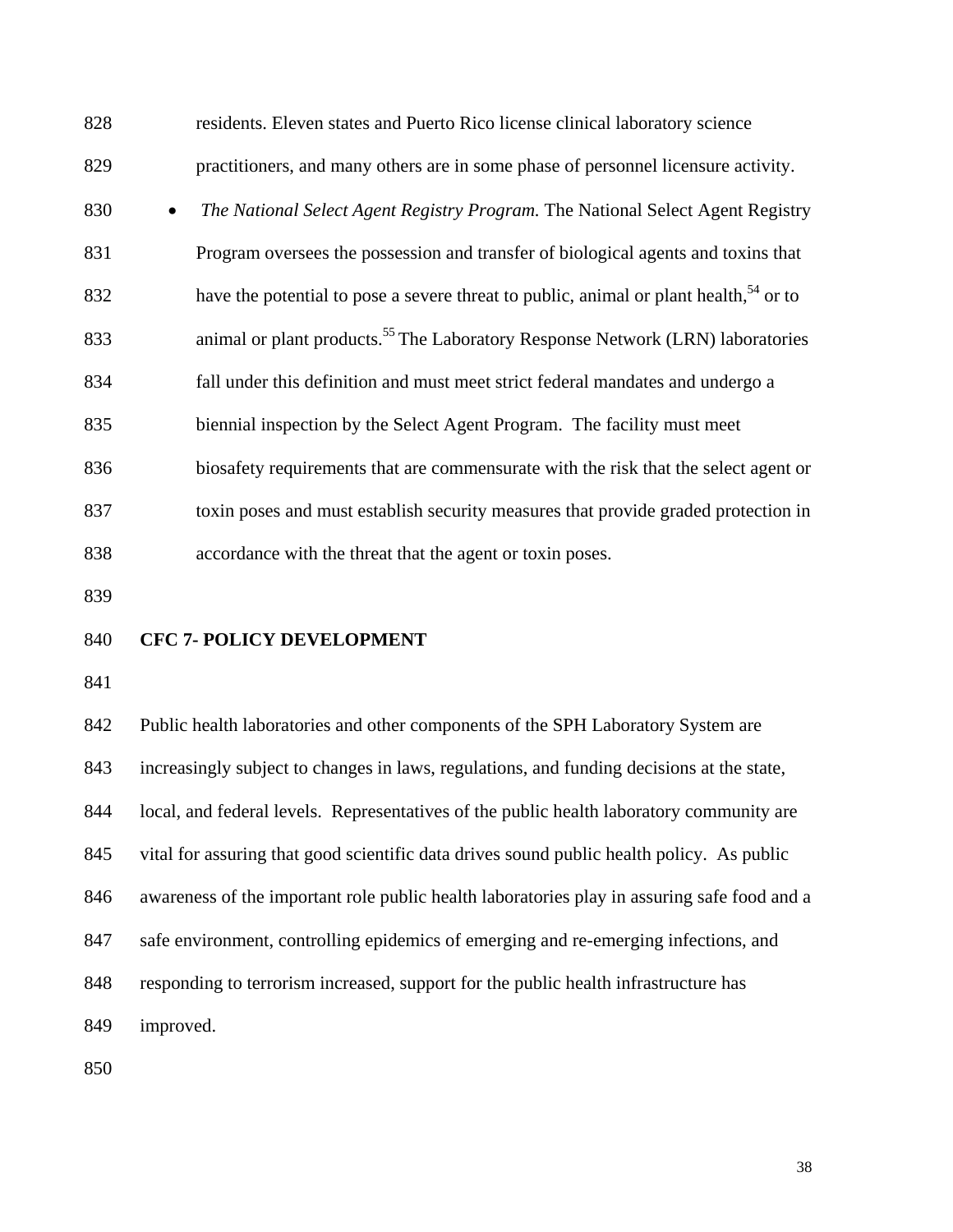# 851 *Public Health Policy Development*

| 852              | State and local public health laboratories interact with legislative bodies,           |
|------------------|----------------------------------------------------------------------------------------|
| 853              | administrative councils, agency officials, and representatives of professional         |
| 854              | societies in the development of policies and procedures that determine their           |
| 855              | provision of services. Funding decisions by governmental bodies affect how the         |
| 856              | resources of public health laboratories are to be used and what services will be       |
| 857              | offered. In many states, a portion of services are tax-supported, while others are     |
| 858              | offered on a fee-for-service basis. Fiscal decisions are often the result of           |
| 859              | legislative hearings in which representatives from societies and advocacy groups       |
| 860              | have significant input. Outcomes of these policy decisions, consequently, reflect      |
| 861              | the level of partnership development that the public health laboratory has             |
| 862              | established with various stakeholders.                                                 |
| 863<br>$\bullet$ | Quality public health laboratory data, at local and state levels, provide a scientific |
| 864              | basis for sound public policy decision-making. APHL initiatives are directed at        |
| 865              | assuring that quality data create a measurable basis for effective legislation. For    |
| 866              | example, public health laboratory data regularly impact policies, regulations and      |
| 867              | legislation related to food and water safety, control of local, state and national     |
| 868              | outbreaks, control of environmental hazards and screening of newborns.                 |
| 869              | The APHL standing committees develop policy statements on issues such as: HIV          |
| 870              | rapid testing; quality assurance in newborn screening, federal accreditation of        |
| 871              | state environmental testing laboratories, the laboratory role in pandemic response     |
| 872              | plans, and others. The policy statements are sent to APHL members and other            |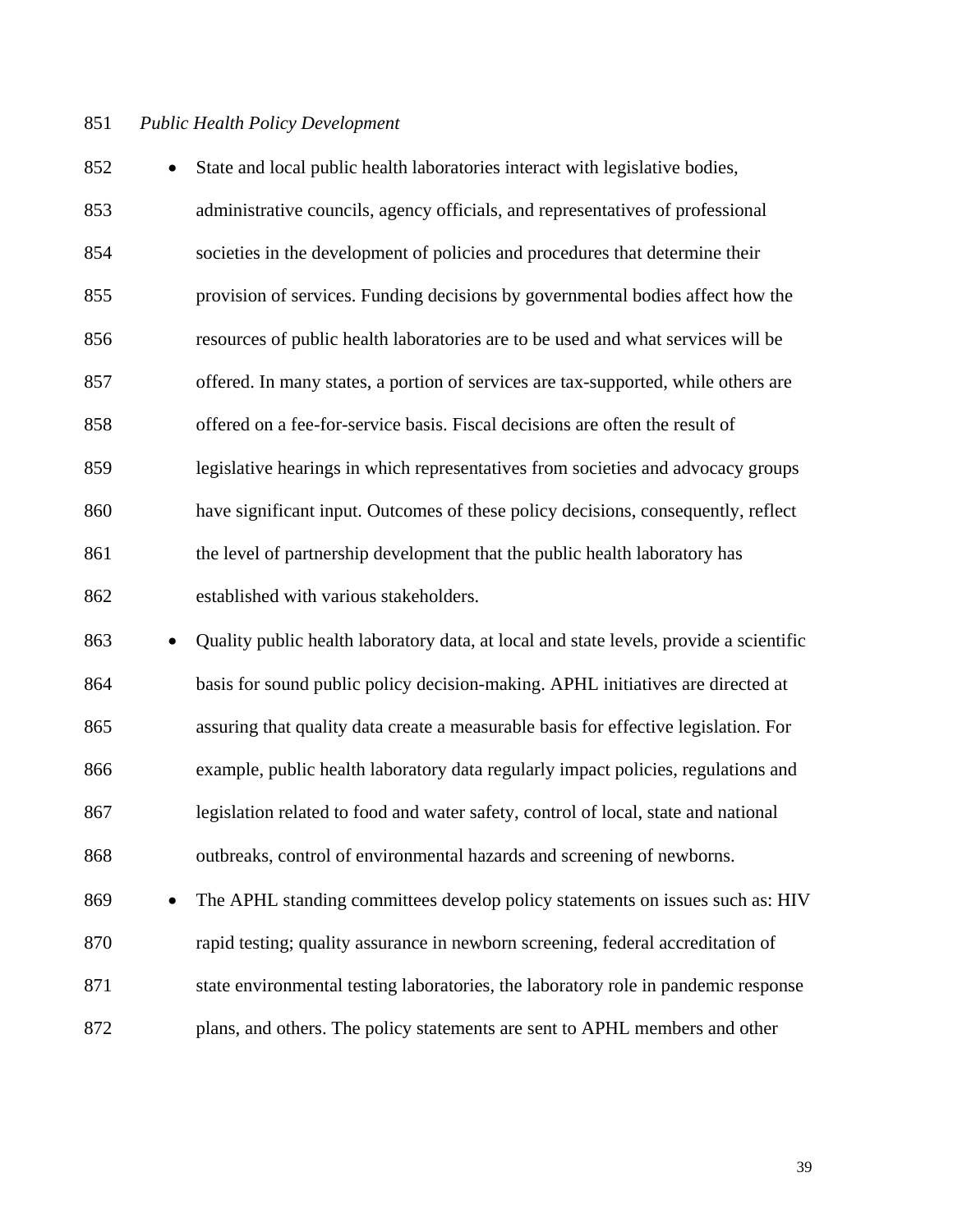| 873 | interested parties to use in advocating for development of legislation and rule- |
|-----|----------------------------------------------------------------------------------|
| 874 | making at the federal, state and local levels.                                   |

875 • APHL provides its membership with updates on issues important to state and 876 local PHLs. For example, the director of public policy periodically informs 877 members about the status of federal public health appropriations that affect the 878 SPH Laboratory System.<sup>56</sup> This is especially important since most of the public 879 health laboratory appropriations for programs come from the CDC.

880

## 881 *Advocacy and Promotion*

882 • At the federal level, public health laboratories have become more effective by 883 working through APHL. Public health and environmental laboratories can serve 884 as a source of scientific expertise for policy makers on subjects as diverse as 885 terrorism preparedness and screening for genetic and hereditable disorders in 886 health laboratories on topics of  $886$  are newborns.<sup>57</sup> APHL regularly surveys public health laboratories on topics of 887 national import such as laboratory preparedness for crisis response, and provides 888 expert testimony, guidance on legislative proposals, and comments on federal 889 rulemaking. In 2007, APHL members informed congressional leaders that the 890 CDC Newborn Screening Quality Assurance program was in dire need of 891 consistent funding and the US House of Representatives responded with a funding 892 increase of \$7.4 million that was subsequently authorized by the US Senate. 893 APHL representatives also emphasized the need for increased funds for 894 laboratory-based influenza surveillance to improve state and local preparedness 895 for a possible pandemic.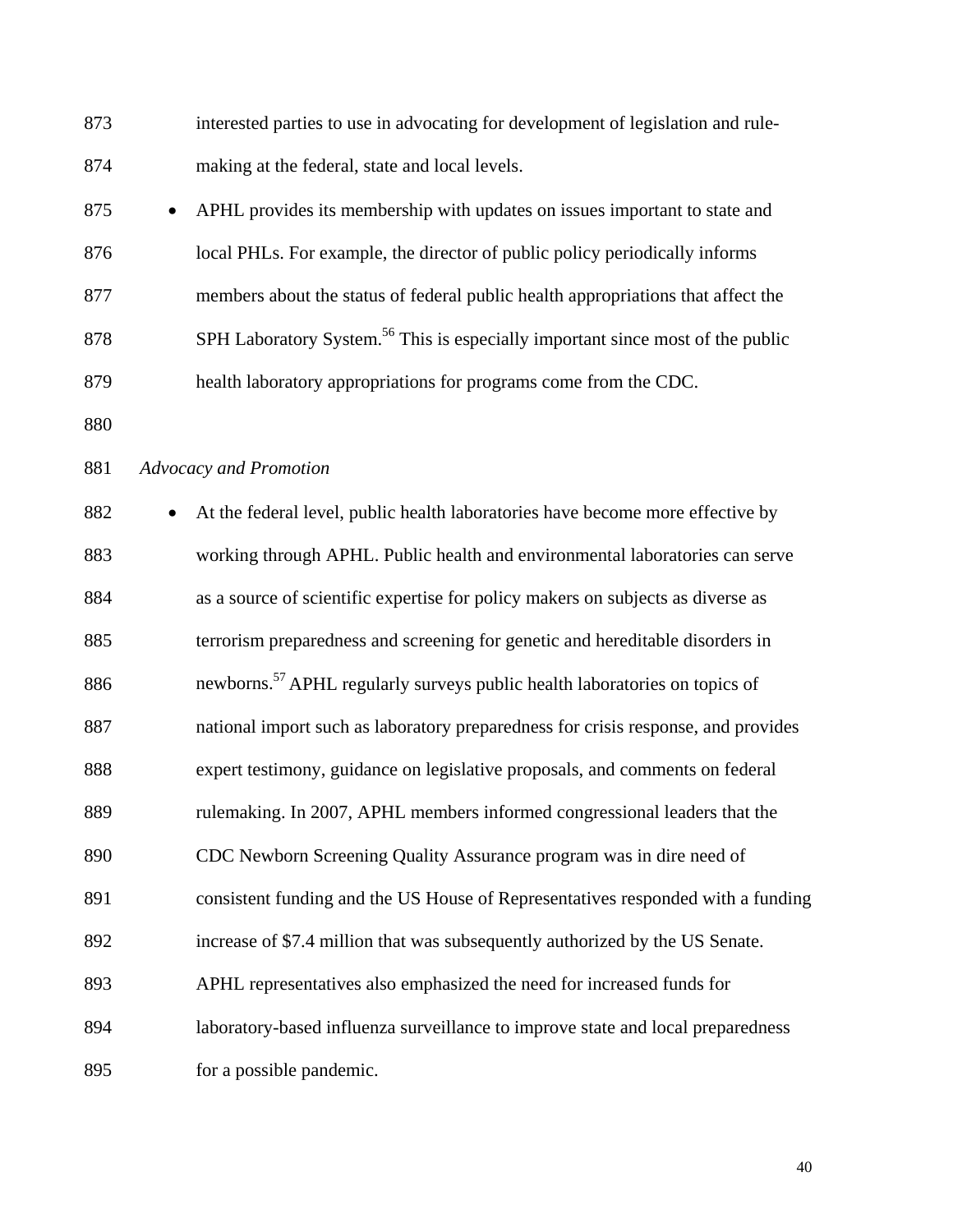| 896 | APHL has initiated an annual "Hill Day", during which a select group of APHL                   |  |
|-----|------------------------------------------------------------------------------------------------|--|
| 897 | members travel to Washington, DC to discuss priority issues with congressional                 |  |
| 898 | representatives and staff from their home states. In 2007, Emergency                           |  |
| 899 | Preparedness and Response committee members met with House and Senate                          |  |
| 900 | staffs. <sup>58</sup>                                                                          |  |
| 901 | State and local public health laboratory personnel have been active individually               |  |
| 902 | and as members of their state and national professional societies in efforts to                |  |
| 903 | address weaknesses in the SPH Laboratory System. An example is the action                      |  |
| 904 | taken in recent years to address the current and foreseen future workforce                     |  |
| 905 | shortages of scientific personnel in public health, food, environmental, and                   |  |
| 906 | clinical laboratories. (See section on Training and Education)                                 |  |
| 907 |                                                                                                |  |
| 908 |                                                                                                |  |
| 909 | <b>CFC 8- EMERGENCY PREPAREDNESS AND RESPONSE</b>                                              |  |
| 910 |                                                                                                |  |
| 911 | Clearly, the most significant changes imposed on public health laboratory services this        |  |
| 912 | decade, and the major impetus for creating State Public Health Laboratory Systems, have        |  |
| 913 | resulted from the anthrax attacks in 2001, the fear of pandemic avian influenza, the           |  |
| 914 | occurrence of natural disasters like the hurricanes of 2005, the impact of large food-borne    |  |
| 915 | disease outbreaks, and the recognition of highly publicized emergent infectious diseases.      |  |
| 916 | But even before these events occurred, planning for laboratory emergency response              |  |
| 917 | capability and capacity had started in earnest as leaders at CDC in the 1990s recognized       |  |
| 918 | the need for a national laboratory system <sup>59</sup> and public health laboratory directors |  |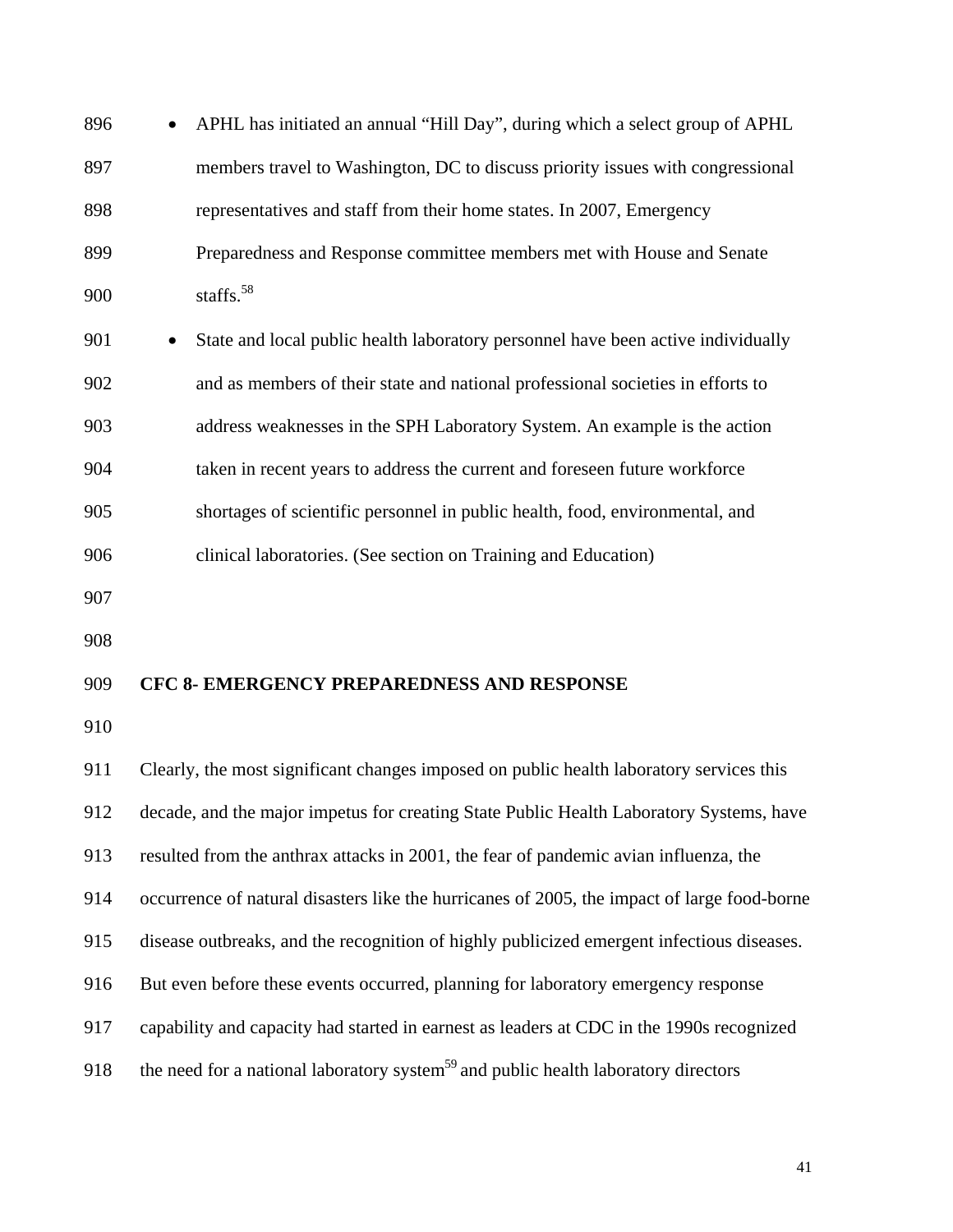| 919 | nationwide affirmed the importance of strengthening state and regional laboratory                   |
|-----|-----------------------------------------------------------------------------------------------------|
| 920 | networks. <sup>4</sup> Since then, several federal initiatives have provided the funding to augment |
| 921 | the ability of state and local public health laboratories to respond to accidental, deliberate,     |
| 922 | or naturally occurring emergencies.                                                                 |
| 923 |                                                                                                     |
| 924 | <b>Laboratory Response Network (LRN)</b>                                                            |
| 925 | Founded in 1999 by CDC, in collaboration with APHL and the Federal Bureau of                        |
| 926 | Investigation (FBI), the LRN is the nation's premier system for identifying, testing and            |
| 927 | characterizing potential agents of biological and chemical terrorism. <sup>60</sup> The LRN was     |
| 928 | initially structured to test only human clinical specimens for agents of biological                 |
| 929 | terrorism. However, in 2001 more than one million anthrax tests were performed by the               |
| 930 | LRN on a wide variety of samples that were both clinical and environmental. Since then,             |
| 931 | the LRN has continued to evolve and expand. In 2003, the capability to detect chemical              |
| 932 | terrorism agents in human clinical specimens was added. The LRN now provides                        |
| 933 | essential support for several surveillance activities, which include the nation's Biowatch          |
| 934 | program and the United States Postal Service's (USPS) Biohazard Detection System                    |
| 935 | (BDS). The LRN is comprised of state and local public health, agricultural, military, food          |
| 936 | testing, veterinary and environmental laboratories. In addition, its operational partnership        |
| 937 | includes seven governmental agencies and professional organizations. By means of the                |
| 938 | Cooperative Agreement on Public Health Preparedness and Response for Bioterrorism,                  |
| 939 | now called the Public Health Emergency Preparedness (PHEP) Cooperative Agreement,                   |
| 940 | CDC funded equipment and personnel for state and some local public health laboratories,             |
| 941 | as well as the necessary supplies needed to support the specific tests developed for the            |
|     |                                                                                                     |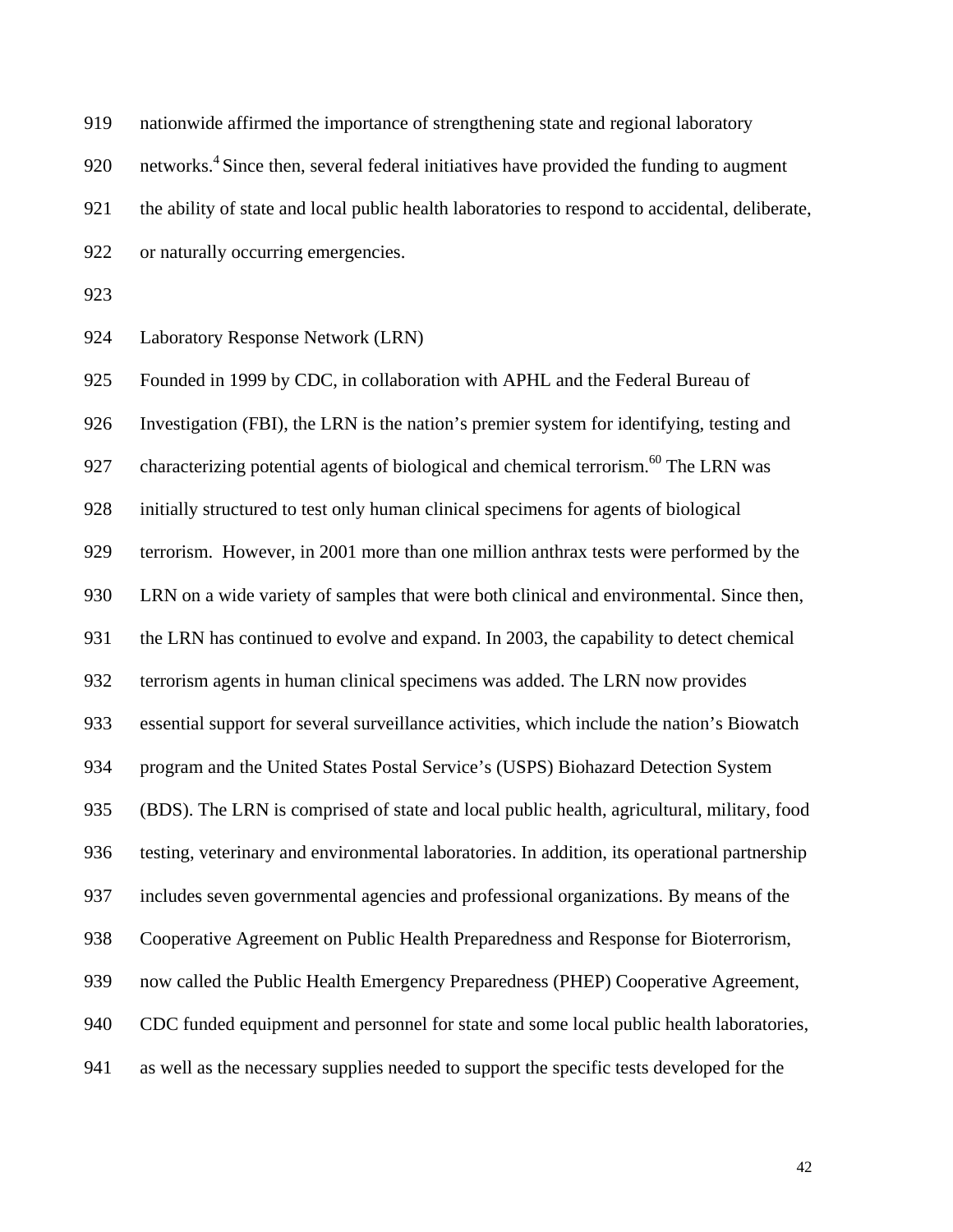942 LRN. This funding enables these state and local public health laboratories to fulfill their 943 LRN Reference laboratory functions.<sup>61</sup>

944

945 The LRN has two primary groups in place that contribute to development of the network: 946 (1) the Joint Leadership Committee, which oversees key strategic planning for the LRN, 947 is comprised of representatives from APHL's membership, the CDC/Coordinating Office 948 of Terrorism Preparedness and Emergency Response, CDC/Division of Bioterrorism 949 Preparedness and Response, CDC/National Center of Environmental Health, and Federal 950 Bureau of Investigation; (2) The LRN Partners Working Group, comprised of several 951 federal agencies and scientific organizations, is responsible for discussing issues 952 surrounding and affecting the network and its members. Key issues include preparedness 953 regulations, emerging technologies, and federal, state, and local coordination. 954 955 In 2006, APHL began working with EPA to develop an environmental arm of the LRN, 956 the Environmental Response Laboratory Network (ERLN), which will include equipment 957 standards, testing protocols, and training modules for the detection of biological, 958 chemical and radiological agents in air, water and soil. The volume of testing of 959 environmental samples is continually increasing as PHLs are asked to test letters and 960 packages, powders, drinking water, medications, and supplements, among other things. 961 Requests come from post-offices, law enforcement, state officials, first responders, 962 civilian defense agencies, and other laboratories. 963

964 Bioterrorism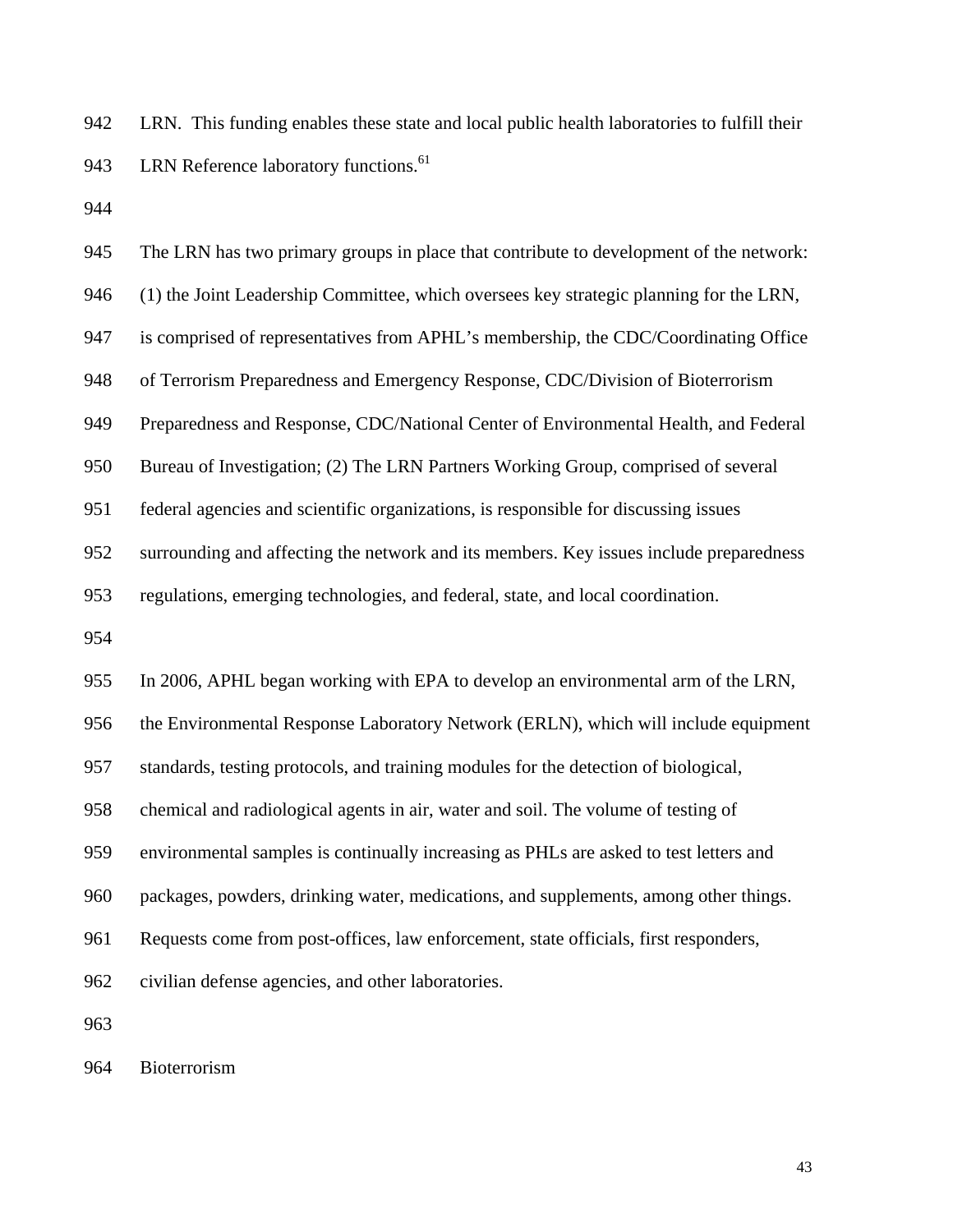| 965 | Bioterrorism Preparedness. The biological component of the LRN has a three-         |
|-----|-------------------------------------------------------------------------------------|
| 966 | tiered structure made up of: 1) sentinel laboratories that represent the thousands  |
| 967 | of mostly hospital-based laboratories located at the front line whose               |
| 968 | responsibility is to rule-out or refer suspicious agents, 2) reference laboratories |
| 969 | that perform specialized tests to detect and confirm the presence of threat         |
| 970 | agents, and 3) national laboratories that have special resources to identify        |
| 971 | specific threat agents and perform more complex testing for strain                  |
| 972 | characterization. The LRN reference laboratories include more than 160 state        |
| 973 | and local public health, military, veterinary, environmental, agricultural, food,   |
| 974 | and water testing laboratories. APHL, the American Society for Microbiology         |
| 975 | and CDC have provided guidance on the development of standard microbiology          |
| 976 | protocols to assist LRN sentinel laboratories in detecting suspected bioterrorism   |
| 977 | agents, and for referring agents they are unable to rule-out to the LRN reference   |
| 978 | laboratories. CDC, in collaboration with APHL and other partners, has provided      |
| 979 | standard protocols, training and proficiency testing to assist LRN reference        |
| 980 | laboratories in testing for bioterrorism agents.                                    |
| 981 | Outreach Activity. As LRN reference laboratories, PHLs have an obligation to        |
| 982 | prepare the sentinel clinical laboratories for their role in the LRN. PHLs          |
| 983 | collaborate with partners to provide activities such as wet workshops, drills and   |
| 984 | exercises and other trainings. APHL works with the College of American              |
| 985 | Pathologists to offer a robust preparedness testing exercise to test the LRN        |
| 986 | notification system and the sentinel-reference laboratory relationship.             |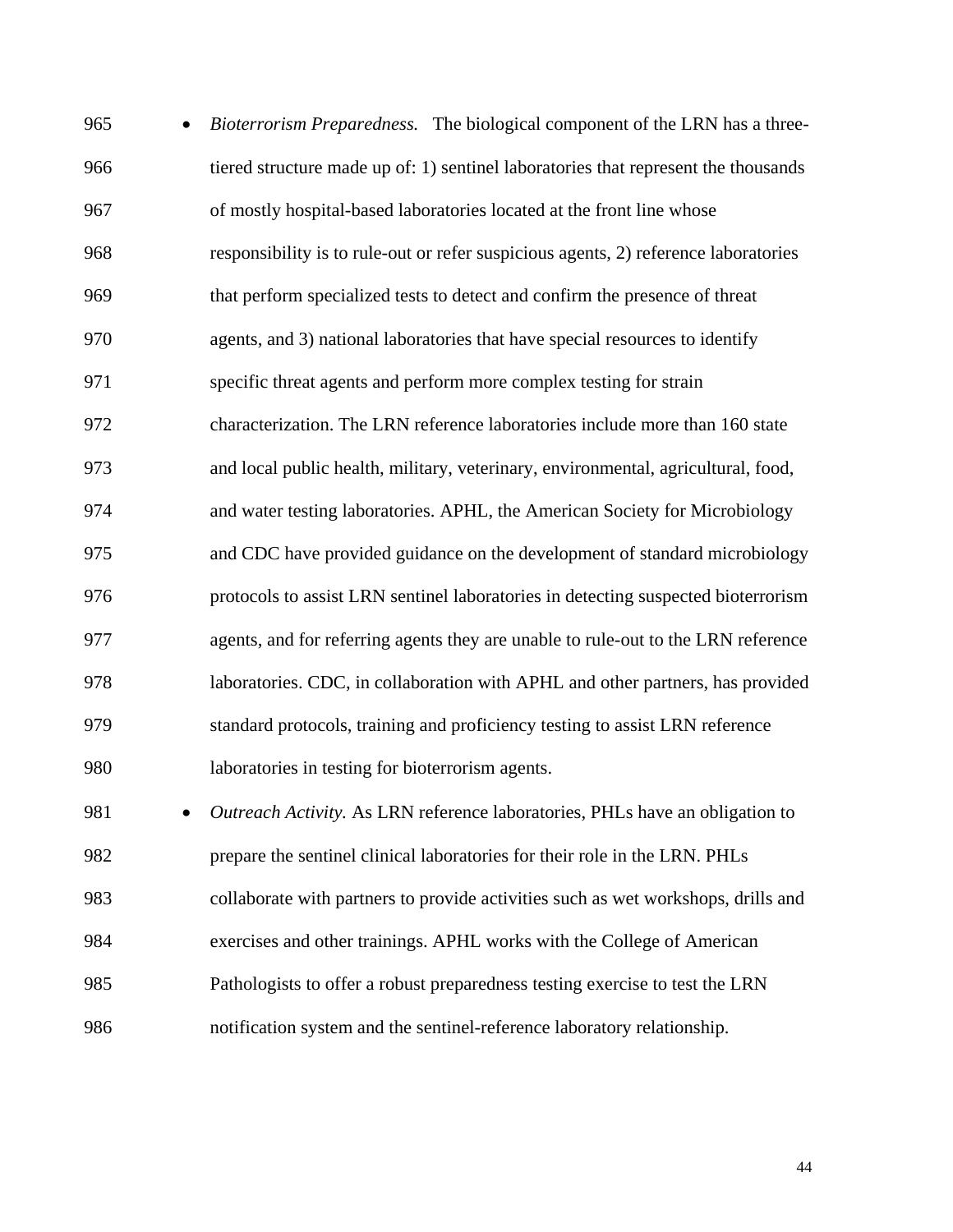| 987 | Bioterrorism Capacity. In 2005, APHL published an issue brief on bioterrorism    |
|-----|----------------------------------------------------------------------------------|
| 988 | capacity <sup>62</sup> which contained data on federal funding for public health |
| 989 | laboratories. This brief included information based on a 2004 APHL survey        |
| 990 | assessing capacity and capability of LRN reference laboratories to respond to    |
| 991 | threats. Data indicated that federal funds have improved public health           |
| 992 | infrastructure and enhanced the capability of PHLs to detect and respond to acts |
| 993 | of terrorism as well as naturally occurring infectious disease outbreaks. Recent |
| 994 | assessments of state public health laboratories have shown that although federal |
| 995 | funding has improved the capabilities of SPHLs to assume new responsibilities    |
| 996 | in dealing with bioterrorism, emerging diseases, and all-hazard threats,         |
| 997 | continued reductions in federal funding, competing priorities, workforce         |
| 998 | shortages, incompatible computer and information systems, and aging facilities   |
| 999 | present major challenges. <sup>63</sup>                                          |

1001 Chemical Terrorism

| 1002 | • <i>Chemical Terrorism Preparedness.</i> Federal funding to improve chemical      |
|------|------------------------------------------------------------------------------------|
| 1003 | terrorism response capabilities in all SPHLs has only been available since 2003.   |
| 1004 | The chemical LRN (LRN-C) consists of three levels of member laboratories.          |
| 1005 | Many territorial, city and county, and all state PHLs have LRN-C Level 3           |
| 1006 | capabilities. These laboratories work with first responders and first receivers in |
| 1007 | their jurisdiction to promote proper specimen collection and shipping practices    |
| 1008 | using approved chain-of-custody procedures. They provide training in               |
| 1009 | recognition of chemical exposure and common chemical agents, and they work         |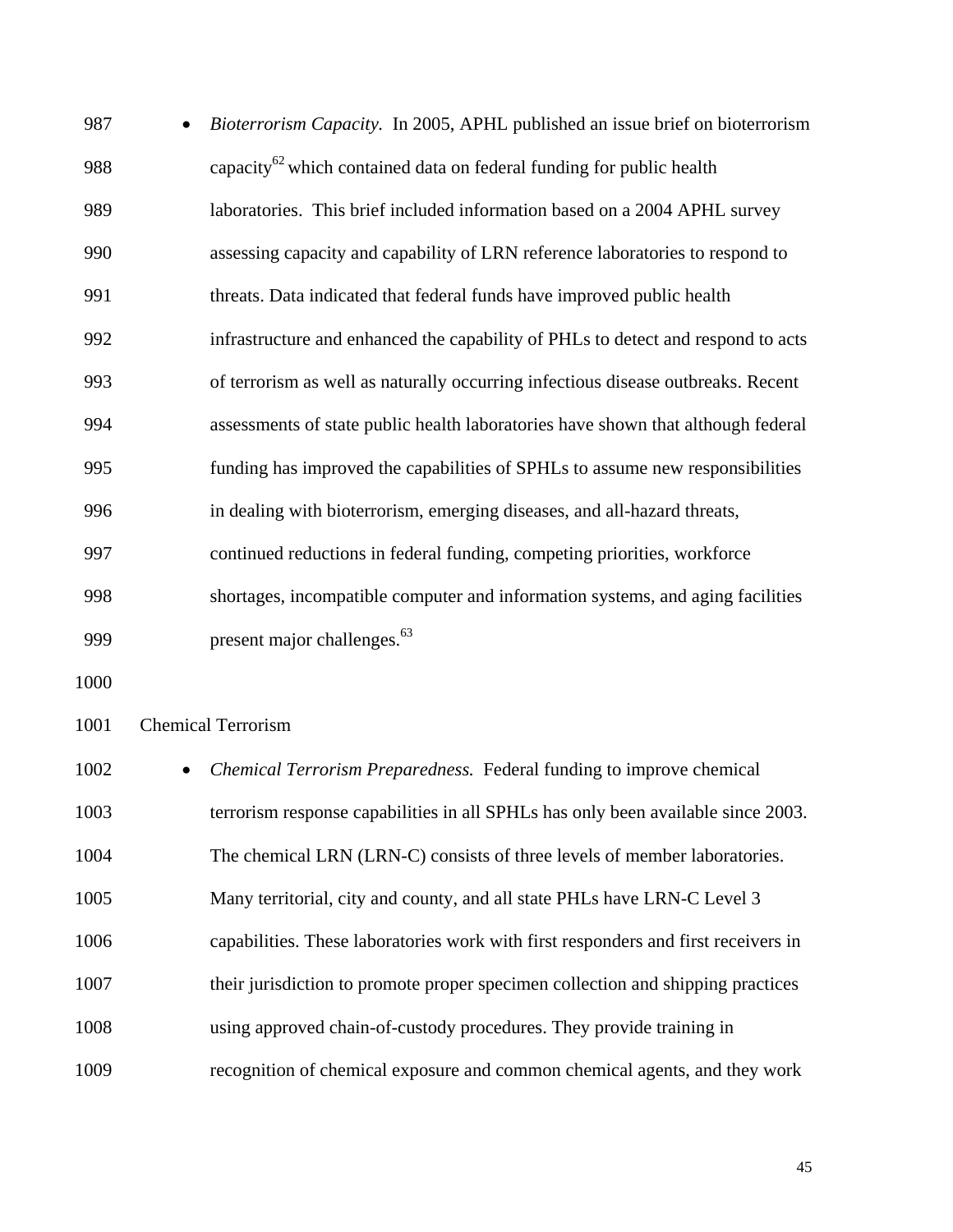1010 to develop a coordinated response plan for their jurisdictions. Approximately 1011 two-thirds of SPHLs are recognized as Level 2 laboratories. These facilities are 1012 capable of detecting a limited number of toxic chemical agents in blood or 1013 serum. Ten SPHLs are characterized as Level 1 laboratories, which can detect 1014 an expanded number of chemicals such as mustard and nerve agents. These 1015 level 1 laboratories function as national surge capacity assets to help CDC test 1016 human samples during large-scale emergencies.

1017 *Chemical Terrorism Capacity.* In the summer of 2002, APHL began a chemical 1018 terrorism project to assess national laboratory readiness for a chemical terrorism 1019 attack. The study, which involved site visits and a workshop to develop 1020 consensus recommendations from the 50 states, two territories and the District 1021 of Columbia, unveiled significant gaps in preparedness for a chemical attack. 1022 As a result of this study, APHL published a comprehensive report in July 2003, 1023 *"Ready or Not: Findings and Recommendations of the APHL Chemical*  1024 *Terrorism Project"*, calling for a more integrated Laboratory Response Network 1025 capable of responding to all-hazard threats.<sup>64</sup> Following the 2002 study, APHL 1026 conducted subsequent Chemical Terrorism Laboratory Preparedness Surveys in 1027 2004, 2005 and 2006. In 2007, APHL combined their chemical and biological 1028 terrorism preparedness assessments and launched the first ever, All-Hazards 1029 Laboratory Preparedness Survey. The 2007 All-hazards assessment 1030 demonstrated that SPHLs had made significant progress in chemical terrorism 1031 preparedness, especially in coordination with other state and federal agencies.<sup>65</sup>

1032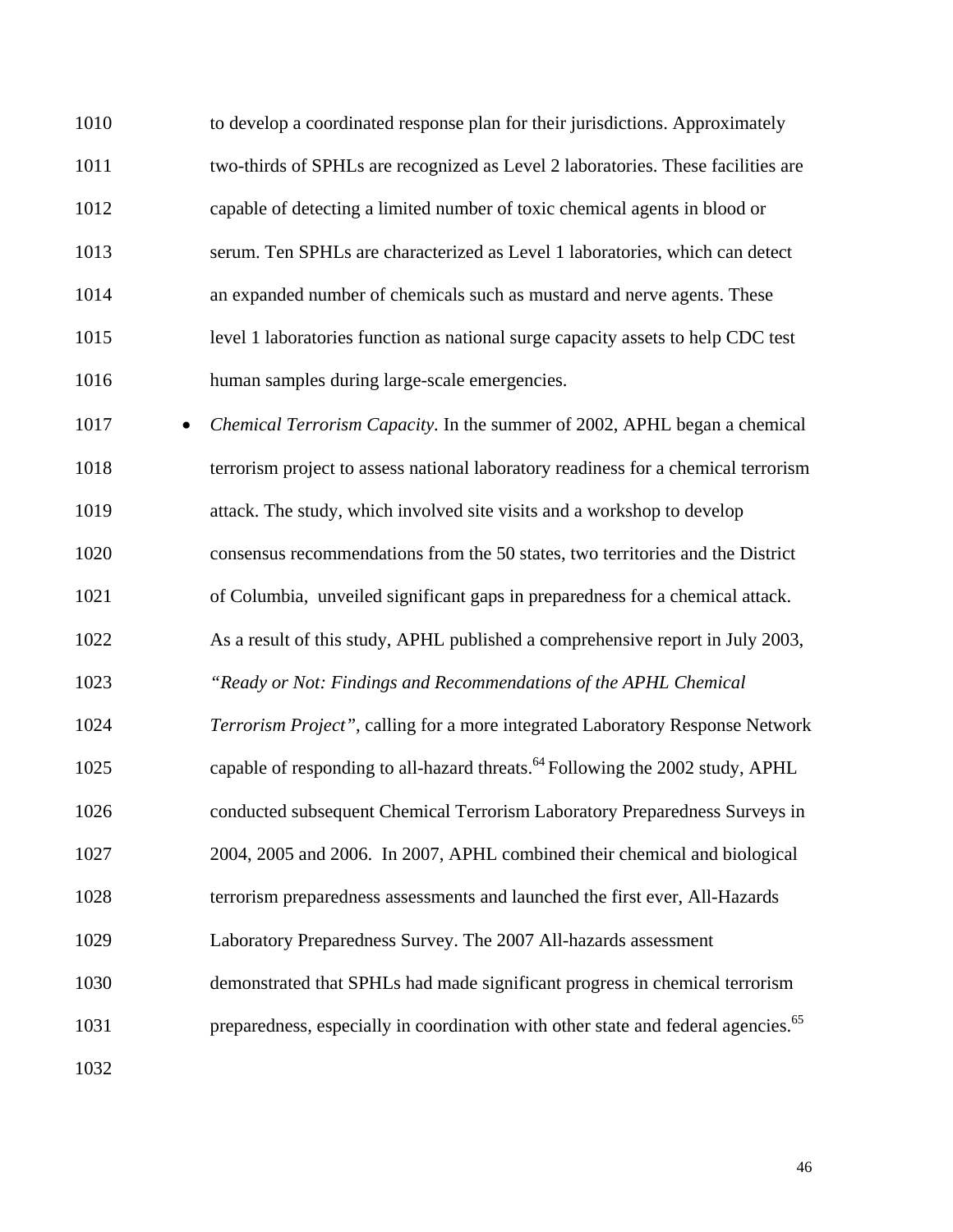- 1033 Radiological Terrorism
- 1034 *Radiological Terrorism Preparedness.* There is a need to improve radioanalytical
- 1035 capabilities. Laboratory directors realize that the identification, analysis, and
- 1036 characterization of radiological contaminants are a key to all-hazards preparedness. A
- 1037 radiological component of the LRN (LRN-R) has been proposed, and CDC is currently
- 1038 working to develop this program. EPA plans to include radiation detection as part of the
- 1039 developing ERLN.
- 1040
- 1041 Food Emergency Response Network (FERN)
- 1042 FERN was created in response to Homeland Security Presidential Directive 9 in 2004. It
- 1043 is coordinated by HHS/FDA and USDA/FSIS. The network includes biological,
- 1044 chemical, and radiological components and collaborates with CDC where FERN
- 1045 activities intersect with those of the Laboratory Response Network. Training of
- 1046 laboratorians in state, federal, and local laboratories is a major focus, and proficiency
- 1047 testing challenges are distributed to FERN member laboratories through the federal
- 1048 partners. Cooperative agreement funding has been allocated from both USDA/FSIS and
- 1049 HHS/FDA to network laboratories for equipment, validation studies, special projects, and
- 1050 other needs. Communication among network laboratories is via a secure web portal
- 1051 called eLexnet. eLexnet houses protocols, reagent information, and announcements of
- 1052 training opportunities in addition to allowing for the reporting of results from tests
- 1053 performed on food samples. Over 180 laboratories in all 50 states are FERN members,
- 1054 including state, local, and federal laboratories performing chemical (98 labs),
- 1055 microbiologic (114 labs), and radiologic (32 labs) methods.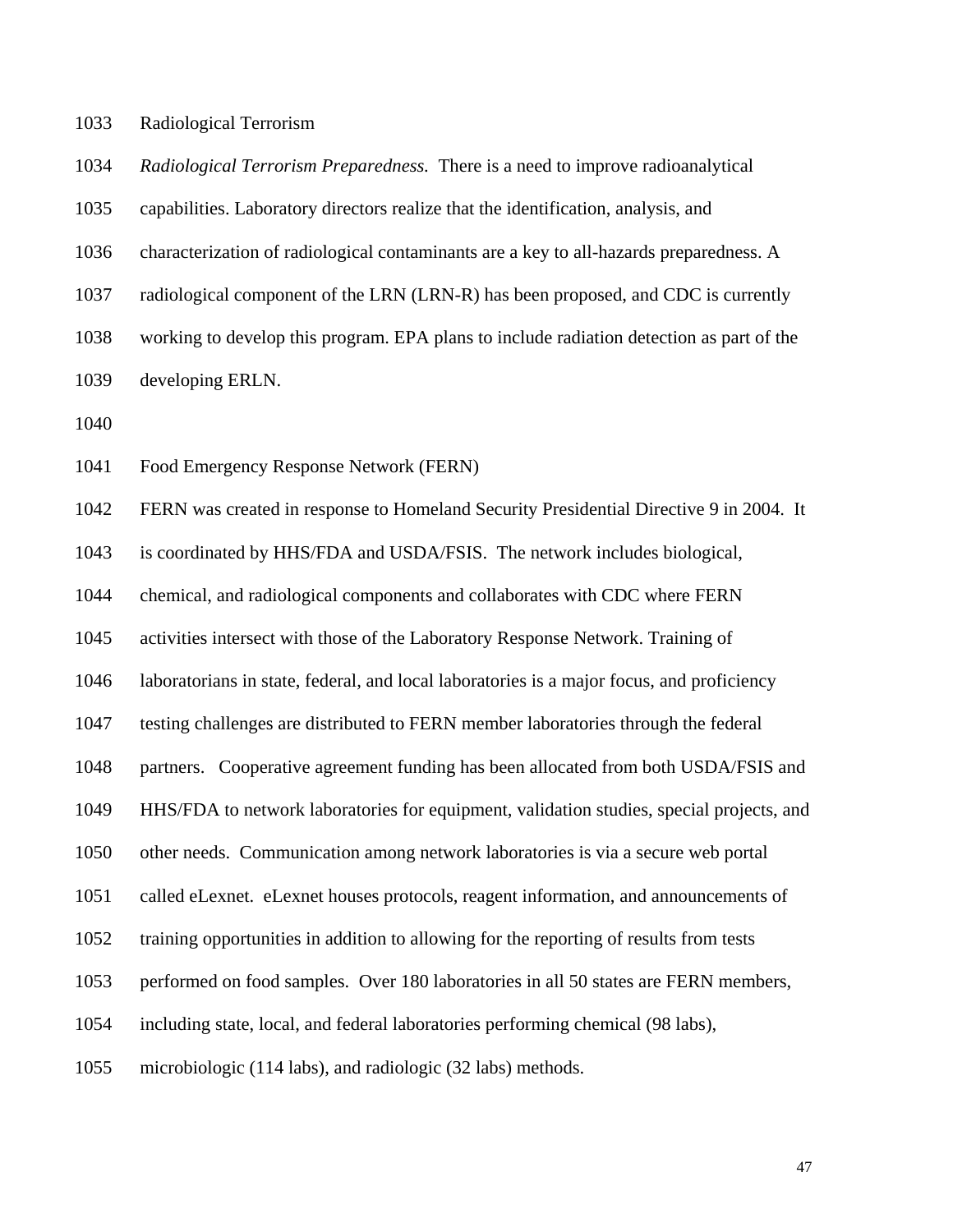1057 Continuity of Operations Plan (COOP)

| 1058 | In preparing for emergencies, SPHLs must be able to function in the event that their           |
|------|------------------------------------------------------------------------------------------------|
| 1059 | facility is incapacitated by power outages, equipment failures, failed communication           |
| 1060 | systems, supply chain disruptions or building damage due to natural disasters such as          |
| 1061 | flooding or hurricanes. A continuity of operations plan (COOP) includes all procedures,        |
| 1062 | policies, and logistics necessary to ensure an effective response to such an emergency.        |
| 1063 | Laboratories must establish a list of vital testing and support activities, and develop an     |
| 1064 | action plan to assure the continuation of these activities in a timely manner. SPHLs must      |
| 1065 | identify alternative laboratories and make arrangements for supplies and equipment at          |
| 1066 | these alternative workstations to perform testing and to provide training and regular          |
| 1067 | exercises. Plans must be reviewed on an ongoing basis. At the 2007 APHL annual                 |
| 1068 | meeting, guidelines for developing a laboratory COOP were presented. <sup>66</sup> As might be |
| 1069 | anticipated, creating and maintaining a COOP requires continual vigilance and                  |
| 1070 | assessment. Other strategies required in an effective COOP include the ability to respond      |
| 1071 | to a sudden demand for specific testing, such as receipt of large numbers of unknown           |
| 1072 | white powders in the event of an anthrax threat. To respond to such requests, the              |
| 1073 | laboratory's surge capacity must be predetermined. In such an event, the PHL plan may          |
| 1074 | be to reassign personnel, to send other testing to a partner laboratory, or to postpone        |
| 1075 | routine surveillance testing. For example, when Hurricane Katrina devastated the Gulf          |
| 1076 | Coast in 2005, the Louisiana SPHL contracted with the Iowa Hygienic Laboratory at the          |
| 1077 | University of Iowa to process newborn screening samples from Louisiana.                        |
|      |                                                                                                |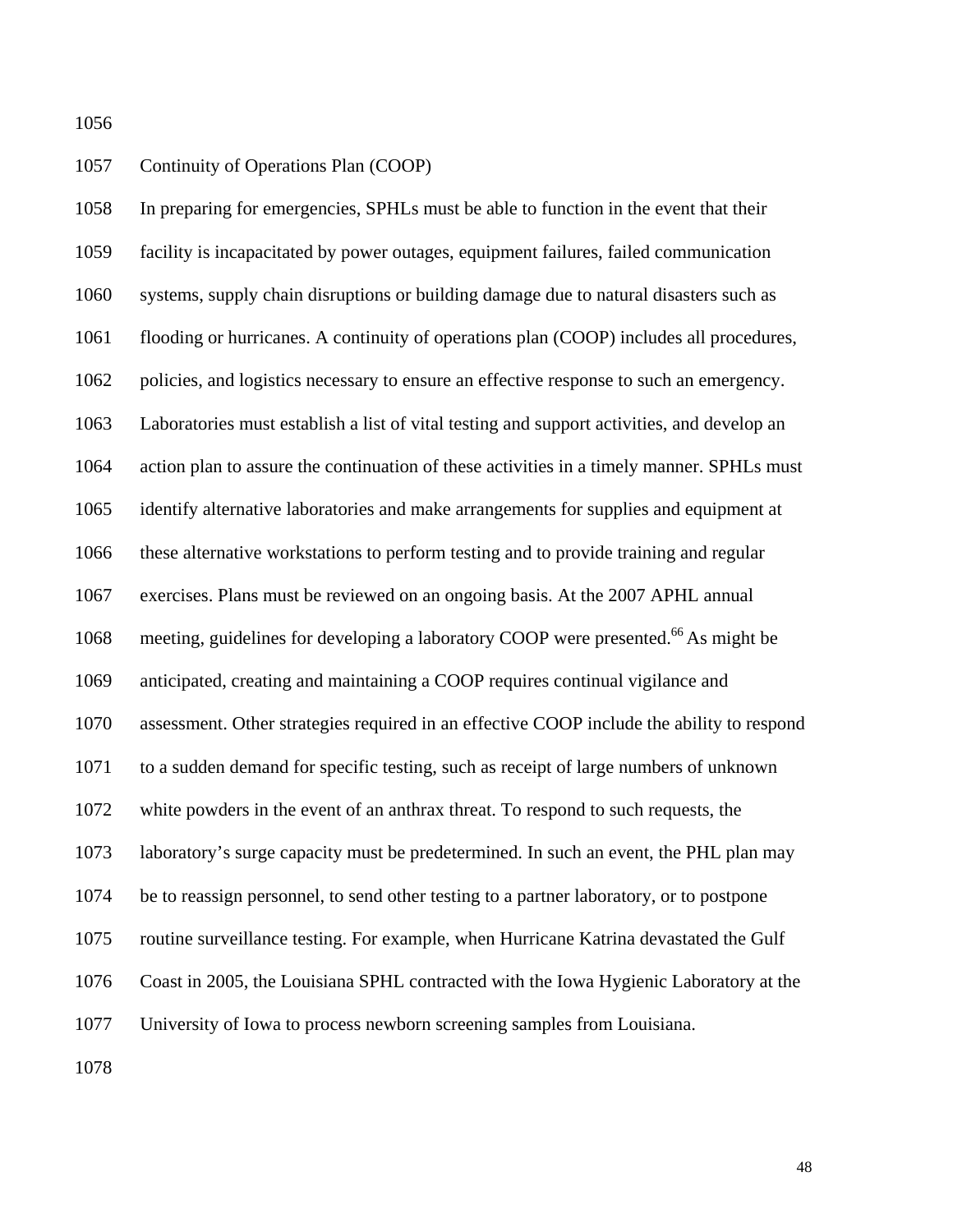1079 Enhanced Emergency Response Capabilities

1080 Since 1999, emergency preparedness and response funding through the CDC/APHL 1081 Cooperative Agreement and other funding streams has supported surveillance and 1082 detection of agents associated with bioterrorism. Comparable funding for chemical 1083 terrorism preparedness became available in 2003. This infusion of federal funding has 1084 served a dual-use purpose for public health laboratories by enhancing their capabilities 1085 for early detection, enhanced interventions, and improved communications in addressing 1086 nationwide, regional and local public health emergencies and outbreaks that otherwise 1087 would not have been possible or greatly diminished. Major events that benefited from 1088 improved public health laboratory responses in recent years include pertussis and mumps 1089 resurgence, the *E. coli* 0157:H7 spinach contamination, periodic outbreaks of norovirus 1090 and responses to local disasters such as the massive accidental propane explosion at a 1091 local manufacturing facility near downtown Milwaukee as well as the laboratory 1092 emergency response that occurred with Hurricane Katrina. 1093

1094 Since the inception of the Laboratory Response Network in 1999, and the subsequent 1095 work on the LRN-C, ELRN and FERN, it is clear that a very robust laboratory response 1096 to an act of biological or chemical terrorism is possible now, where it would not have 1097 been before. As the networks mature, sustainability of funding and other resources will 1098 be crucial to maintain this laboratory infrastructure. In looking to the future, emergency 1099 preparedness will continue to be a large component of State Public Health Laboratory 1100 System activities. All components of emergency preparedness must work together to 1101 assure an effective response to any impending public health crisis.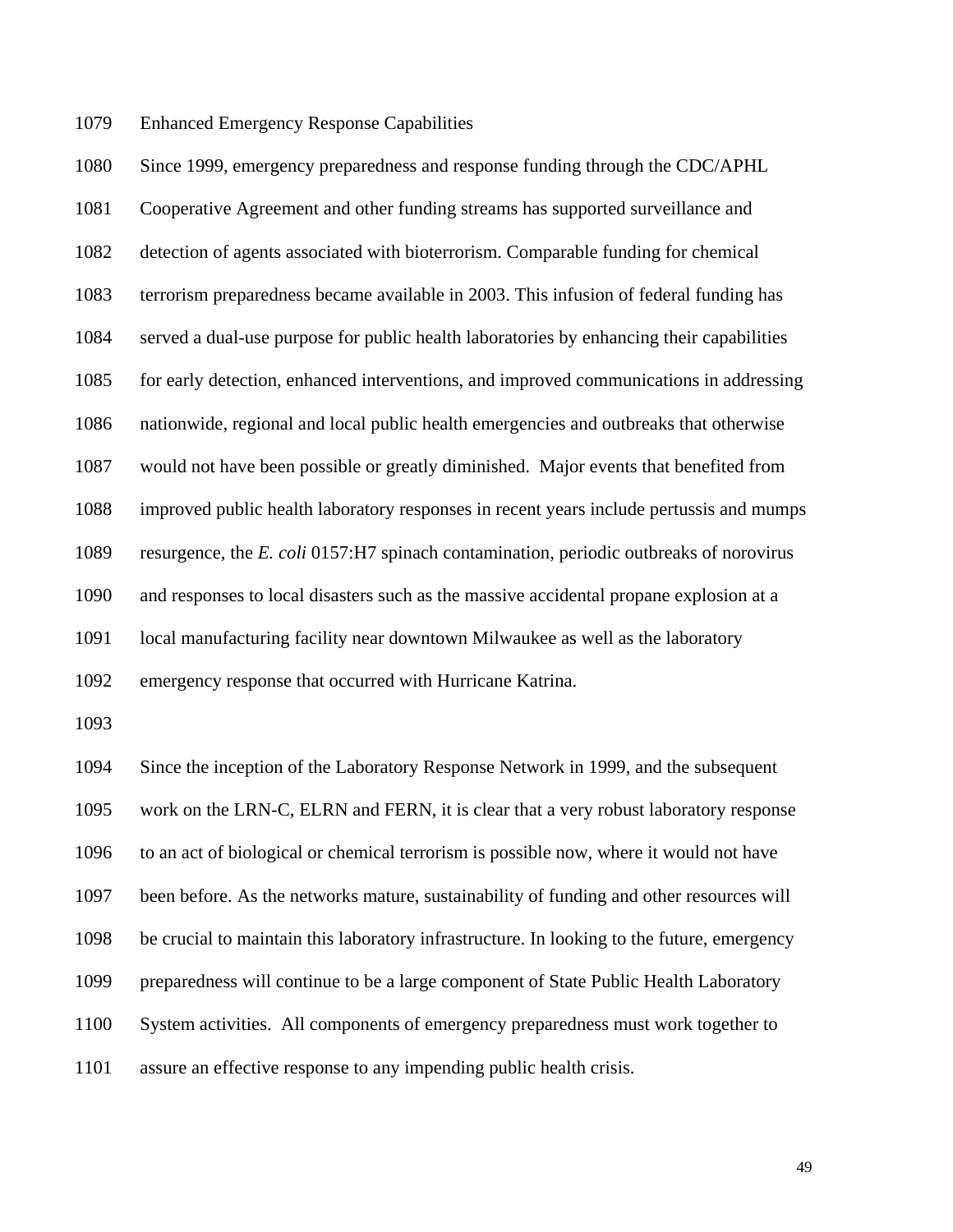## 1103 **CFC 9- Public Health Related Research**

1104

1105 From the time that state and local public health laboratories (PHLs) were first established 1106 in the U.S. in the latter half of the nineteenth century, they have engaged in research and 1107 development to improve the reliability of laboratory services for disease prevention and 1108 control. As breakthroughs in laboratory science increasingly provide a larger array of 1109 scientific and technological options, PHLs continue to contribute to method development 1110 and the application of laboratory methods to public health surveillance and prevention. 1111 PHLs must also assure that accurate and vital scientific data are available in response to 1112 new public health threats. Research in PHLs is predominantly "applied" or "activity-1113 driven", such as in response to an outbreak, rather than "basic" or "hypothesis-oriented". 1114 PHLs are often involved in studies of new and improved analytic methods and services 1115 that are necessary to meet changing public health surveillance activities and 1116 environmental regulatory requirements. However, in recent years, the emergence of 1117 molecular methods and technologies has engaged many PHLs in scientific studies, often 1118 in association with federal agencies, academic researchers, industry associates, and 1119 private clinical and environmental laboratory partners. At the SPH Laboratory System 1120 level, PHLs may engage in systems research to improve the effectiveness of laboratory 1121 reporting by investigating: weaknesses in information systems; preanalytic, analytic, and 1122 postanalytic deficiencies; and other quality assurance issues. Research efforts in PHLs are 1123 funded from a variety of sources: state and municipal tax support; federal grants; and 1124 contracts with industry and other private sources. In a relational sense, many of the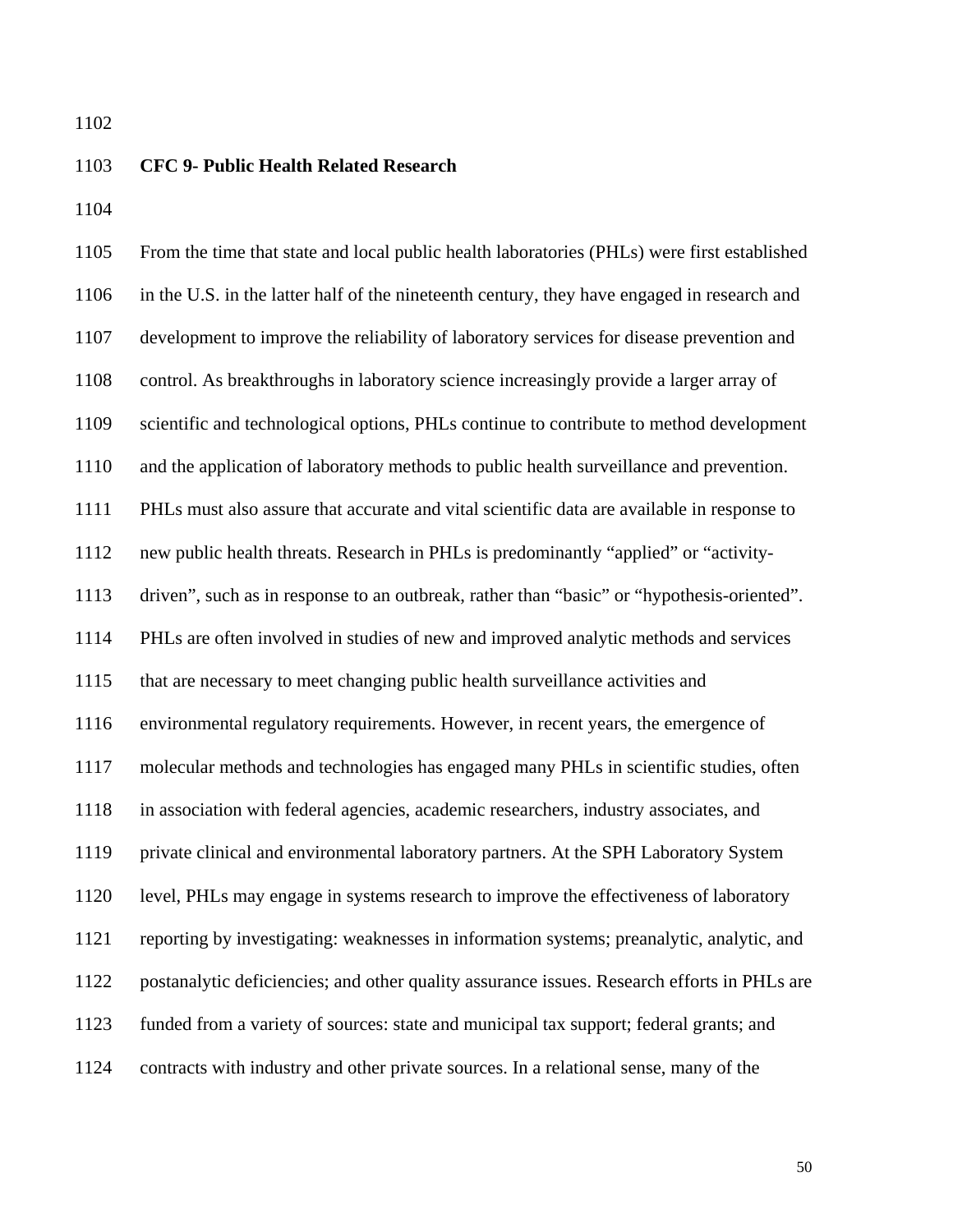1125 activities of PHLs and SPH Laboratory Systems can be considered as applied research,

1126 since laboratory data often supports epidemiological investigations, disease surveillance,

1127 and other ongoing public health studies, both statewide and nationally.

1128

1129 The scope of public health-related laboratory research encompasses all 11 core functions

1130 of PHLs. In the preceding sections of this monograph, examples of ongoing research are

1131 cited in environmental health, food safety, and emergency response. The following

1132 paragraphs provide a few examples of laboratory system disease surveillance research.

1133

1134 *Newborn Screening (NBS)* As primary providers of NBS testing in the U.S., SPHLs have 1135 been at the forefront of exploring and implementing new procedures, which have added 1136 the potential to test for a much larger number of disorders. Research into biochemical, 1137 instrumental, and molecular sciences by SPHLs has enabled these procedures to be 1138 standardized and controlled relative to their sensitivity and specificity. For example, 1139 studies conducted in SPHLs showed that testing for thyroid-stimulating hormone (TSH) 1140 by immunochemistry was more reliable than using thyroxine levels as the primary 1141 procedure for detecting hypothyroidism. When cystic fibrosis (CF) was added to some 1142 state NBS programs in 1994, a two-tiered protocol included an initial test for a pancreatic 1143 enzyme followed by DNA analysis for the most common CF mutation.<sup>67</sup> Later, the 1144 number of mutant CF alleles for which screening was available was expanded. In the late 1145 1990s, the introduction of tandem mass spectrometry technology allowed for the routine 1146 testing for three classes of metabolic disorders: fatty acid oxidation, organic acidemias, 1147 and aminoacidopathies.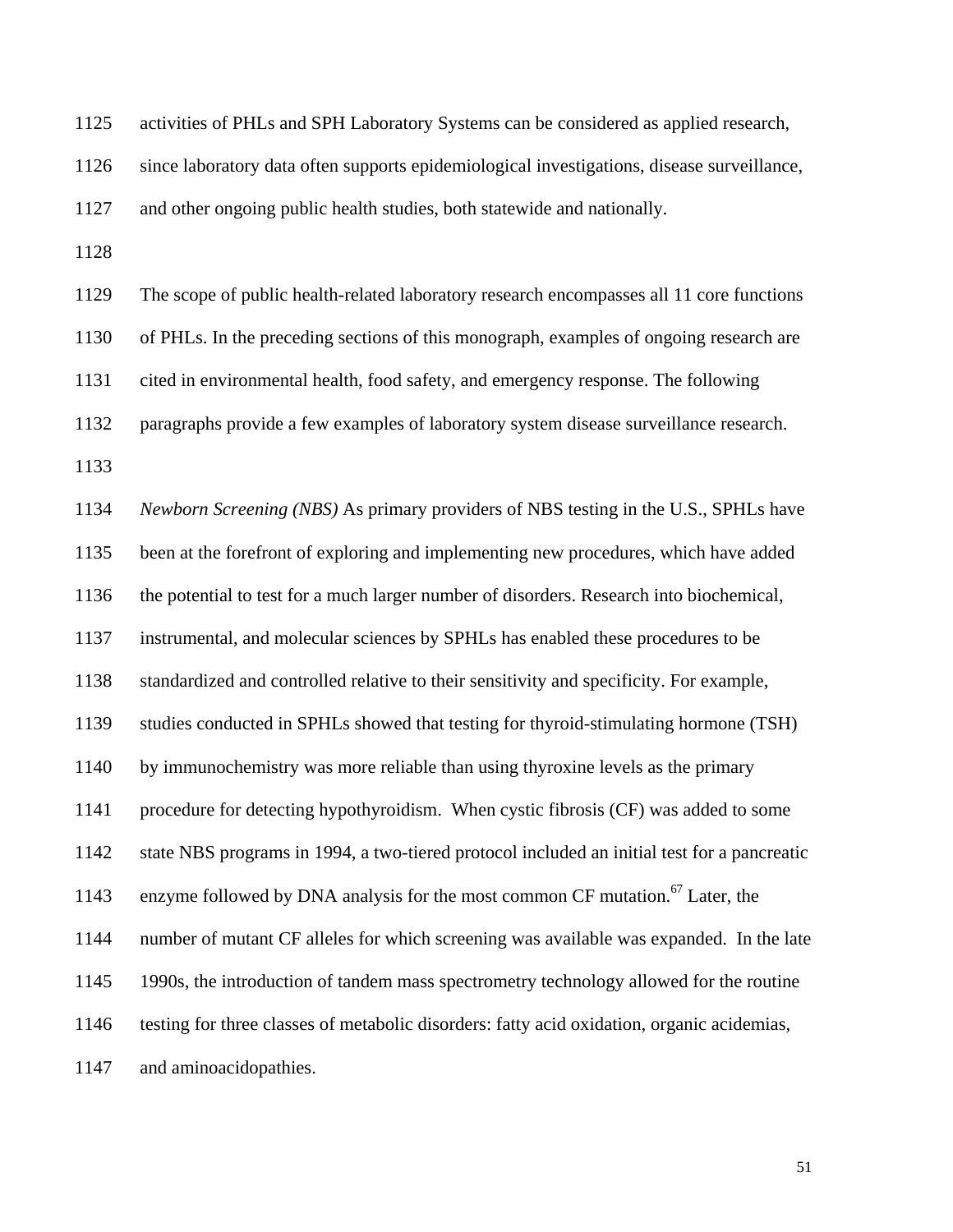1149 SPHLs have also carried out extensive applied research on the conduct of NBS programs 1150 by examining such aspects as: elution of cellular contents and serum from dried blood 1151 spots; sample storage reliability; quality assurance; and issues unique to follow-up 1152 laboratory testing. The provision and standardization of NBS programs in the U.S. has 1153 involved state health departments, CDC, the Maternal and Child Health Bureau of the 1154 Health Resources and Service Administration (HRSA), many professional societies and 1155 organizations, including the American College of Medical Genetics, the Coalition of 1156 State Genetic Coordinators, and the March of Dimes. The APHL Newborn Screening 1157 and Genetics in Public Health Committee has provided leadership by developing position 1158 statements, presenting national symposia, $^{68}$  and initiating web conferences. $^{69}$  As NBS has 1159 evolved, state programs have been faced with difficult questions regarding whether 1160 testing should include population screening for genetic susceptibility to common diseases 1161 or carrier status.<sup>70</sup> NBS as a program will continue to face difficult practical as well as 1162 bioethical decisions that have resulted from the explosion in molecular science and 1163 technology. Despite on-going challenges, the successes and lives saved continue to 1164 validate the importance of these programs.

1165

1166 *Communicable Disease Control* SPHLs and SPH Laboratory Systems have also

1167 benefited from advances in laboratory science to deliver more timely reports to those who

1168 rely on laboratory data for disease control in outbreaks and epidemics. For many years,

1169 the diagnosis of tuberculosis was based on the standard smear for acid-fast bacilli (AFB)

1170 and cultures on solid media for isolation and drug-susceptibility testing.<sup>71</sup> However,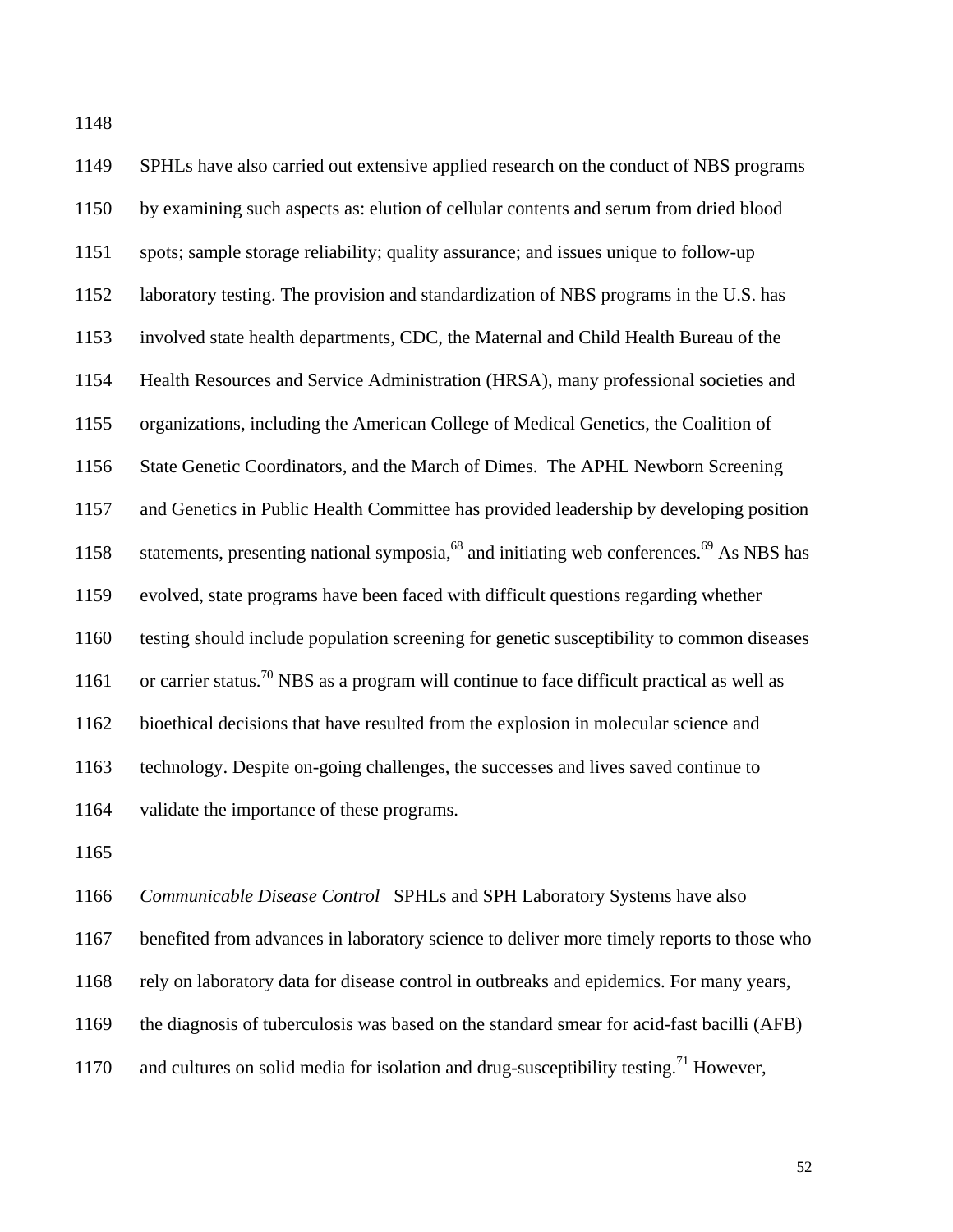1171 results of culture are usually not available for several weeks. SPHLs have collaborated in 1172 research on the use of fluorochrome stains for AFB-smear identification, automated broth 1173 systems for culture, molecular methods (DNA probes) for the identification and 1174 genotyping of *M. tuberculosis* and the use of nucleic acid amplification (NAA-TB) in 1175 smear-positive patients. As a result of these collaborations by public health laboratories, 1176 CDC has developed and revised guidelines for more rapid processing and reporting of 1177 results that include microscopy, culture, and NAA technology.<sup>72</sup>

1178

1179 As examples of systems research in April 2003, Washington State completed a survey of 1180 clinical laboratories to understand the factors that were preventing full implementation of 1181 MMWR guidelines for screening women to detect Group B Streptococcus colonization, 1182 which can be life-threatening if passed to neonates during vaginal delivery. Problematic 1183 areas included: obtaining both a vaginal and a rectal specimen*,* informing physicians 1184 when improper specimens were submitted for analysis, and initiating antimicrobial 1185 susceptibility testing (AST) for penicillin (PCN) allergic patients. The results were used 1186 to help Washington and the CDC to understand the magnitude of the problems, elicit the 1187 underlying causes (primarily communication), and design solutions. In 2008, Wisconsin 1188 collaborated with the CDC to create a model approach for all states to use to identify 1189 clinical laboratories that perform influenza testing. Clinical laboratories that disclosed 1190 that they perform influenza testing were asked which CPT codes they used to request 1191 reimbursement from the Centers for Medicare and Medicaid Services. It was determined 1192 that although this approach could miss some laboratories that were not requesting CPT-1193 coded reimbursement, it was nevertheless an important way to help states to identify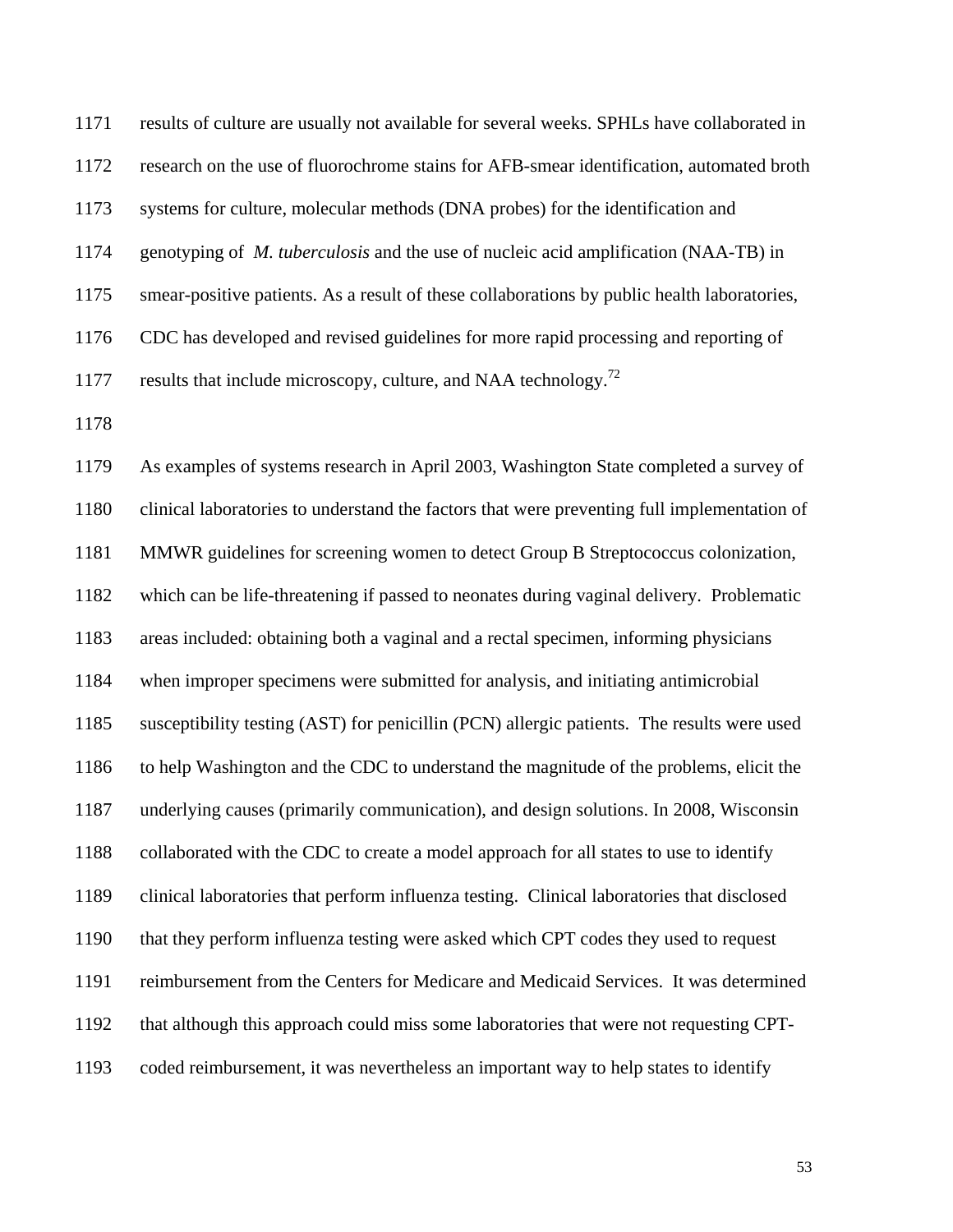1194 additional clinical laboratories, which would be critically important for preparing for, and 1195 responding to, pandemic influenza.

1196

1197 Although the state public health laboratory systems have historically been involved in 1198 applied research particularly as it relates to methodology and surveillance, more recently 1199 there have been closer relationships developed with academia and the opportunity for 1200 greater contributions to both basic and translational research activities. Furthermore the 1201 area of public policy and systems research is now extending into the areas of laboratory 1202 practice and outcomes.

1203

#### 1204 **CFC 10- TRAINING AND EDUCATION**

1205

1206 The workforce for the SPH Laboratory System is composed of a variety of scientists, 1207 including chemists, microbiologists, medical technologists, radiation physicists, 1208 molecular biologists, forensic scientists, as well as computer specialists, managers, and 1209 service personnel. In the U.S., critical shortages of personnel in clinical and public health 1210 laboratories have caused concern among laboratory directors. Several societies and 1211 agencies have identified reasons for these shortages.<sup>73</sup> Clinical laboratories have been 1212 facing the scaling back or closure of medical technology (clinical laboratory science) 1213 programs, as hospitals have eliminated such programs as a cost-savings measure. Public 1214 health laboratories have had difficulty recruiting college science graduates, who are often 1215 lured into graduate research, fellowships, science industry jobs, and new biotechnology 1216 companies. Other challenges to the SPH Laboratory System workforce may include aging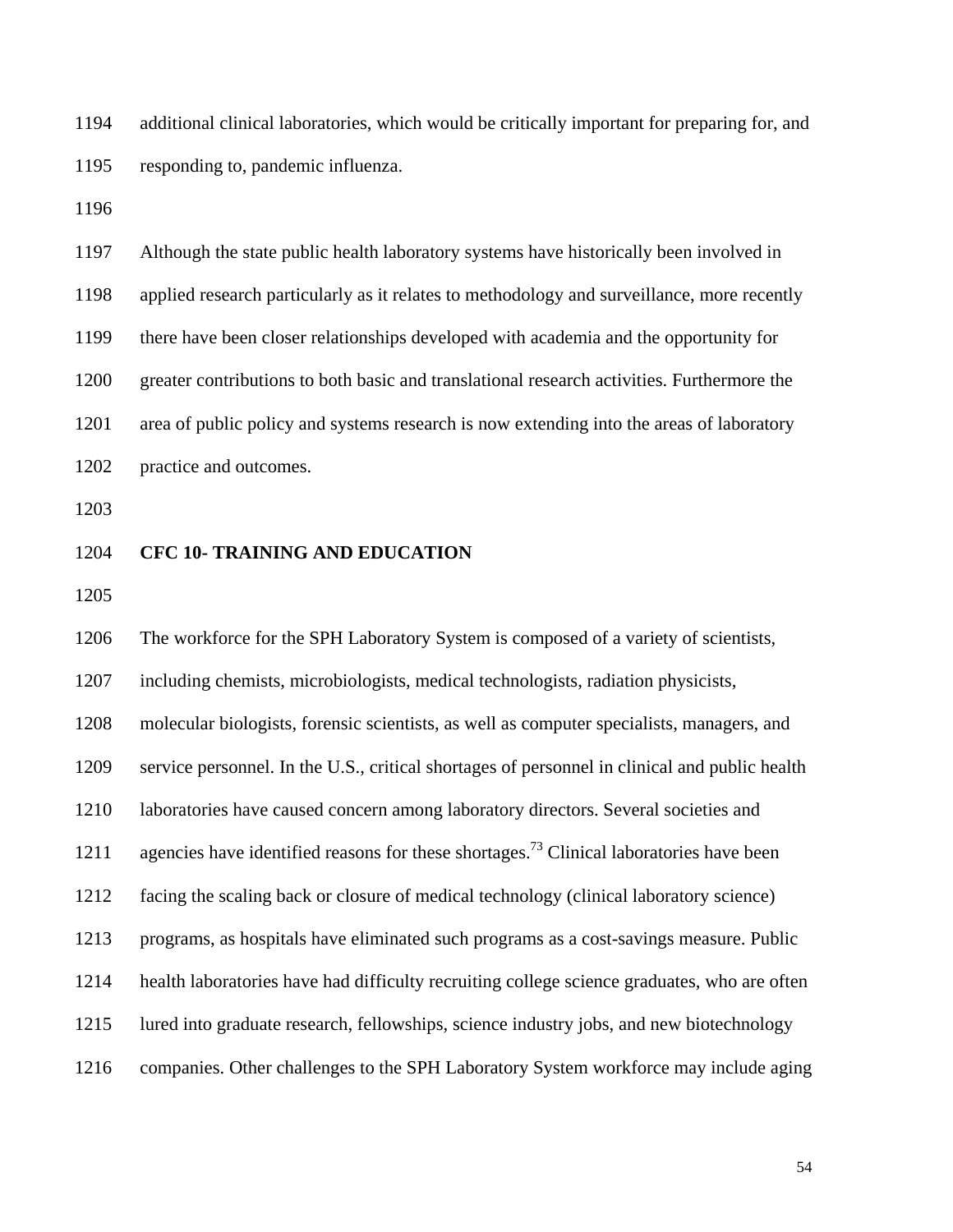1217 of the workforce, difficulties retaining competent staff, unattractive salary differentials, 1218 requirements for credentials in some states, closure of laboratory science-based academic 1219 programs, and requirements for continuing education. Many clinical and public health 1220 laboratory professional organizations have assessed these workforce challenges with 1221 surveys that have resulted in policy initiatives.<sup>74</sup> Public health agencies and professional 1222 societies are also taking additional measures to address the task of maintaining the skills 1223 of the current workforce, while building "the pipeline" to ensure a workforce ready to 1224 meet future challenges.<sup>75</sup> In particular, the Coordinating Council on the Clinical 1225 Laboratory Workforce is coordinating the interests and efforts of many laboratory 1226 stakeholder organizations.<sup>76</sup>

1227

1228 • *Continuing Education* Traditionally, continuing education in laboratory science 1229 has been offered by professional societies and academic institutions. As meeting 1230 costs escalated and clinical and public health laboratories budgets decreased, 1231 laboratory scientists have turned increasingly to on-demand training, including 1232 web-based distance learning, CD-ROMs, and archived teleconferences. A major 1233 source of continuing education in the area of public health laboratory practice has 1234 been the National Laboratory Training Network (NLTN), a collaborative effort 1235 between APHL and  $\text{CDC.}^{77}$  Since its inception in 1989, the NLTN has offered 1236 more than 4,500 courses reaching well over 275,000 public health and clinical 1237 laboratorians. NLTN is staffed by laboratory specialists who collaborate with 1238 SPHL personnel and CDC educational specialists and subject-matter experts to 1239 provide cost-effective training in a variety of formats. NLTN offers a number of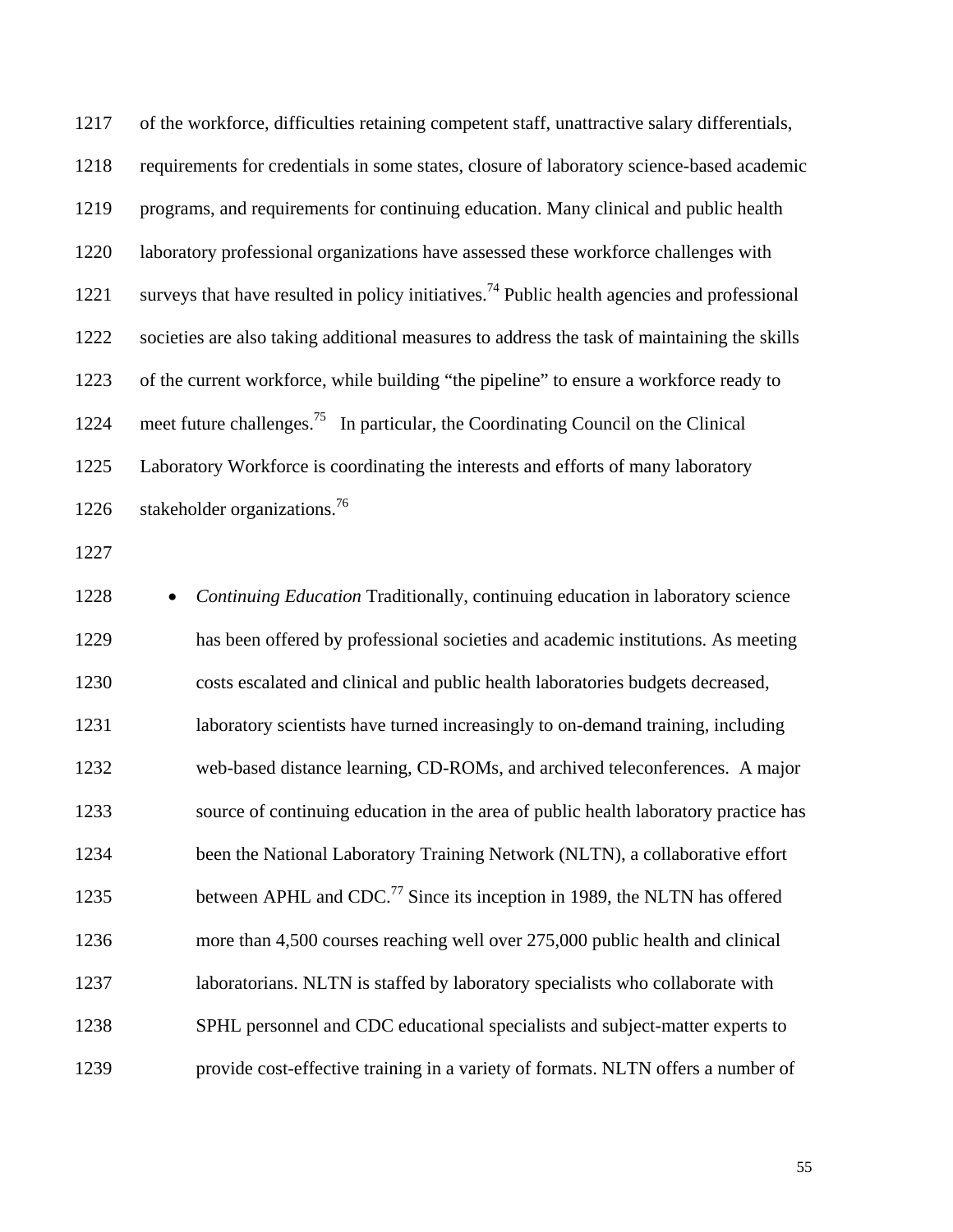| 1240              | training products such as teleconferences, web conferences, on-demand programs,        |
|-------------------|----------------------------------------------------------------------------------------|
| 1241              | traditional lecture-based seminars and four-to-five day hands-on laboratory            |
| 1242              | workshops. Courses are developed to respond to current demands for training. In        |
| 1243              | 2006, 2007, and 2008 teleconferences were presented on well over 100 topics,           |
| 1244              | including bioterrorism preparedness, influenza pandemic planning, quantitative         |
| 1245              | PCR, fungal molecular diagnostics. <sup>78</sup> In the summers of 2007 and 2008, more |
| 1246              | than 40 hands-on laboratory workshops were presented, including two held at            |
| 1247              | CDC on advanced diagnostic mycobacteriology. These hands-on workshops are              |
| 1248              | critically important for public health laboratorians to update and maintain their      |
| 1249              | technical knowledge and skills.                                                        |
| 1250              |                                                                                        |
| 1251<br>$\bullet$ | Fellowships As college students complete their undergraduate and graduate              |
| 1252              | educations, their careers may be determined by the availability of competitive         |
| 1253              | fellowships and internships. APHL now provides such opportunities with                 |
| 1254              | programs made available through CDC funding. <sup>79</sup> The Emerging Infectious     |
| 1255              | Diseases (EID) laboratory fellowship program, sponsored by APHL and CDC                |
| 1256              | prepares scientists for careers in public health laboratories. The EID Laboratory      |
| 1257              | Training Fellowship is a one-year program designed for bachelors- or masters-          |
| 1258              | level scientists. The EID Laboratory Research Fellowship is a two-year program         |
| 1259              | for doctoral-level scientists, with an emphasis on research. After orientation at      |
| 1260              | CDC, about half of the fellows are placed in local or state public health              |
| 1261              | laboratories and half are stationed at federal (CDC) public health laboratories for    |
| 1262              | their training. The Environmental Health Traineeship offers a similar experience       |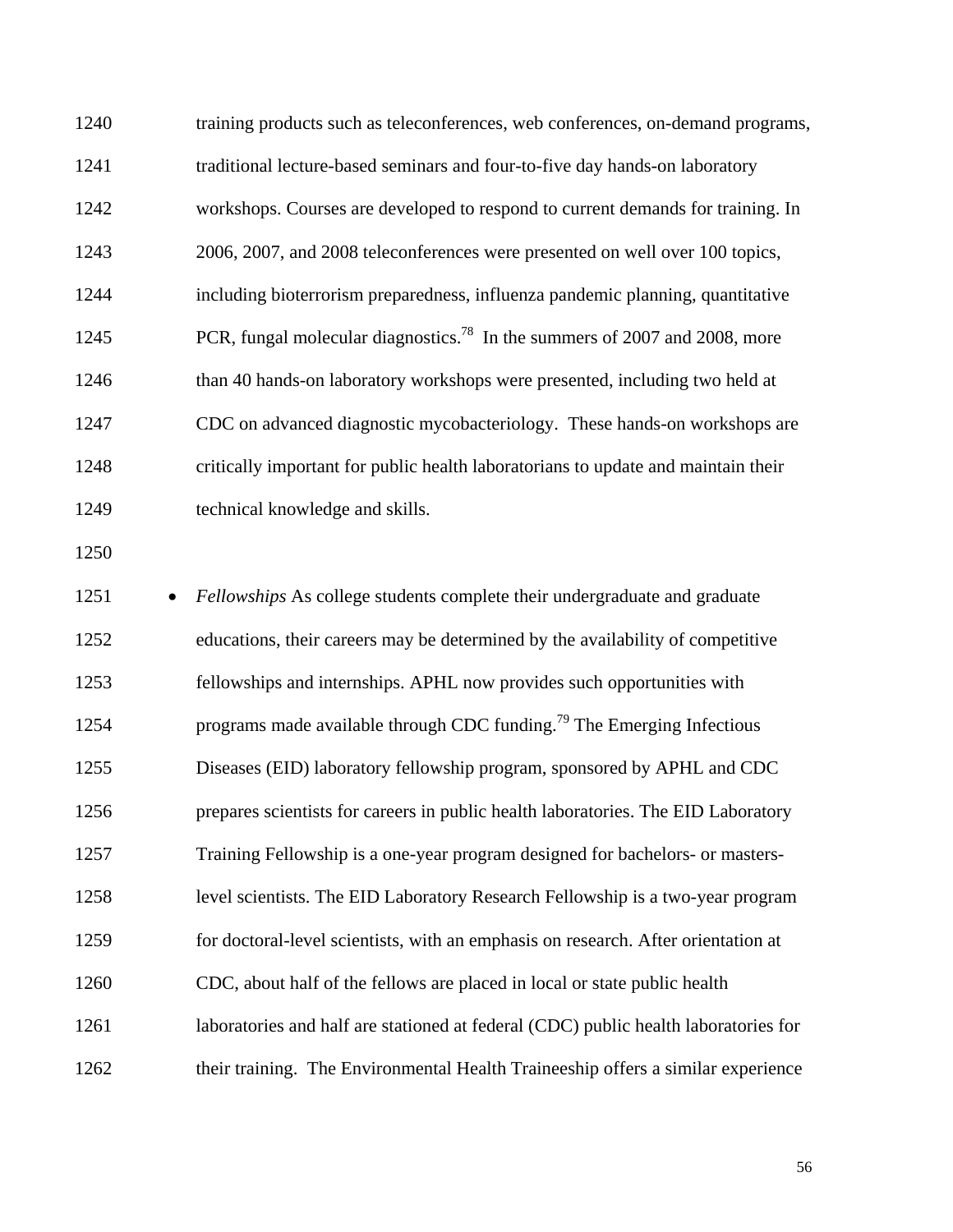1263 with specialized training in environmental health laboratory practice in a state 1264 laboratory setting.<sup>80</sup>

1265

1266 **•** *Internships*. Public health laboratories often provide practical experience for 1267 undergraduate students and working professionals to gain experience in specific 1268 areas of public health laboratory science. For undergraduates, such training may 1269 consist of laboratory-bench experience lasting weeks or months as part of a 1270 formal laboratory degree program. For professionals in the field, an internship 1271 may be requested in certain specialty areas or to develop expertise in newer 1272 technologies.

1273

1274 **•** *Leadership Training.* Management positions in clinical, environmental and 1275 public health laboratories are often necessarily filled by scientists who have had 1276 little formal education in management. Often, they have no experience in 1277 personnel management, budgeting, or systems operation. In response to the 1278 impending management void caused by retirements of state and local PHL 1279 directors and administrators, APHL launched the National Center for Public 1280 Health Laboratory Leadership in  $2002$ .<sup>81</sup> The Center provides information, 1281 training, and technical assistance to PHL professionals and works with health 1282 organizations in the public and private sectors and with government decision-1283 makers to expand knowledge and awareness of public health issues. The Center 1284 also offers an orientation for new directors, and it conducts forums and skill 1285 building workshops in areas such as risk and media communication, grant writing,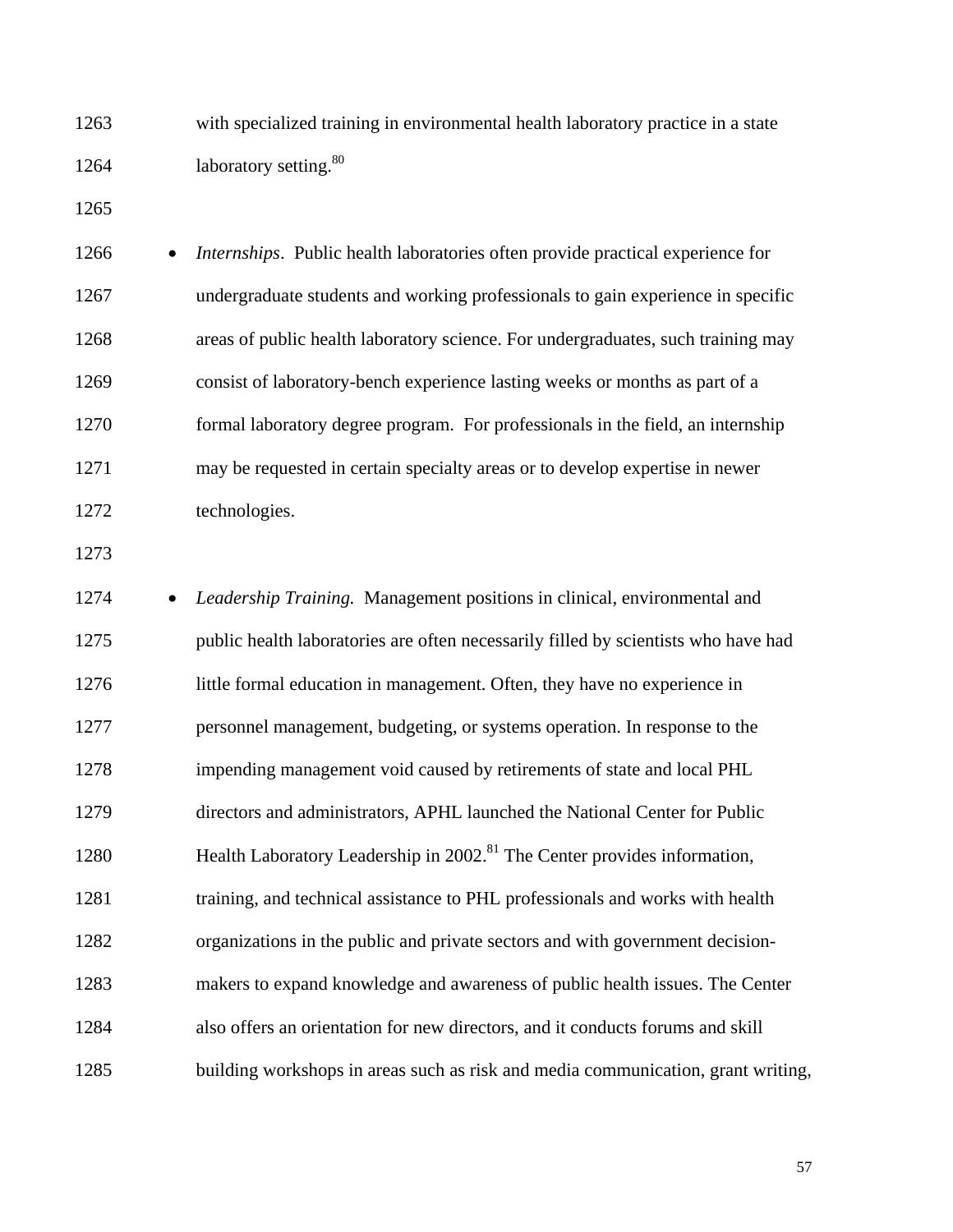| 1286 | change management, strategic planning and legislative policy. In 2005, supported              |
|------|-----------------------------------------------------------------------------------------------|
| 1287 | by a grant from the Robert Wood Johnson Foundation, the Center began to                       |
| 1288 | address the imminent leadership crisis in PHLs nationwide. The Center also                    |
| 1289 | convened regional forums to draft a research agenda and identify best practices to            |
| 1290 | address major challenges facing PHL leadership. <sup>82</sup> Another focus of the Center     |
| 1291 | was to develop a leadership recruitment toolkit as a means to cultivate leaders in            |
| 1292 | their management of U.S. public health laboratories. The toolkit provides                     |
| 1293 | information on personnel standards, the core academic and professional courses                |
| 1294 | required for PHL practice, criteria for graduate programs in PHL practice for                 |
| 1295 | current PHL personnel, recruitment and retention strategies, and salary                       |
| 1296 | benchmarks. In 2006-2007, the Center published a "Practical Guide for Public                  |
| 1297 | Health Laboratory Leaders" to guide leaders in their first 100 days on the job. <sup>83</sup> |
| 1298 |                                                                                               |

1299 • *Global Training Initiatives* For many years, APHL member institutions have 1300 engaged in training laboratory professionals from other countries within their 1301 facilities or sent staff members to countries that have requested assistance. In 1302 most cases, activities were executed in collaboration with partners that included 1303 WHO, CDC, the Canadian PHL Network, regional health organizations, academic 1304 institutions, professional organizations and corporations. In 2006, APHL initiated 1305 efforts on four continents and 17 countries, from Haiti to Kenya to Vietnam.<sup>84</sup> In 1306 Kenya, supervisors from Kenya, Uganda, Namibia, and Tanzania learned 1307 managerial methods to improve laboratory practice and to begin strategic 1308 planning. In Mozambique, technical training was provided to implement quality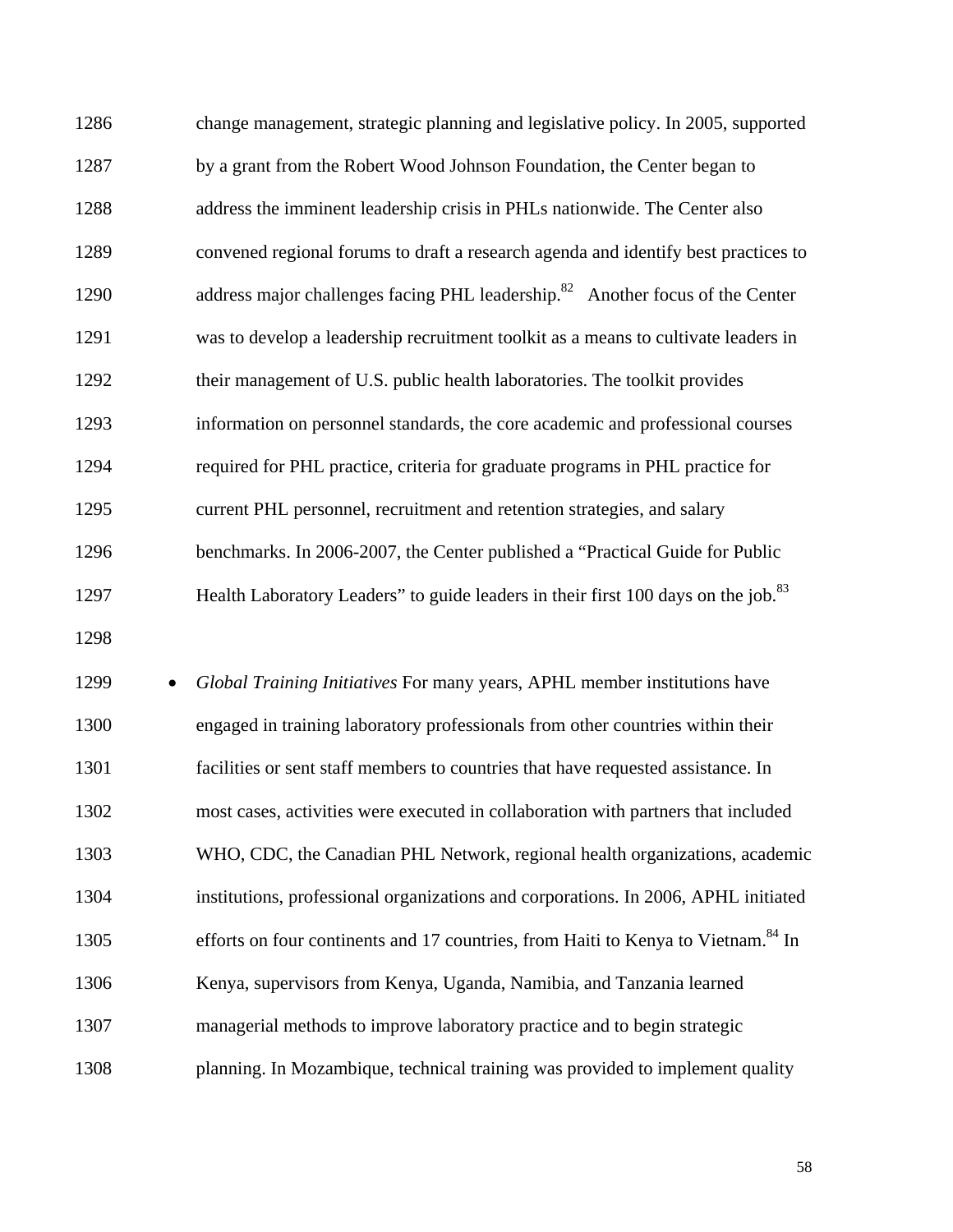| 1309 | testing to support anti-retroviral therapy in more than 30 laboratory sites. <sup>85</sup> A two-  |
|------|----------------------------------------------------------------------------------------------------|
| 1310 | week course was offered by APHL and the George Washington University School                        |
| 1311 | of Public Health and Health Services, entitled "The George Washington"                             |
| 1312 | University-APHL International Institute for Public Health Laboratory                               |
| 1313 | Management." Many directors and staff from several public health laboratories                      |
| 1314 | generously contributed their time, effort, and expertise to assist other countries in              |
| 1315 | improving their national PHL capabilities. For these individuals and for others in                 |
| 1316 | the PHL system, there is recognition that disease control and prevention is not                    |
| 1317 | confined to one country or continent, but that we are all linked in efforts to                     |
| 1318 | successfully contain man-made or naturally occurring disease threats.                              |
| 1319 |                                                                                                    |
| 1320 | <b>CFC 11- Partnerships and Communication</b>                                                      |
| 1321 |                                                                                                    |
| 1322 | In the 21 <sup>st</sup> Century, State Public Health Laboratories (SPHLs) have advanced from being |
| 1323 | primarily providers of scientific data to serving as focal points in a national system of          |
| 1324 | public health surveillance and response. Many SPHLs have established, while others are             |
| 1325 | just developing partnerships with other laboratory entities within their jurisdictions and         |
| 1326 | linking these facilities to national health agencies such as CDC and EPA. Efforts to create        |
| 1327 | truly comprehensive SPH Laboratory Systems go beyond the traditional partnerships to               |
| 1328 | include emergency response leaders, law enforcement, health care institutions, academia,           |
| 1329 | and private industry and to develop a system that addresses the 10 Essential Services of           |
|      |                                                                                                    |

1331 described in the Introduction, the systems of which SPHLs are a part are comprised of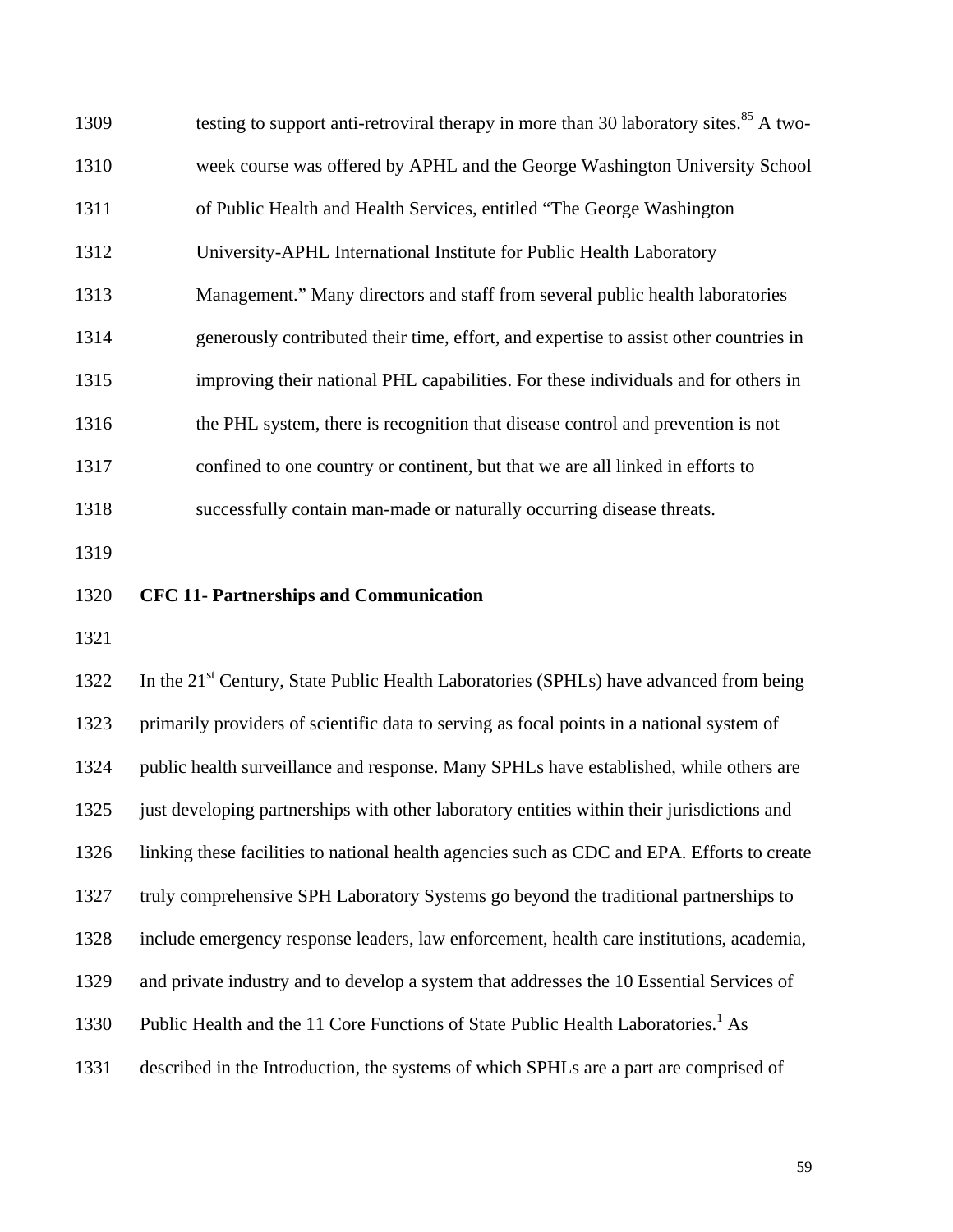1332 those who initiate public health testing, those who perform the analyses and those who

1333 use the information generated. This approach of broad inclusivity is consistent with, and

1334 underpins, the goals of the National Laboratory System. While systems may consist of

1335 different partners within each state, to assure inclusion and connection with all partners

1336 the SPHL should, at a minimum, employ a Laboratory Program Advisor and have a

1337 standing Laboratory Advisory Committee (LAC).<sup>86</sup> A LAC is a

1338 multidisciplinary committee established by the state public health laboratory. Other terms

1339 used to identify this entity include Laboratory Advisory Council and Clinical Technical

1340 Advisory Group. The main goals of a LAC are to foster communication and collaboration

1341 and to provide the SPHL with advice from key supporters and constituents.  $87$ 

1342 *State Systems.* State laboratory-based disease control programs have been in existence

1343 for many years. Creation of comprehensive public health laboratory systems is a more

1344 recent initiative, with all 50 states at some level of development. A new program that

1345 measures progress in laboratory system development is the Laboratory System

1346 Improvement Program  $(L-SIP)$ .<sup>8</sup> L-SIP affords states the opportunity to measure progress

1347 in meeting standards and creating an effective public health laboratory system. As states

1348 go through their first L-SIP assessment with multiple partners, awareness of system

1349 benefits inspire partners and strengthen the system. As stakeholders continue to enhance

1350 various components of the system, their efforts help identify the resources needed to

1351 assure sustainability and improvement of the system. In addition, the results will help

1352 guide APHL in its future activities for continuous public health laboratory systems

1353 improvement. In coming years, as systems mature, lessons learned about partnerships,

1354 system development, quality improvement, visibility of the SPH Laboratory System,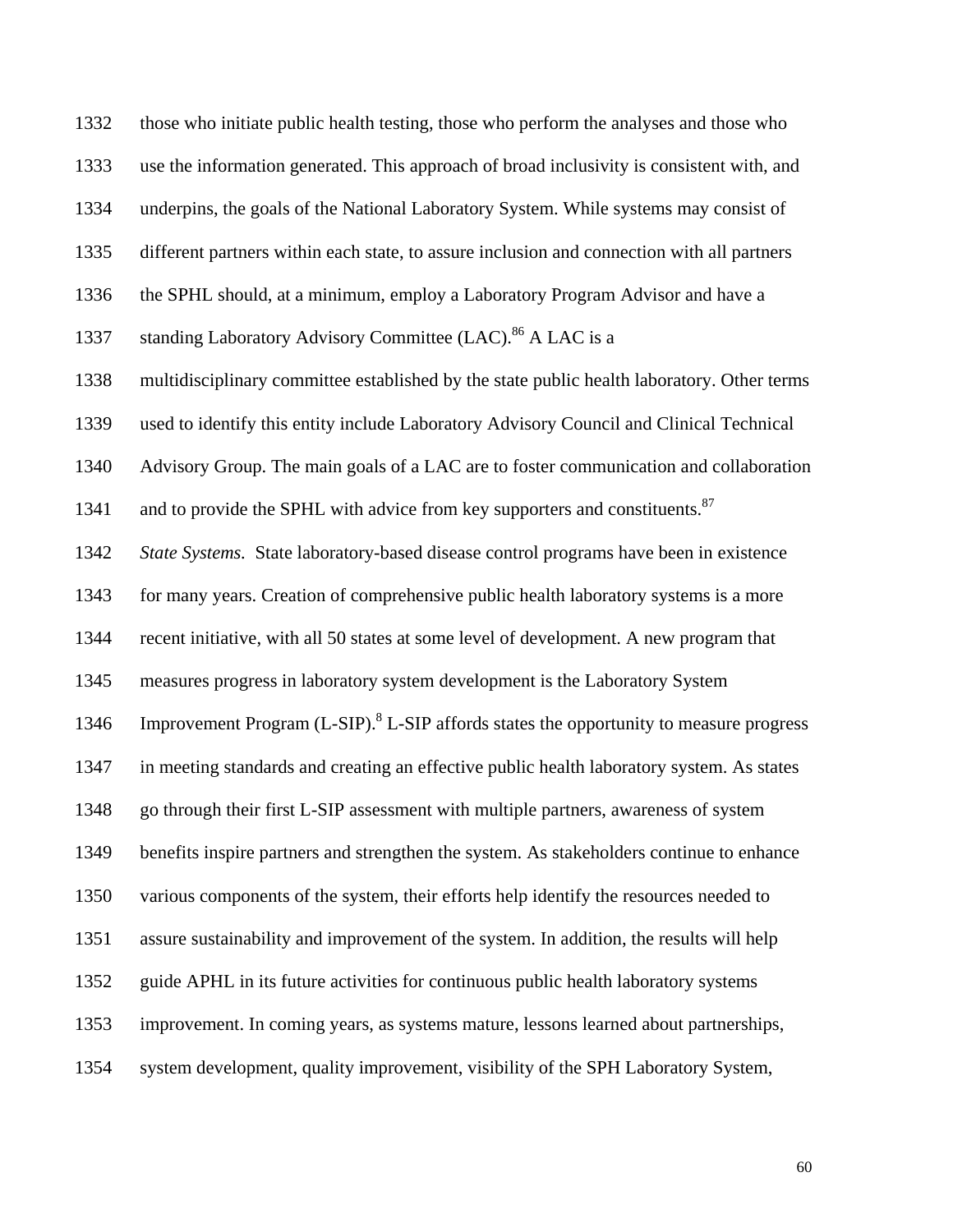1355 participation by different system sectors, political issues, marketing, data collection – all 1356 will help to promote and refine the concept of the National Laboratory System (NLS) and 1357 SPH Laboratory Systems throughout the U.S.<sup>11</sup>

1358

1359 *Communication Modalities* Many PHLs provide information to other public and private 1360 laboratories and to other partners by means of newsletters or electronic messaging. These 1361 communications may notify users about changes in policies or procedures or give 1362 important disease updates. For example, the Tennessee SPHL used an on-line newsletter, 1363 to describe a state law requiring clinical laboratories to refer cultures of specific 1364 organisms to the Department of Health. The publication also provided news about *H*  1365 *influenzae* vaccine shortfalls and benefits of a new trace metal analyzer. For first 1366 responders and HazMat Team members, sample collection and transport methods are 1367 described, along with information about regional Laboratory Response Network 1368 laboratories. State and local public health laboratory websites also serve as sources of 1369 information about current public health laboratory issues. LACs may also function to 1370 enhance communication channels.

1371

1372 State Public Health Laboratory Directors and key members of their staff receive media 1373 training to help them understand how information can be communicated effectively, 1374 especially in a crisis. State and local PHLs often work closely with their agency Pubic 1375 Information Officers (PIOs) as they formulate and interpret scientific data and results for 1376 public consumption and awareness. Public health messaging related to laboratory results 1377 or requiring laboratory knowledge may require laboratory subject matter experts to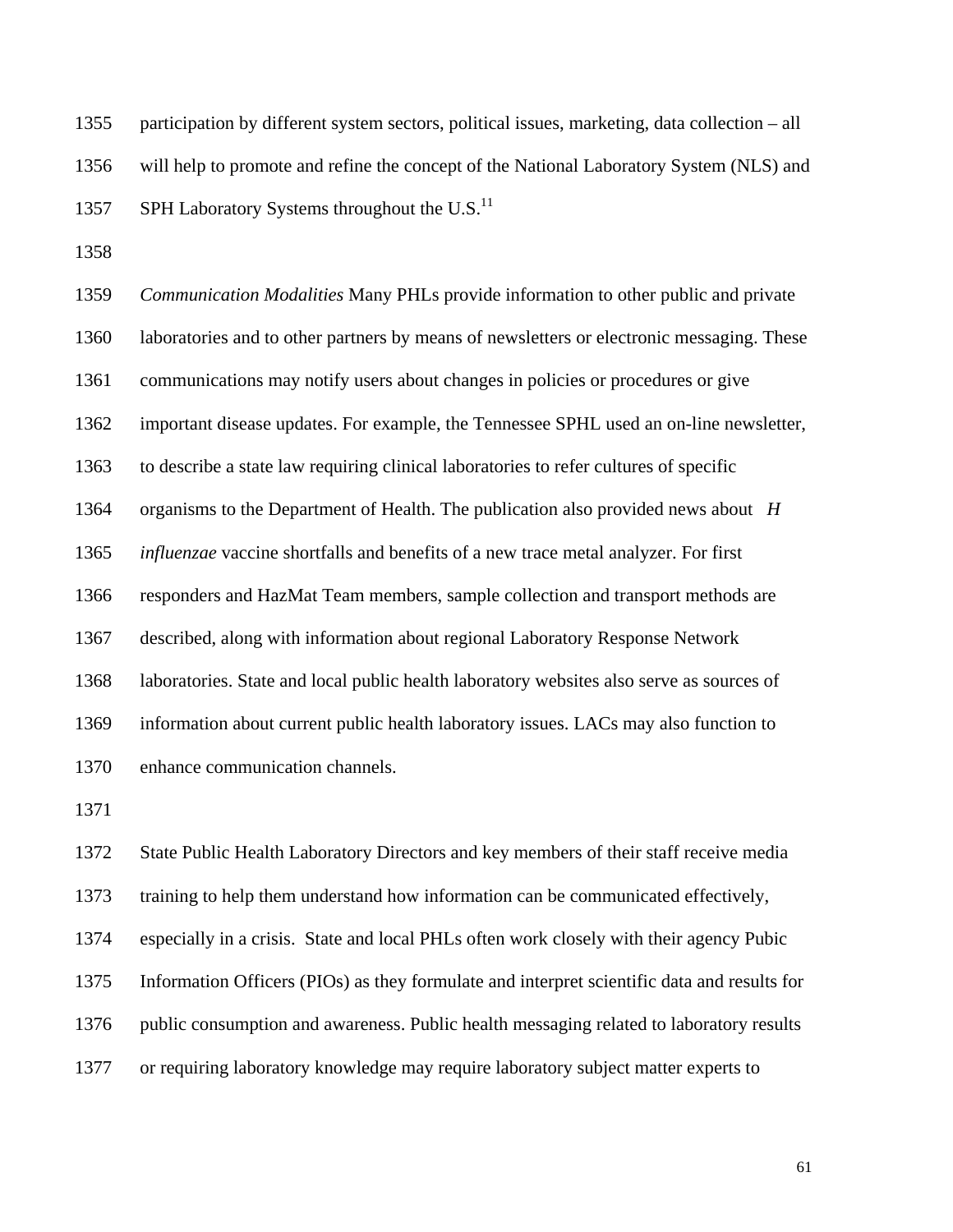1378 participate in interviews and press conferences. Topics may range from public health 1379 emergencies or incidents to prevention, intervention and education.

1380

1381 *Relationship Building.* For one-to-one personal linkages, many SPHLs now employ a 1382 Laboratory Program Advisor (LPA), especially for enhancing the response of the SPH 1383 Laboratory System to communicable diseases and other public health emergencies. This 1384 individual implements strategies to build relationships with system partners and resolve 1385 problems in the statewide laboratory system for public health. Another task is to maintain 1386 information on the capabilities and capacities of other in-state laboratories and to engage 1387 these facilities in the mission of the SPH Laboratory System. The LPA also establishes 1388 relationships with academia, medical and public health partners, and other agencies that 1389 could be involved in a public health or emergency response. An important function of the 1390 LPA is to provide or facilitate training for System partners and to promote meetings of 1391 the system laboratories. The LPA also facilitates the work of the state's Laboratory 1392 Advisory Committee.

1393

1394 State and some local infectious disease laboratory networks have been organized by

1395 PHLs to standardize methodologies and information exchange for surveillance purposes.

1396 Examples include networks of virology and TB laboratories in Wisconsin that provide

1397 monthly data and information statewide through the SPHL.<sup>71</sup> The City of Milwaukee

1398 Public Health Laboratory coordinates local clinical microbiology laboratories reporting

1399 for disease surveillance, public health emergencies, and local disease trends.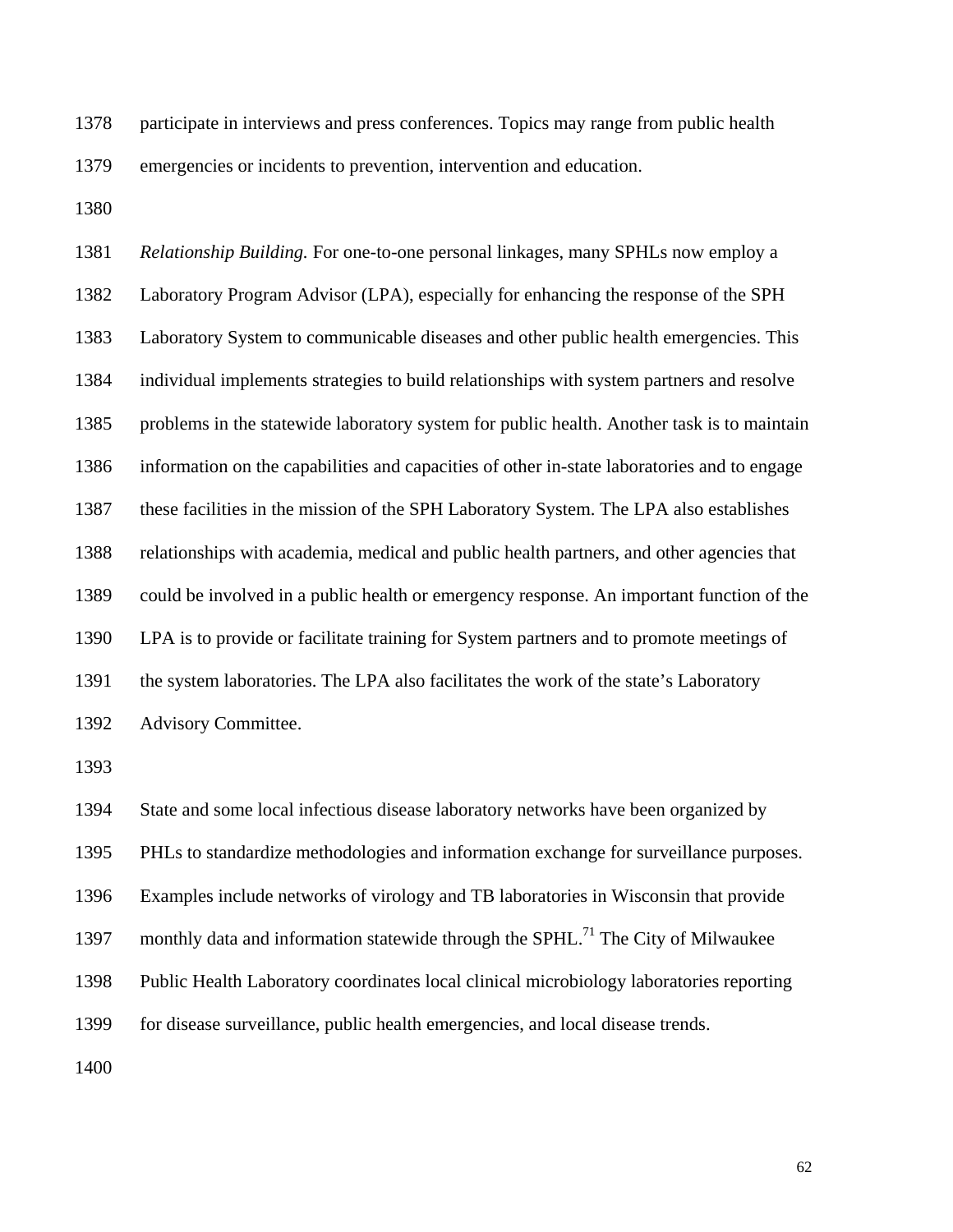1401 *National Linkages* There are a number of linkages between the SPH Laboratory System, 1402 the NLS and other federal programs. SPHLs serve as data sources for a number of 1403 national surveillance programs such as FoodNet, the Arbovirus Surveillance (ArboNet), 1404 CaliciNet, PulseNet, and the Influenza Surveillance Network. In addition to reporting 1405 directly to these national surveillance programs, SPHLs also maintain strong connections 1406 with state and county health officials, state epidemiologists, STD directors, TB control 1407 directors, chronic disease directors, maternal and child health officials, and 1408 environmental program directors to provide pertinent laboratory-based results for 1409 reporting systems maintained in their agencies and departments that may have national 1410 linkages. Many of these record systems allow program directors, legislators, and state 1411 budget developers to appreciate the magnitude of disease prevalence and the 1412 effectiveness of programs designed to control health care discrepancies and emergencies 1413 1414 Clearly, in the first decade of the  $21<sup>st</sup>$  Century, SPH Laboratory Systems have laid the 1415 groundwork for development of multiple networks that, as they evolve, will become the 1416 backbone of disease control efforts. Local, state and national linkages collectively bring 1417 the State Public Health Laboratory Systems into a "National Laboratory System" - a 1418 collaboration between public and private partners to prepare for and respond to public 1419 health threats. 1420 1421 **Future of the State Public Health Laboratory System**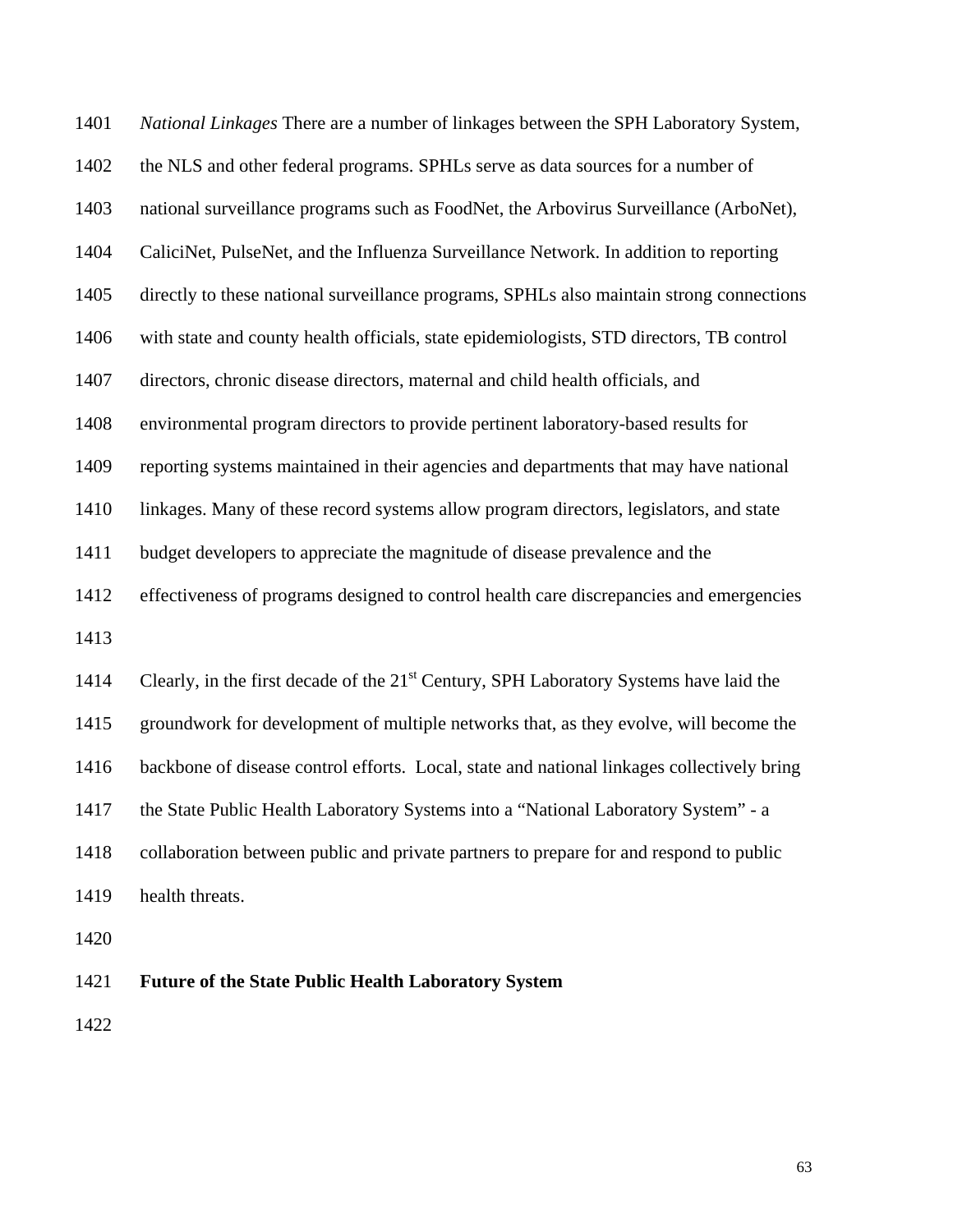1423 There are many incentives and stimuli for State Public Health Laboratories (SPHL) to 1424 develop strong SPH Laboratory Systems. CDC has made the development of a National 1425 Laboratory System (NLS) a major focus. Congress has allocated considerable resources 1426 for homeland security, which includes measures to prevent or contain bioterrorism and 1427 chemical and radiological terrorism. The American public is demanding a better national 1428 response to naturally occurring disasters such as hurricane Katrina and man-made health 1429 threats such as the 2006 contaminated spinach outbreak. Recognition of the importance 1430 of including all facets of the health community in emergency planning has helped to 1431 bring nongovernmental laboratories into the SPH Laboratory System. On the other hand, 1432 developing these systems state-by-state remains a daunting task. The complexity and 1433 economics of the health care system in the U.S. requires that the impetus for developing 1434 successful public health laboratory systems must come from the SPHLs. The cost of 1435 developing a fully integrated, mature system is unknown and all SPHLs face customary 1436 budget constraints and competing priorities. How many resources should be allocated for 1437 manpower, electronic networking, partner meetings, and laboratory training? There are 1438 many other unknowns, including state and municipal budgetary shortfalls as a result of 1439 periodic economic downturns, as well as other competing priorities in health 1440 departments.

1441

1442 The SPH Laboratory System may benefit from new interest in public health services and 1443 systems research. An editorial in the American Journal of Preventive Medicine by FD 1444 Scutchfield and colleagues<sup>88</sup> describes the brief history of public health systems research 1445 (PHSR) and the pivotal role of CDC since the release of the 1988 Institute of Medicine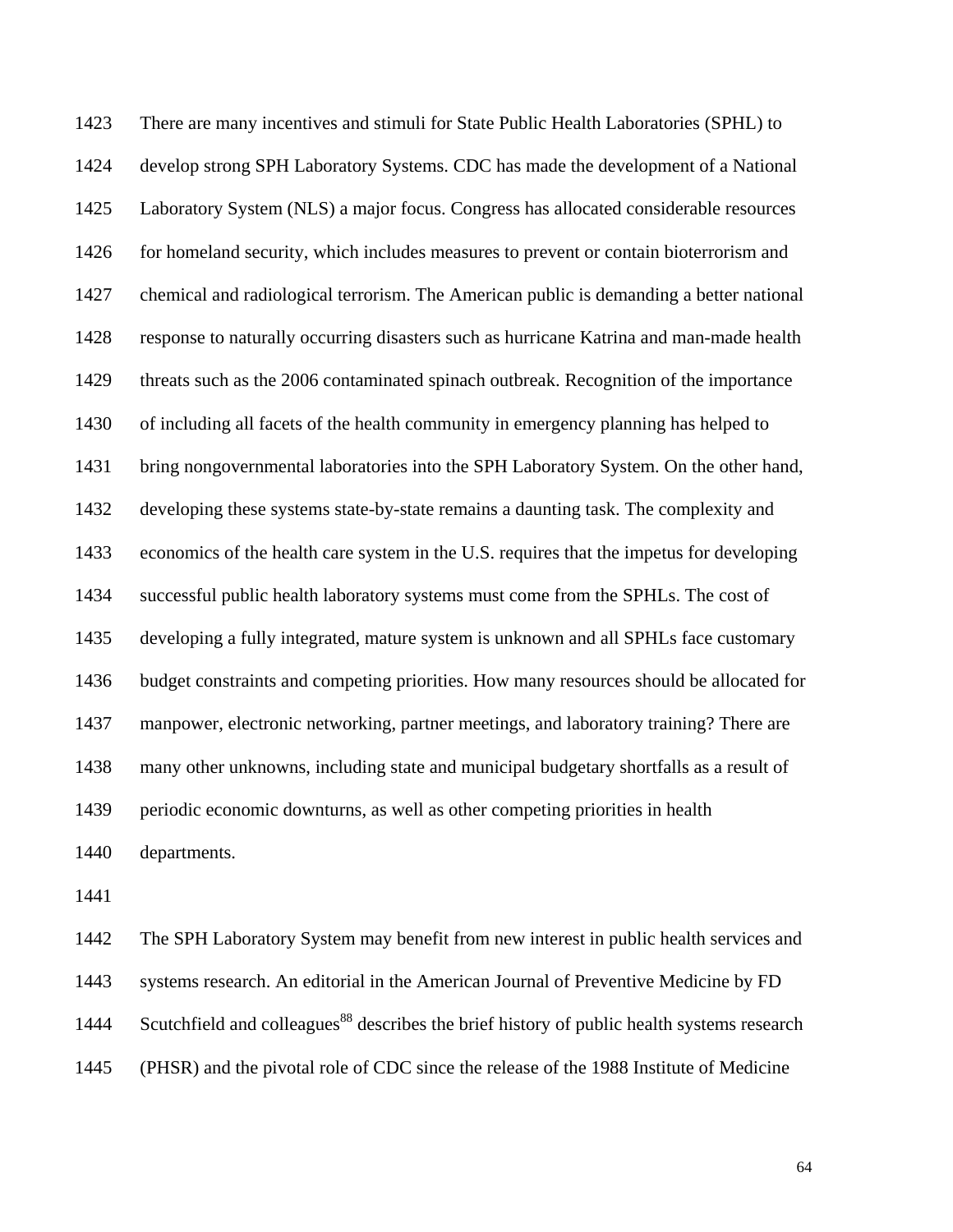1446 report, *The Future of Public Health*.<sup>89</sup> The CDC response to this report included the 1447 development of the Public Health Practice and Program Office to stimulate efforts to 1448 improve delivery of public health services. Scutchfield also points out that Chapter 23 in 1449 Healthy People 2010 lists objectives for developing public health infrastructure. Many 1450 investigators are now proposing that an understanding of the complex systems involved 1451 in both causing and solving public health problems is required to improve public health. 1452 SJ Leischow and collaborators note that systems thinking perspectives shared across 1453 different disciplines of human enterprise may allow team members representing different 1454 fields of endeavor to overcome challenges.<sup>90</sup> They suggest that improving public health 1455 will require new approaches to team science that have a trans-disciplinary orientation. 1456 1457 Success in developing and maturing SPH Laboratory Systems throughout the U.S. will 1458 depend on strong leadership at the national level primarily by CDC, at the organizational 1459 level by APHL, and at the state level by the SPHL. States with large SPHLs and more 1460 resources clearly have an advantage since they generally have greater latitude in 1461 allocating personnel and communication expertise to sustaining multiple partnerships. 1462 Those states with more limited resources may have to demonstrate greater innovation and 1463 cost sharing with partners to accomplish the same ends. Despite these possible barriers, 1464 development of successful SPH Laboratory Systems in the U.S. looks promising because 1465 of the planning and progress that has been made in just a few years by APHL and its 1466 members. Development of the SPH Laboratory System Improvement Program has 1467 defined the required components, competencies, and capacities of state and local public 1468 health laboratory systems at a "Gold Standard" level. Performance standards assessments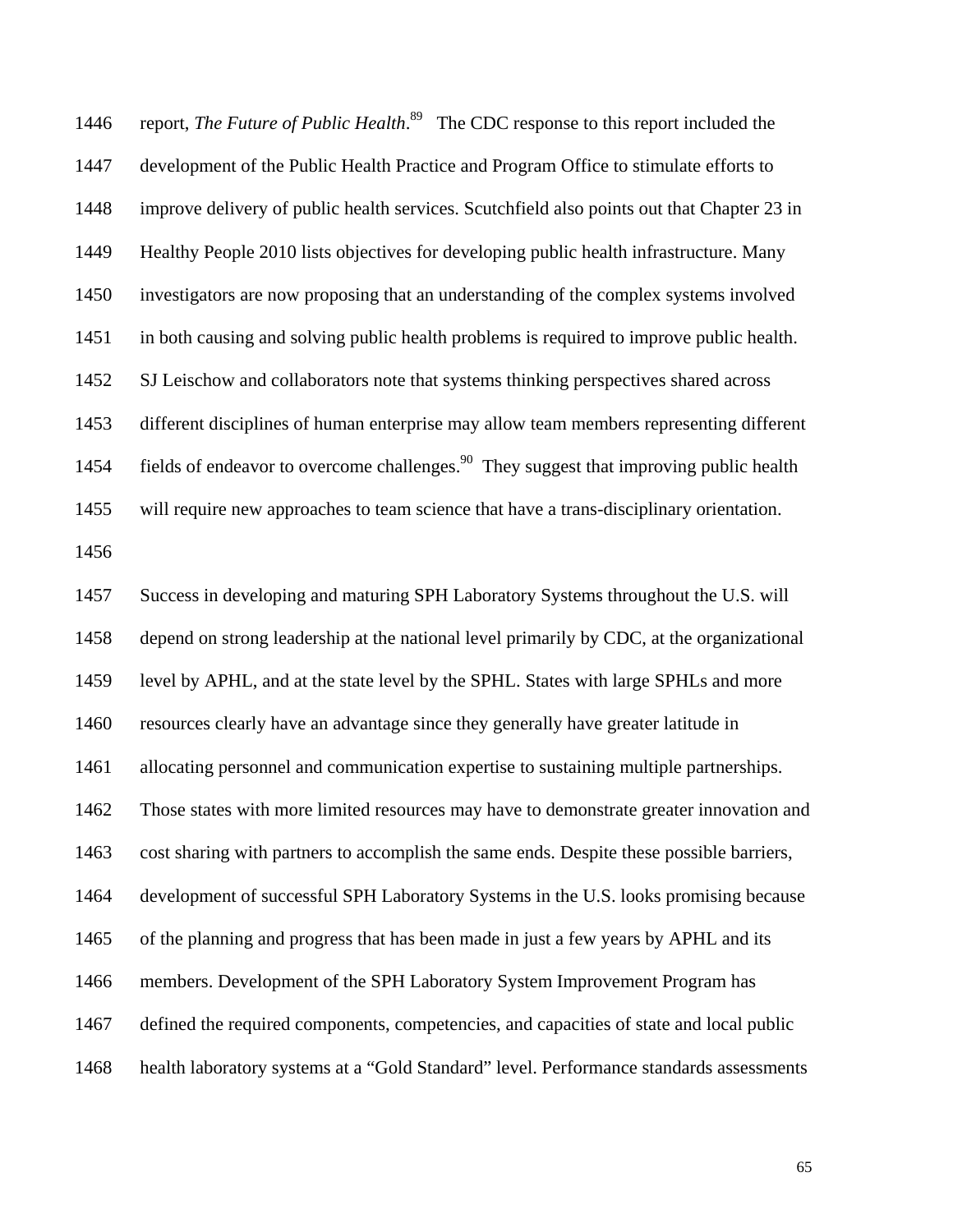1469 allow participants to determine the strengths and weaknesses of the individual system. As 1470 noted in the User's Guide, $8$  information gathered at the assessment meetings can help to 1471 improve and better coordinate public health laboratory activities at the state and local 1472 levels. By strengthening the multiple partnerships, a strong foundation for public health 1473 preparedness will be achieved. As challenges to public health programs are continually 1474 changing, establishing a strong SPH Laboratory System will permit continuous quality 1475 improvement and will strengthen the science basis for public health laboratory practice 1476 and response.

1477

### 1478 **Acknowledgements**

1479 This article was the collaborative effort of many dedicated public health professionals, 1480 including staff of the Association of Public Health Laboratories, chairs of APHL 1481 committees, and colleagues at the Centers for Disease Control and Prevention. This 1482 publication was supported by Cooperative Agreement Number CCU303019 from the 1483 Centers for Disease Control and Prevention (CDC). The findings and conclusions in this 1484 report are those of the author(s) and do not necessarily represent the official position of 1485 the Centers for Disease Control and Prevention/the Agency for Toxic Substances and

1486 Disease Registry.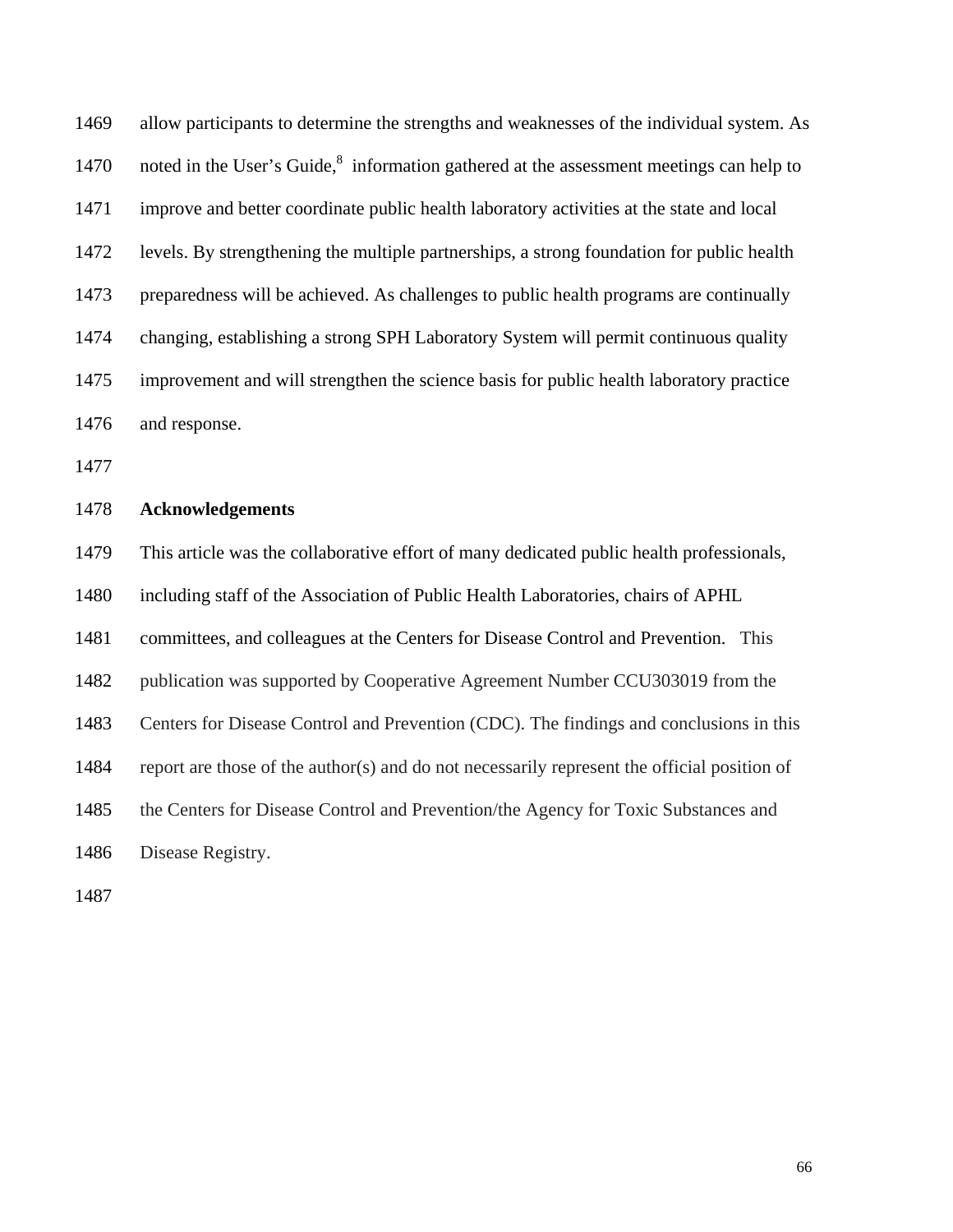| 1488 |    | <b>References</b>                                                                  |
|------|----|------------------------------------------------------------------------------------|
| 1489 | 1. | Association of Public Health Laboratories. Core Functions and Capabilities of      |
| 1490 |    | State Public Health Laboratories. Silver Spring, MD: Association of Public Health  |
| 1491 |    | Laboratories; 2000:1-13.                                                           |
| 1492 | 2. | Baker EL, Melton RJ, Stange PV et al. Health reform and the health of the public.  |
| 1493 |    | JAMA 1994;272(16):1276-1282.                                                       |
| 1494 | 3. | Witt-Kushner J, Astles JR, Ridderhof JC, et al. Core functions and capabilities of |
| 1495 |    | state public health laboratories: a report of the Association of Public Health     |
| 1496 |    | Laboratories. MMWR 2002;51(RR14):1-8.                                              |
| 1497 | 4. | Centers for Disease Control and Prevention. Toward a National Laboratory           |
| 1498 |    | System for Public Health. Atlanta, GA: Centers for Disease Control and             |
| 1499 |    | Prevention. Available at:                                                          |
| 1500 |    | http://www.cdc.gov/ncidod/eid/vol7no3_supp/skeels.htm Accessed January 19,         |
| 1501 |    | 2009.                                                                              |
| 1502 | 5. | Association of Public Health Laboratories. Building a National Laboratory          |
| 1503 |    | System. Silver Spring, MD: Association of Public Health Laboratories. Available    |
| 1504 |    | at:                                                                                |
| 1505 |    | http://www.aphl.org/aphlprograms/lss/projects/publicprivate/nlsp2004/Documents     |
| 1506 |    | <b><u>/lab_systems_3-06.pdf</u></b> Accessed January 21, 2009.                     |
| 1507 | 6. | Centers for Disease Control and Prevention. National Public Health Performance     |
| 1508 |    | Standards Program Atlanta, GA: Centers for Disease Control and Prevention.         |
| 1509 |    | Available at: http://www.cdc.gov/od/ocphp/nphpsp Accessed January 19, 2009.        |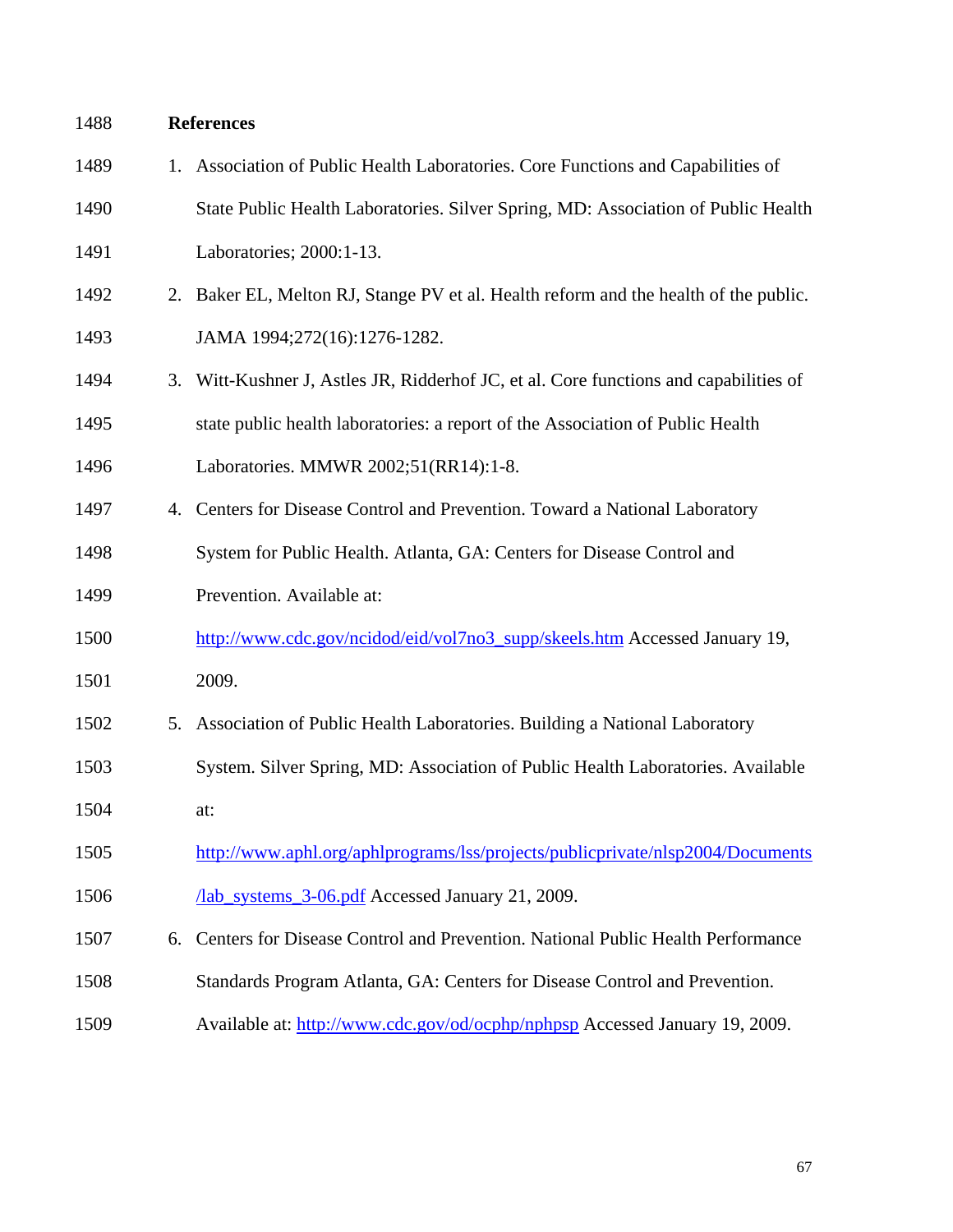- 1510 7. Association of Maternal and Child Health Programs. Capacity Assessment for
- 1511 State Title V (CAST-5) Washington, DC: Association of Maternal and Child
- 1512 Health Programs. Available at: http://www.amchp.org/MCH-Topics/A-
- 1513 G/CAST5/Pages/default.aspx Accessed January 19, 2009.
- 1514 8. Association of Public Health Laboratories. Promoting System Improvement.
- 1515 Silver Spring, MD: Association of Public Health Laboratories. Available at:
- 1516 http://www.aphl.org/aphlprograms/lss/projects/performance/Pages/default.aspx
- 1517 Accessed January 19, 2009.
- 1518 9. US Department of Health and Human Services. Healthy People 2010. Conference
- 1519 edition, in two volumes. Washington, DC: US Department of Health and Human 1520 Services; 2000.
- 1521 10. Inhorn SL, Wilcke BW, Downes FP, et al. A comprehensive laboratory services 1522 survey. J Public Health Manag Pract. 2006;12(6):514-521.
- 1523 11. Association of Public Health Laboratories. Definition of a State Public Health
- 1524 Laboratory System. Silver Spring, MD: Association of Public Health
- 1525 Laboratories. Available at:
- 1526 http://www.aphl.org/aphlprograms/lss/proj/performance/Documents/LSpdf0607\_
- 1527 definition.pdf Accessed January 21, 2009.
- 1528 12. Association of Public Health Laboratories. Assessing America's Local Public
- 1529 Health Laboratory Capacity. Silver Spring, MD: Association of Public Health
- 1530 Laboratories. Available at:
- 1531 http://www.aphl.org/AboutAPHL/publications/Documents/Assessing\_Americas\_
- 1532 Local\_PHL\_Capacity.pdf Accessed February 4, 2009.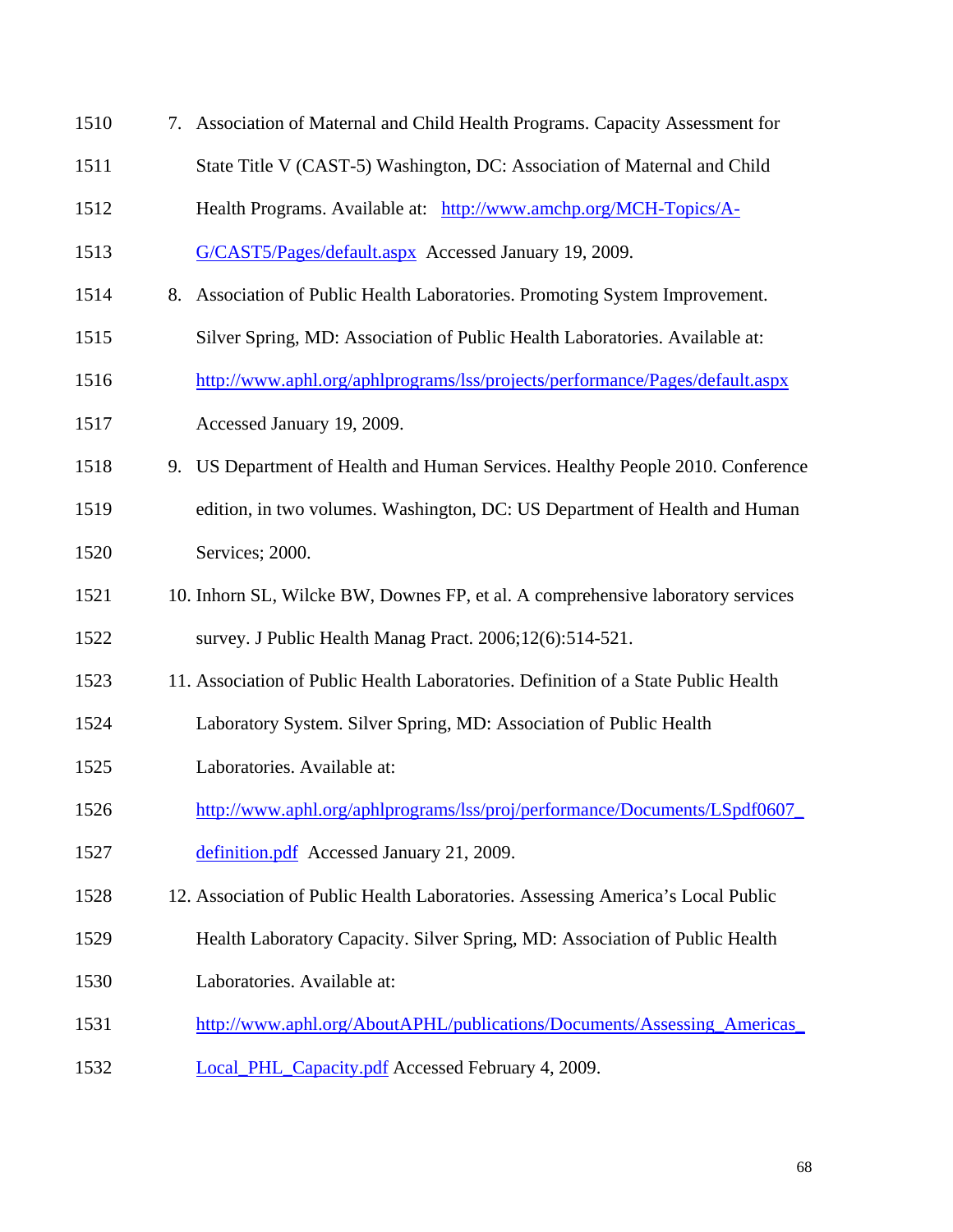- 1533 13. Centers for Disease Control and Prevention, Council of State and Territorial
- 1534 Epidemiologists, and the Association of State and Territorial Chronic Disease
- 1535 Program Directors. Indicators for chronic disease surveillance. MMWR
- 1536 2004;53(RR11):1-6. Available at:
- 1537 http://cdc.gov/mmwr/preview/mmwrhtml/rr5311a1.htm Accessed February 6,
- 1538 2009.
- 1539 14. Ritz B, Tager I, Balmes J. Can lessons learned from public health disease
- 1540 surveillance be applied to environmental public health tracking. Environ Health
- 1541 **Perspect.** 2005;113(3):243-249.
- 1542 15. Association of Public Health Laboratories. Public Health Laboratories and
- 1543 Newborn Screening. Silver Spring, MD: Association of Public Health
- 1544 Laboratories. Available at:
- 1545 http://www.aphl.org/aphlprograms/nsg/Pages/PublicHealthLaboratoriesandNewb
- 1546 **ornScreening.aspx** Accessed February 6, 2009.
- 1547 16. Association of Public Health Laboratories. Public Health Laboratory
- 1548 Interoperability Project (PHLIP). Silver Spring, MD: Association of Public Health
- 1549 Laboratories. Available at:
- 1550 http://www.aphl.org/AboutAPHL/publications/Documents/PHLIP\_05\_07.pdf
- 1551 Accessed January 19, 2009.
- 1552 17. Centers for Disease Control and Prevention. National Respiratory and Enteric
- 1553 Virus Surveillance System (NREVSS). Available at
- 1554 http://www.cdc.gov/surveillance/nrevss/ Accessed February 6, 2009.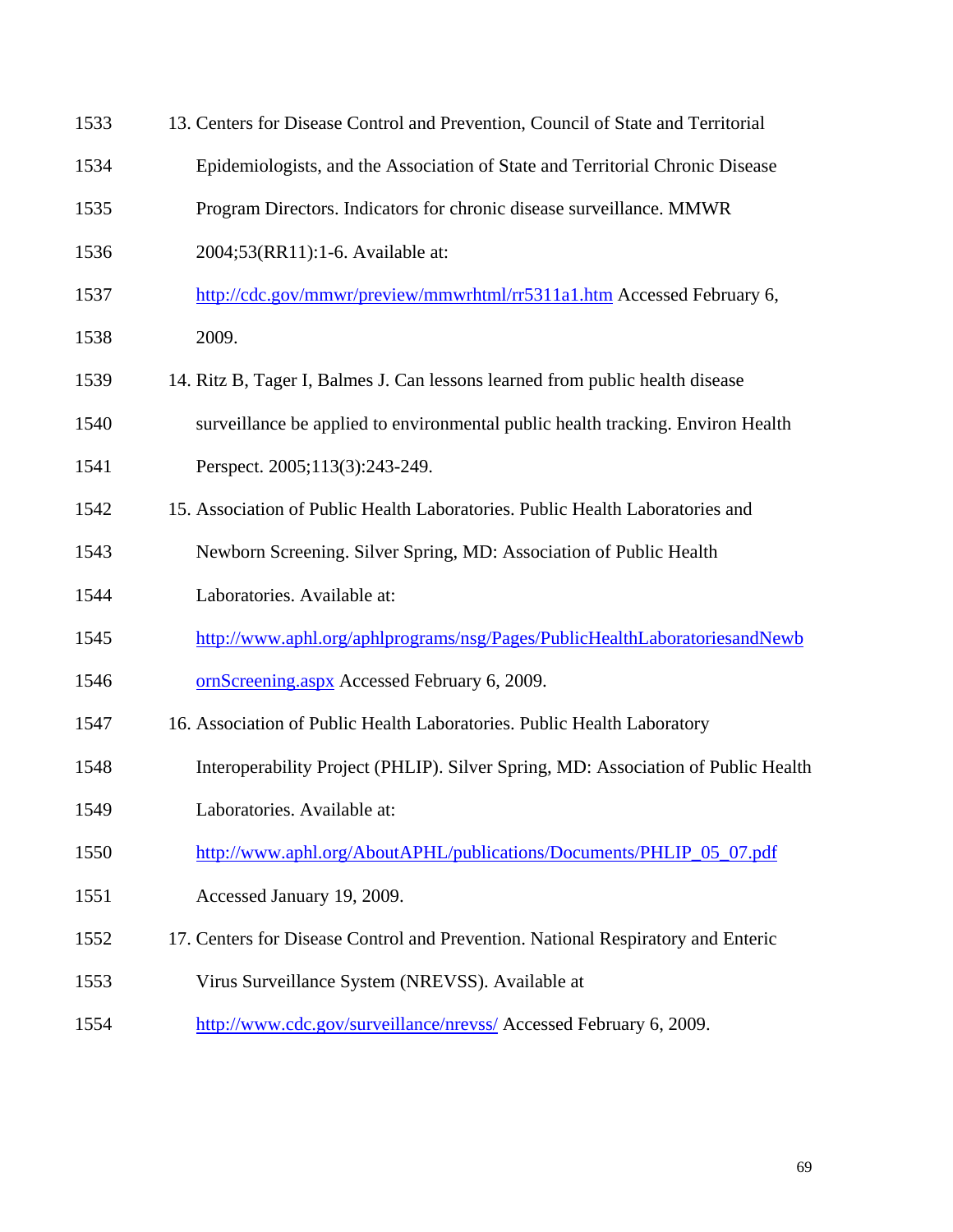| 1555 | 18. US Environmental Protection Agency. Laboratory Certification Program           |
|------|------------------------------------------------------------------------------------|
| 1556 | Available at http://www.epa.gov/safewater/methods/laboratorycertification.html     |
| 1557 | Accessed February 9, 2009. US Environmental Protection Agency. Drinking            |
| 1558 | Water Standards -Available at: http://www.epa.gov/OGWDW/standards.html             |
| 1559 | Accessed January 14, 2008.                                                         |
| 1560 | 19. US Environmental Protection Agency. Drinking Water Contaminant Candidate       |
| 1561 | List and Regulatory Determinations. Available at:                                  |
| 1562 | http://www.epa.gov/safewater/ccl/basicinformation.html Accessed February           |
| 1563 | 6,2009.                                                                            |
| 1564 | 20. Standridge J. Protecting the waters of Wisconsin from microbiological threats. |
| 1565 | Wisc Med J 2003;102:76-78.                                                         |
| 1566 | 21. Centers for Disease Control and Protection, Environmental Protection Agency,   |
| 1567 | Council of State and Territorial Epidemiologists. Surveillance for waterborne      |
| 1568 | disease outbreaks associated with recreational water, drinking water, and water    |
| 1569 | not intended for drinking - United States, 2003-2004. MMWR 2006;55(NoSS-           |
| 1570 | 12).                                                                               |
| 1571 | 22. Schauer JJ, Lough GC, Sonzogni WC. Outdoor air pollution activities at the     |
| 1572 | Wisconsin State Laboratory of Hygiene. Wisc Med J 2003;102:84-88.                  |
| 1573 | 23. Centers for Disease Control and Prevention. Third National Report on Human     |
| 1574 | Exposure to Environmental Chemicals. Atlanta, GA. Centers for Disease Control      |
| 1575 | and Prevention: 2006. Available at:                                                |
| 1576 | http://www.cdc.gov/exposurereport/report.htm Accessed February 6, 2009.            |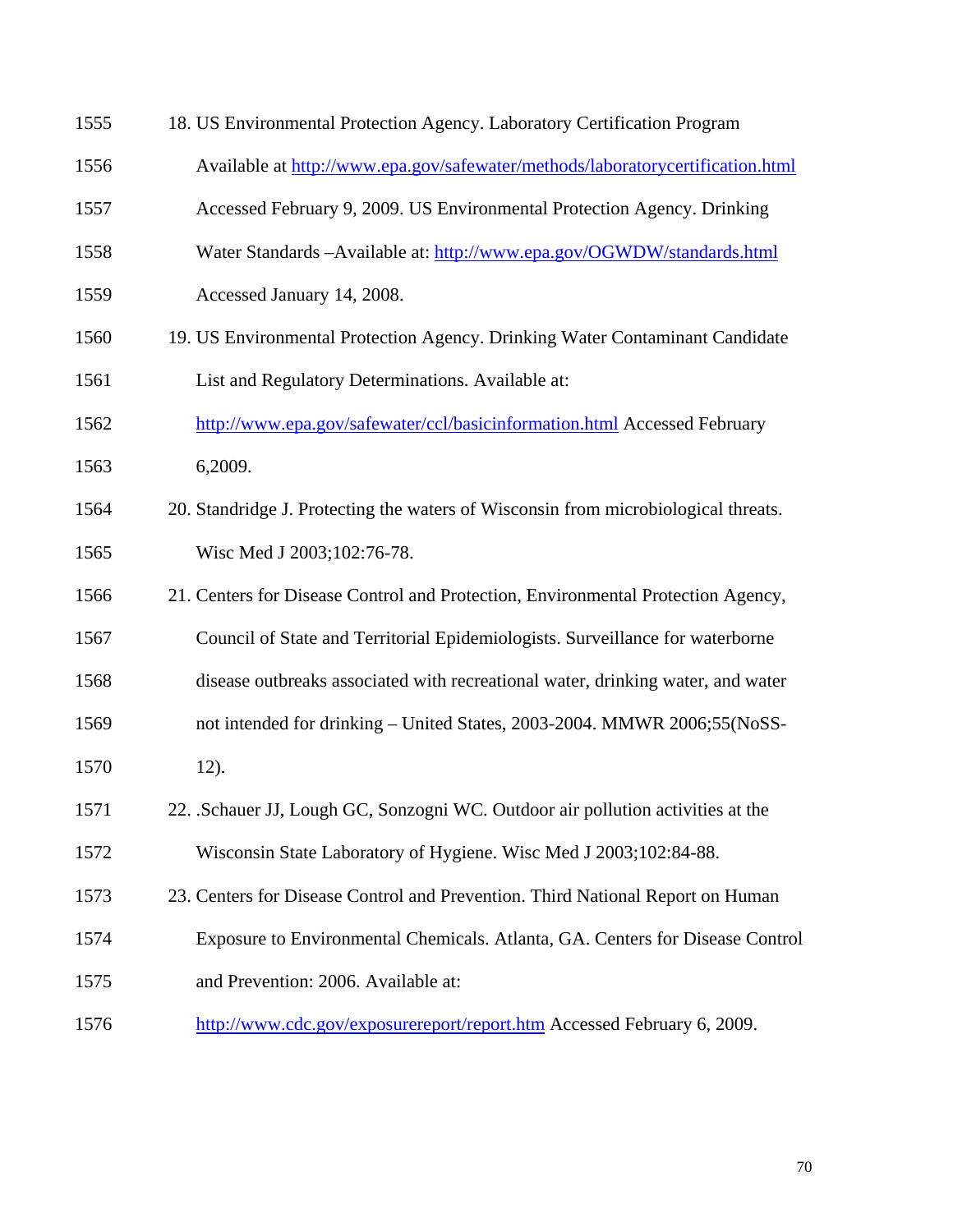| 1577 | 24. Centers for Disease Control and Prevention. CDC's Environmental Public Health      |
|------|----------------------------------------------------------------------------------------|
| 1578 | Tracking Program: National Network Implementation Plan (NNIP). Atlanta, GA.            |
| 1579 | Centers for Disease Control and Prevention: 2006. Available at:                        |
| 1580 | http://www.cdc.gov/nceh/tracking/pdfs/nnip.pdf Accessed February6, 2009.               |
| 1581 | 25. Brody JG, Morella-Frosch R, Brown P, et al: "Is it safe?' New ethics for reporting |
| 1582 | personal exposure to environmental chemicals. Am J Public Health                       |
| 1583 | 2007;97:1547-1554.                                                                     |
| 1584 | 26. Centers for Disease Control and Prevention. Interpreting and managing blood lead   |
| 1585 | levels $<$ 10 $\mu$ g/dL in children and reducing childhood exposures to lead. MMWR    |
| 1586 | 2007;56(No. RR-8):1-16.                                                                |
| 1587 | 27. Burk TL, Loughrin JT, Powell CJ, Knight JJ. Occupational and industrial health     |
| 1588 | at the Wisconsin State Laboratory of Hygiene. Wisc Med J 2003;102:71-75.               |
| 1589 | 28. New York State Hazardous Waste Management Available at                             |
| 1590 | http://www.dec.ny.gov/chemical/8486.html Accessed February 6, 2009.                    |
| 1591 | 29. US Environmental Protection Agency. Wastewater Management Available at             |
| 1592 | http://www.epa.gov/OW-OWM.html Accessed February 7, 2009.                              |
| 1593 | 30. Eaton AL, Clescari, Rice, EW, Greenberg AE, eds. Standard Methods for the          |
| 1594 | Examination of Water and Wastewater, 21 <sup>st</sup> Ed. American Public Health       |
| 1595 | Association 2005. 800 I Street MW, Washington, DC.                                     |
| 1596 | 31. Centers for Disease Control and Prevention. Surveillance for Foodborne – Disease   |
| 1597 | Outbreaks - United States; Surveillance Summaries, 1998-2002. MMWR 2006;55             |
| 1598 | $(No. SS-10); 1-34. Also available at:$                                                |
|      |                                                                                        |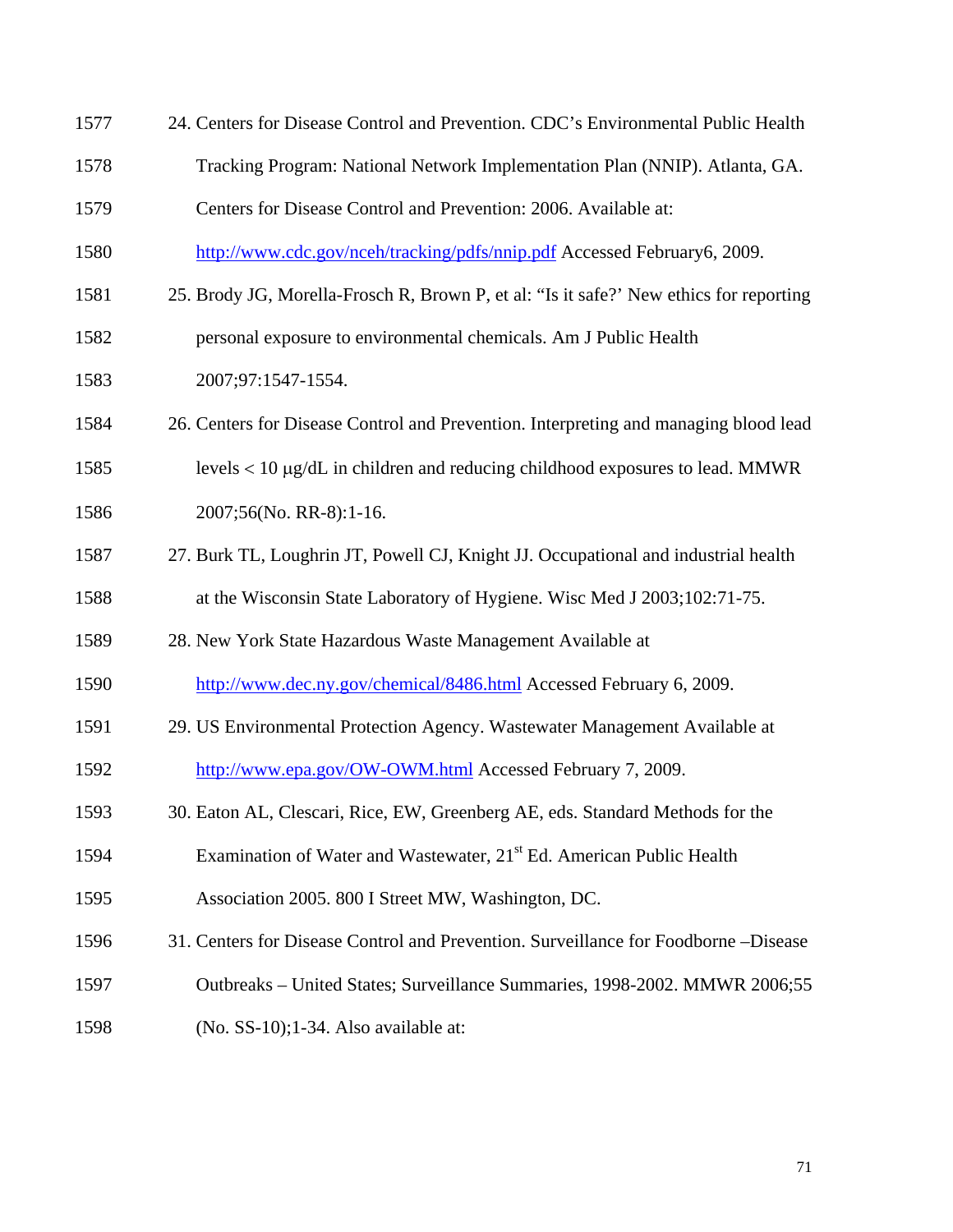| 1599 | http://www.cdc.gov/mmwr/preview/mmwrhtml/ss5510a1.htm Accessed February                        |
|------|------------------------------------------------------------------------------------------------|
| 1600 | 7, 2009.                                                                                       |
| 1601 | 32. Allos BM, Moore MR, Griffin PM, Tauxe RV. Surveillance for sporadic                        |
| 1602 | foodborne disease in the 21 <sup>st</sup> century: the FoodNet Perspective. Chronic Infect Dis |
| 1603 | 2004;38(Suppl 3):S115-S120.                                                                    |
| 1604 | 33. National Association of County & City Health Officials. Council to Improve                 |
| 1605 | Foodborne Outbreak Response Available at                                                       |
| 1606 | http://www.naccho.org/topics/environmental/foodsafety/cifor.cfm Accessed                       |
| 1607 | February 7, 2009.                                                                              |
| 1608 | 34. US Department of Homeland Security. FoodSHIELD Available at                                |
| 1609 | http://foodshield.org Accessed October 18, 2008.                                               |
| 1610 | 35. Association of Public Health Laboratories. A Recipe for Stronger Food Safety               |
| 1611 | Testing Programs. Available at:                                                                |
| 1612 | http://aphl.org/Documents/Global_docs/food_safety_report.pdf Accessed                          |
| 1613 | February 7, 2009.                                                                              |
| 1614 | 36. National Environmental Health Association. Epi-Ready Team Training Program                 |
| 1615 | Available at http://www.neha.org/epi_ready/index.html Accessed February 7,                     |
| 1616 | 2009.                                                                                          |
| 1617 | 37. Association of Public Health Laboratories. State Public Health Laboratory Food             |
| 1618 | Safety Capacity Available at                                                                   |
| 1619 | http://www.aphl.org/aphlprograms/food/Documents/food_safety_issue_9_04.pdf                     |
| 1620 | Accessed February 7, 2009.                                                                     |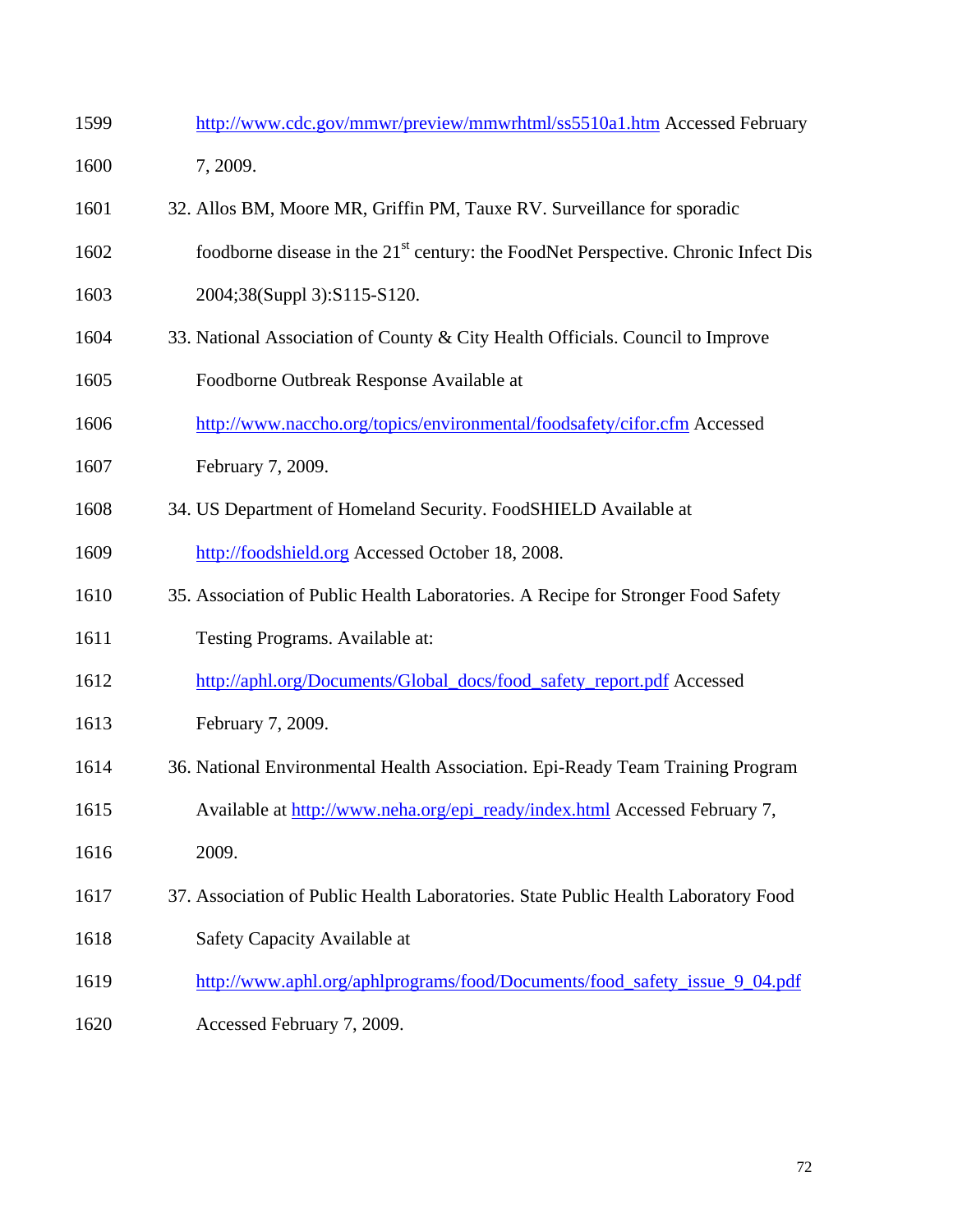- 1621 38. Association of Public Health Laboratories Food Safety Capabilities. Available at:
- 1622 http://www.aphl.org/aphlprograms/food/Documents/Food\_Safety\_Brief\_2008.pdf
- 1623 Accessed February 7, 2009.
- 1624 39. Centers for Disease Control and Prevention. PulseNet. Available at
- 1625 http://www.cdc.gov/pulsenet Accessed February 7, 2009.
- 1626 40. Association of Public Health Laboratories. From spinach suspicion to Salinas
- 1627 cows: how PulseNet broke the E. coli investigation. The APHL Minute 2006;6:3-
- 1628 5,16-18. Silver Spring, MD: Association of Public Health Laboratories.
- 1629 41. Food Emergency Response Network FERN Available at http://www.fernlab.org
- 1630 Accessed February 7, 2009.
- 1631 42. Food and Drug Administration. eLEXNET Training. Available at
- 1632 http://www.fda.gov/ora/training/computer/eLEXNET/default.htm Accessed
- 1633 February 7, 2009.
- 1634 43. Harding P, LiddicoatLJ. Forensic toxicology program: alcohol and drug testing in 1635 Wisconsin drivers. Wisc Med J 2003;102:79-83.
- 1636 44. Hassemer, DJ. Wisconsin State Laboratory of Hygiene's role in clinical

1637 laboratory improvement. Wisc Med J 2003;102;56-59.

- 1638 45. Centers for Disease Control and Prevention. Newborn Screening Quality
- 1639 Assurance Program. 2006 Annual Summary Report. 2007;24;1-71. Available at:
- 1640 http://www.cdc.gov/labstandards/pdf/nsqap/nsqap\_summaryreport\_2007.pdf
- 1641 Accessed February 9, 2009.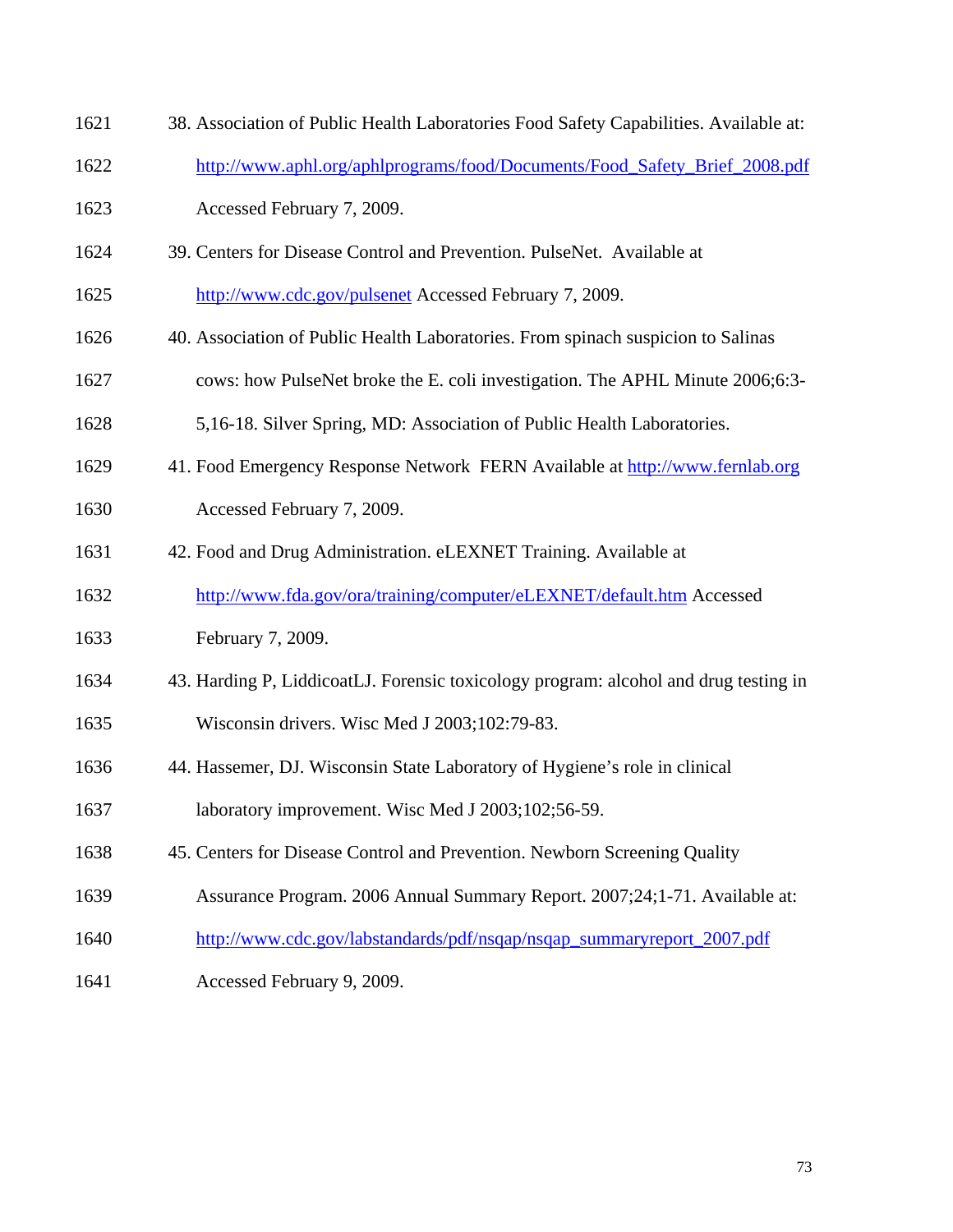- 1642 46. Clinical and Laboratory Standards Institute. About CLSI. Available at 1643 http://www.clsi.org/AM/Template.cfm?Section=About\_CLSI accessed February 1644 9, 2009. 1645 47. US Environmental Protection Agency. Drinking Water Standards. Available at: 1646 http://www.epa.gov/OGWDW/standards.html Accessed January 14, 2008. 1647 48. US Environmental Protection Agency. Clean Air Act Available at 1648 http://www.epa.gov/air/caa Accessed February 9, 2009. 1649 49. US Environmental Protection Agency. Laboratory Certification Program.
	- 1650 Available at http://www.epa.gov/safewater/methods/laboratory certification.html
	- 1651 Accessed February 9, 2009.
	- 1652 50. The NELAC Institute (TNI). TNI Mission. Available at http://www.nelac-1653 institute.org Accessed February 9, 2009.
	- 1654 51. US Environmental Protection Agency. The National Lead Laboratory
	- 1655 Accreditation Program (NLLAP). Available at
	- 1656 http://www.epa.gov/lead/pubs/nllap.htm Accessed February 9, 2009.
	- 1657 52. US Environmental Protection Agency. Laboratory Quality Assurance Evaluation
	- 1658 Program for Analysis of Cryptosporidium Under the Safe Drinking Water Act.
	- 1659 Available at http://www.epa.gov/safewater/disinfection/lt2/lab\_home.html
	- 1660 Accessed February 9, 2009.
	- 1661 53. Centers for Medicare and Medicaid Services. Clinical Laboratory Improvement
	- 1662 Amendments (CLIA) Available at http://www.cms.hhs.gov/clia Accessed
	- 1663 February 9, 2009.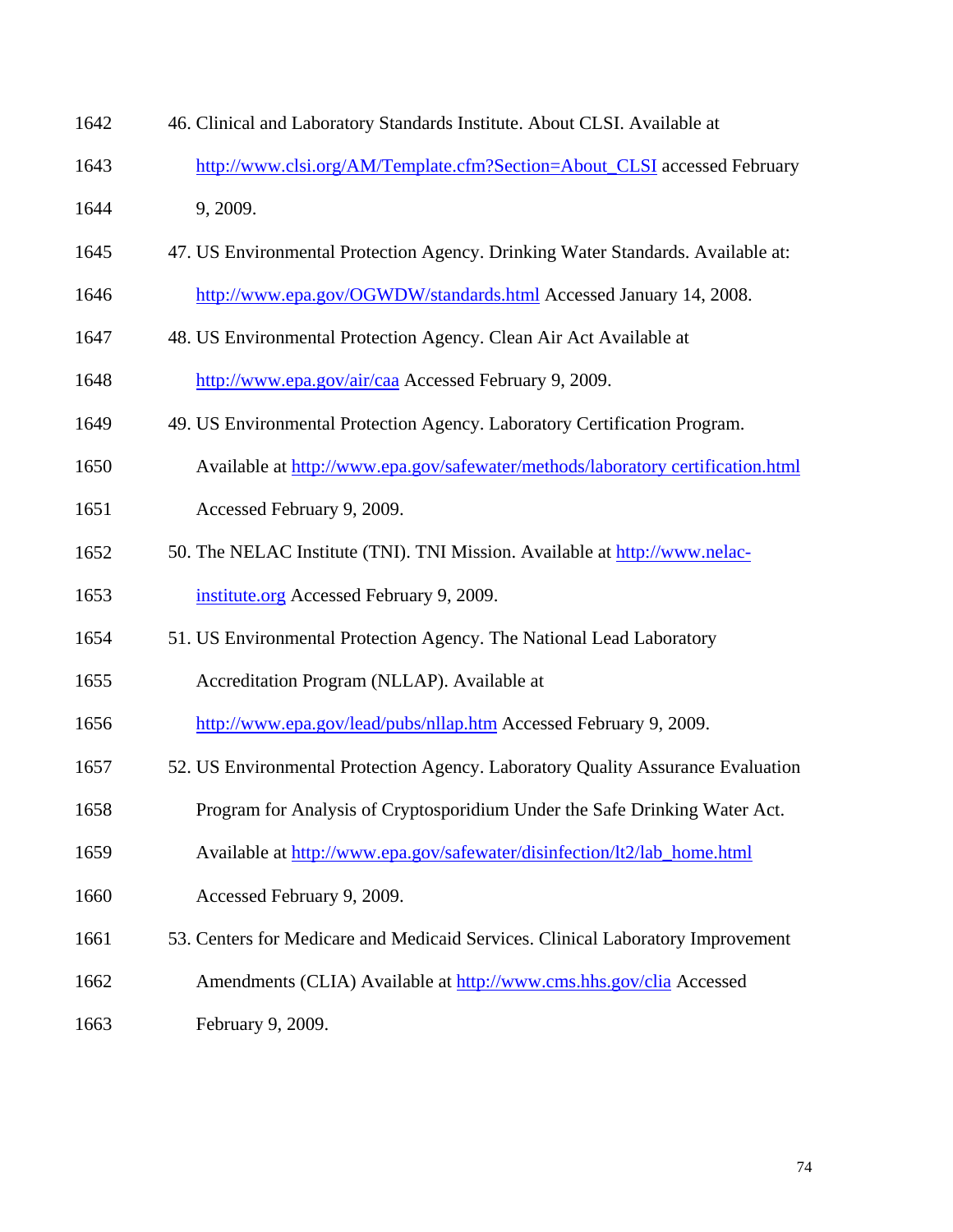| 1664 | 54. National Select Agent Registry Select Agent Regulations. Available at           |
|------|-------------------------------------------------------------------------------------|
| 1665 | http://www.selectagent.gov/selagentRegulation.htm Accessed February 9, 2009.        |
| 1666 | 55. US Department of Agriculture. Agricultural Select Agent. Available at           |
| 1667 | http://www.aphis.usda.gov/programs/ag_selectagent Accessed February 9, 2009.        |
| 1668 | 56. Association of Public Health Laboratories. Status of federal public health      |
| 1669 | appropriations. The APHL Minute 2006;6:13. Silver Spring, MD: Association of        |
| 1670 | Public Health Laboratories.                                                         |
| 1671 | 57. Hoffman GL, Laessig RH. Screening newborns for congenital disorders. Wisc       |
| 1672 | Med J 2003:102;45-50.                                                               |
| 1673 | 58. Association of Public Health Laboratories EPR committee meets with              |
| 1674 | congressional staff. Lab Matters 2007;2:14. Silver Spring, MD: Association of       |
| 1675 | Public Health Laboratories.                                                         |
| 1676 | 59. McDade J, Hughes J. The U.S. needs a national laboratory system. U.S. Medicine  |
| 1677 | 1998;34:9.                                                                          |
| 1678 | 60. Centers for Disease Control and Prevention. Facts about the Laboratory Response |
| 1679 | Network. Available at: http://www.bt.cdc.gov/lrn/factsheet.asp Accessed             |
| 1680 | February 10, 2008.                                                                  |
| 1681 | 61. Association of Public Health Laboratories. Partnerships for Preparedness.       |
| 1682 | Available at http://www.aphl.org/aphlprograms/ep/Pages/partnerships.aspx            |
| 1683 | Accessed February 10, 2009.                                                         |
| 1684 | 62. Association of Public Health Laboratories. Public Health Laboratory Issues in   |
| 1685 | Brief: Bioterrorism Capacity. April 2005. Available at:                             |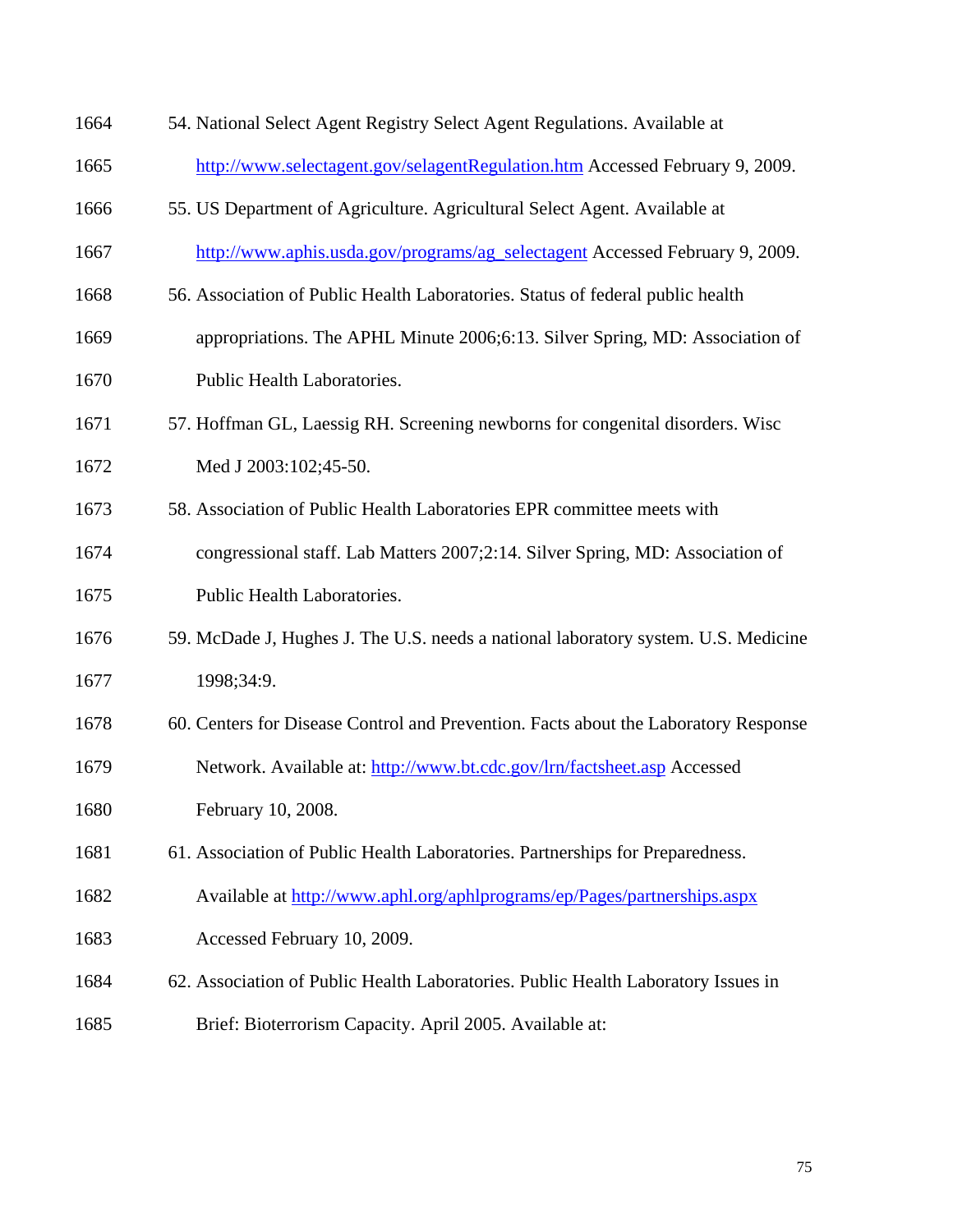| 1686 | http://www.aphl.org/Documents/Global_docs/bioterrorism_05.pdf Accessed               |
|------|--------------------------------------------------------------------------------------|
| 1687 | February 10, 2009.                                                                   |
| 1688 | 63. Association of Public Health Laboratories. Public Health Laboratory              |
| 1689 | Preparedness: Ready, Set, Respond. Available at                                      |
| 1690 | http://aphl.org/AboutAPHL/publications/Documents/All_Hazards_2008.pdf                |
| 1691 | Accessed February 10, 2009.                                                          |
| 1692 | 64. Association of Public Health Laboratories. Ready or Not: Chemical Terrorism      |
| 1693 | Project. Available at                                                                |
| 1694 | http://www.aphl.org/aphlprograms/ep/Documents/chemical_terrorism_7-03.pdf            |
| 1695 | Accessed February 10, 2009.                                                          |
| 1696 | 65. Association of Public Health Laboratories. Chemical Terrorism Preparedness in    |
| 1697 | the Nation's State Public Health Laboratories, May 2007. Available at:               |
| 1698 | http://www.aphl.org/aphlprograms/eh/Documents/Chemical_Terrorism_Prepared            |
| 1699 | ness_Issue_Brief_2007.pdf Accessed February 12, 2009.                                |
| 1700 | 66. Association of Public Health Laboratories. Developing a Laboratory Continuity of |
| 1701 | Operations Plan. Available at:                                                       |
| 1702 | http://www.aphl.org/aphlprograms/ep/Documents/PHL_COOP_Guidelines.pdf                |
| 1703 | Accessed February 12, 2009.                                                          |
| 1704 | 67. Hoffman GL, Laessig RH. Screening newborns for congenital disorders. Wisc        |
| 1705 | Med J 2003;102:45.50.                                                                |
| 1706 | 68. Association of Public Health Laboratories. 2008 Newborn Screening and Genetics   |
| 1707 | Testing Symposium. Available at                                                      |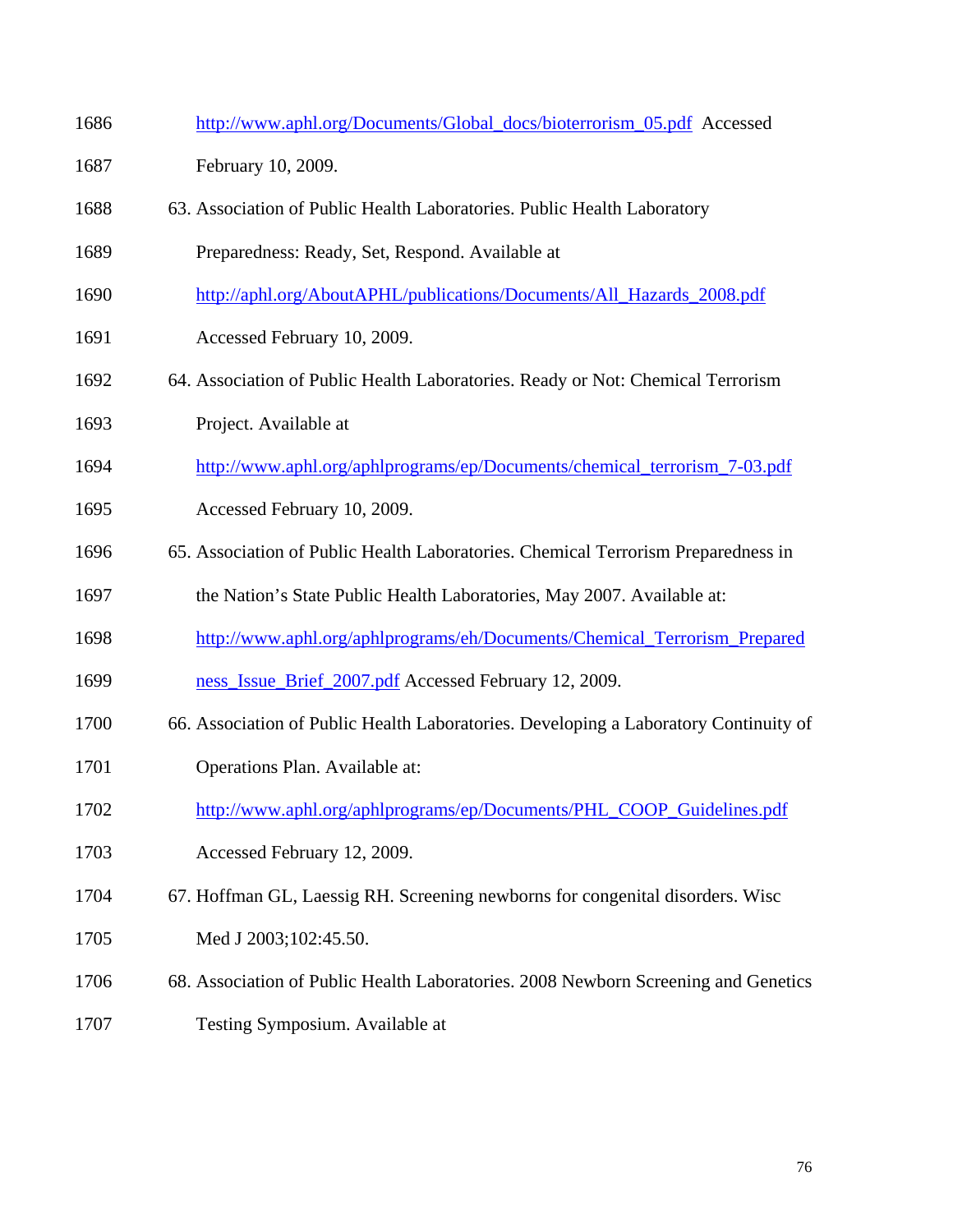| 1708 | http://www.aphl.org/profdev/conferences/proceedings/Pages/2008APHLNBSGTS             |
|------|--------------------------------------------------------------------------------------|
| 1709 | ymposium.aspx Accessed February 13, 2009.                                            |
| 1710 | 69. Association of Public Health Laboratories. Public Health Labs and Newborn        |
| 1711 | Screening. Available at                                                              |
| 1712 | http://www.aphl.org/aphlprograms/nsg/Pages/PublicHealthLaboratoriesandNewb           |
| 1713 | ornScreening.aspx Accessed February 13, 2009.                                        |
| 1714 | 70. Khoury MJ, McCabe LL, McCabe ERB. Population screening in the age of             |
| 1715 | genomic medicine. N Engl J Med 2003:348;50-57.                                       |
| 1716 | 71. Wand P. Laboratory role in tuberculosis control. Wisc Med J 2003;102:31-34.      |
| 1717 | 72. Association of Public Health Laboratories. The Future of TB Laboratory Services. |
| 1718 | Available at                                                                         |
| 1719 | http://www.aphl.org/aphlprograms/infectious/tuberculosis/Documents/tb_task_for       |
| 1720 | ce future.pdf Accessed February 13, 2009.                                            |
| 1721 | 73. US Department of Health and Human Services - Bureau of Health Professions.       |
| 1722 | The Clinical Laboratory Workforce: The Changing Picture of Supply, Demand,           |
| 1723 | Education, and Practice. July 2005. Available at                                     |
| 1724 | http://bhpr.hrsa.gov/healthworkforce/reports/clinical/default.htm#demand             |
| 1725 | Accessed February 13, 2009.                                                          |
| 1726 | 74. Kibak P. The worsening shortage of lab staff. Clin Lab News 2008;34:1-4. Also    |
| 1727 | available at                                                                         |
| 1728 | http://www.aacc.org/publications/cln/2008/may/Pages/cover1_0508.aspx                 |
| 1729 | Accessed February 13, 2009.                                                          |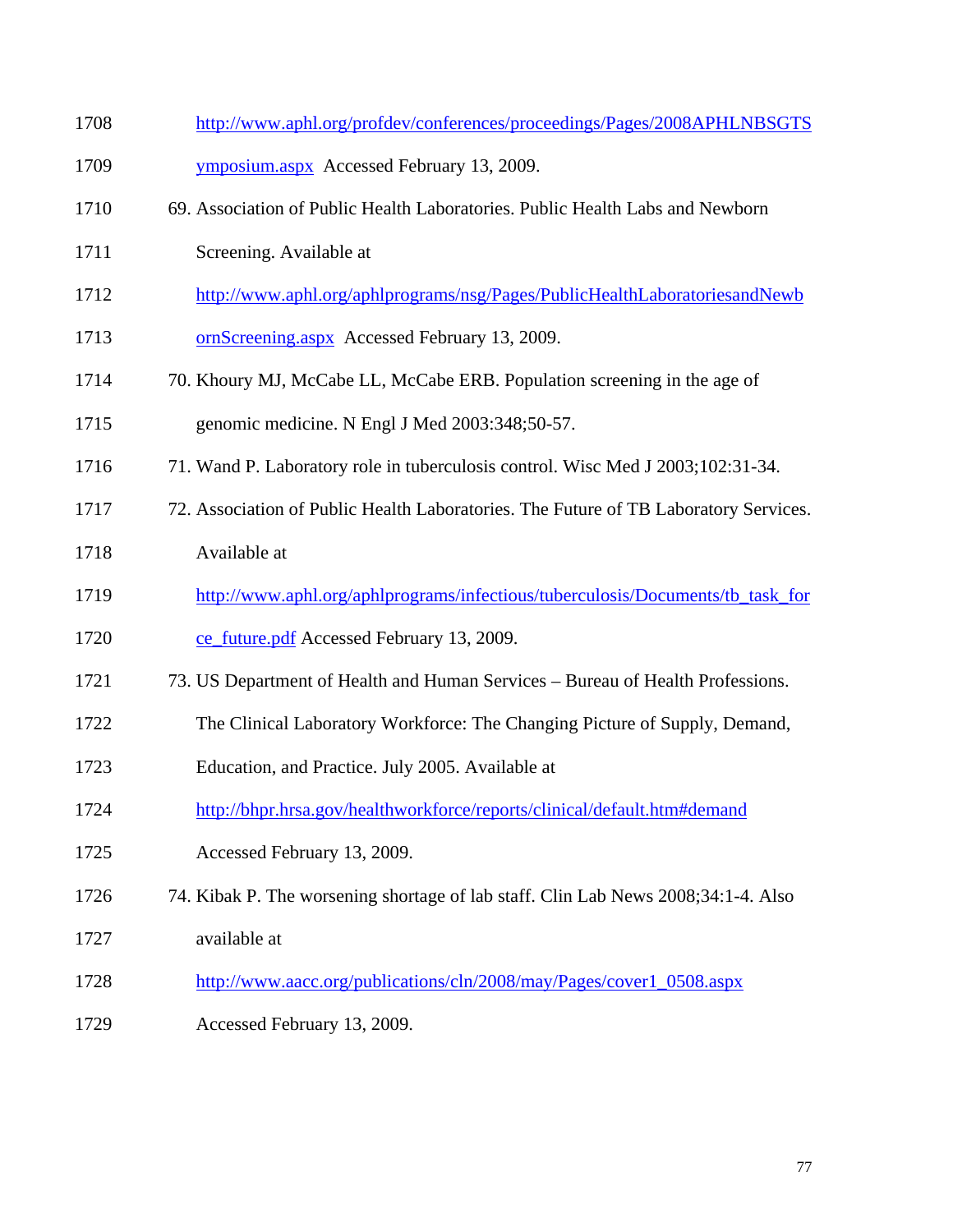| 1730 | 75. Hilborne L. The Other Big Workforce Shortage. Available at                      |
|------|-------------------------------------------------------------------------------------|
| 1731 | http://www.modernhealthcare.com/apps/pbcs.dll/article?AID=/20080602/SUB/20          |
| 1732 | 4791857/0/toc02.06.08&nocache=1 Accessed February 13, 2009.                         |
| 1733 | 76. Coordinating Council on the Clinical Laboratory Workforce. Strategic Draft      |
| 1734 | Accessed at                                                                         |
| 1735 | http://wwwn.cdc.gov/cliac/pdf/Addenda/cliac0208/Addendum%20Q.pdf                    |
| 1736 | Accessed February 13, 2009.                                                         |
| 1737 | 77. Association of Public Health Laboratories. National Laboratory Training         |
| 1738 | Network. Available at http://www.aphl.org/member/training/Pages/nltn.aspx           |
| 1739 | Accessed February 13, 2009.                                                         |
| 1740 | 78. Association of Public Health Laboratories. Continuing Education and Training.   |
| 1741 | Available at http://www.aphl.org/pr /training/Pages/default.aspx Accessed           |
| 1742 | February 13, 2009.                                                                  |
| 1743 | 79. Association of Public Health Laboratories. Fellowships. Available at            |
| 1744 | http://www.aphl.org/search/Results.aspx?k=Fellowships Accessed February 13,         |
| 1745 | 2009.                                                                               |
| 1746 | 80. Association of Public Health Laboratories. Environmental Health Traineeship and |
| 1747 | Fellowship Programs. Available at                                                   |
| 1748 | http://www.aphl.org/profdev/fellowships/eh/Pages/default.aspx Accessed              |
| 1749 | February 13, 2009.                                                                  |
| 1750 | 81. Association of Public Health Laboratories. National Center for Public Health    |
| 1751 | Laboratory Leadership. Available at                                                 |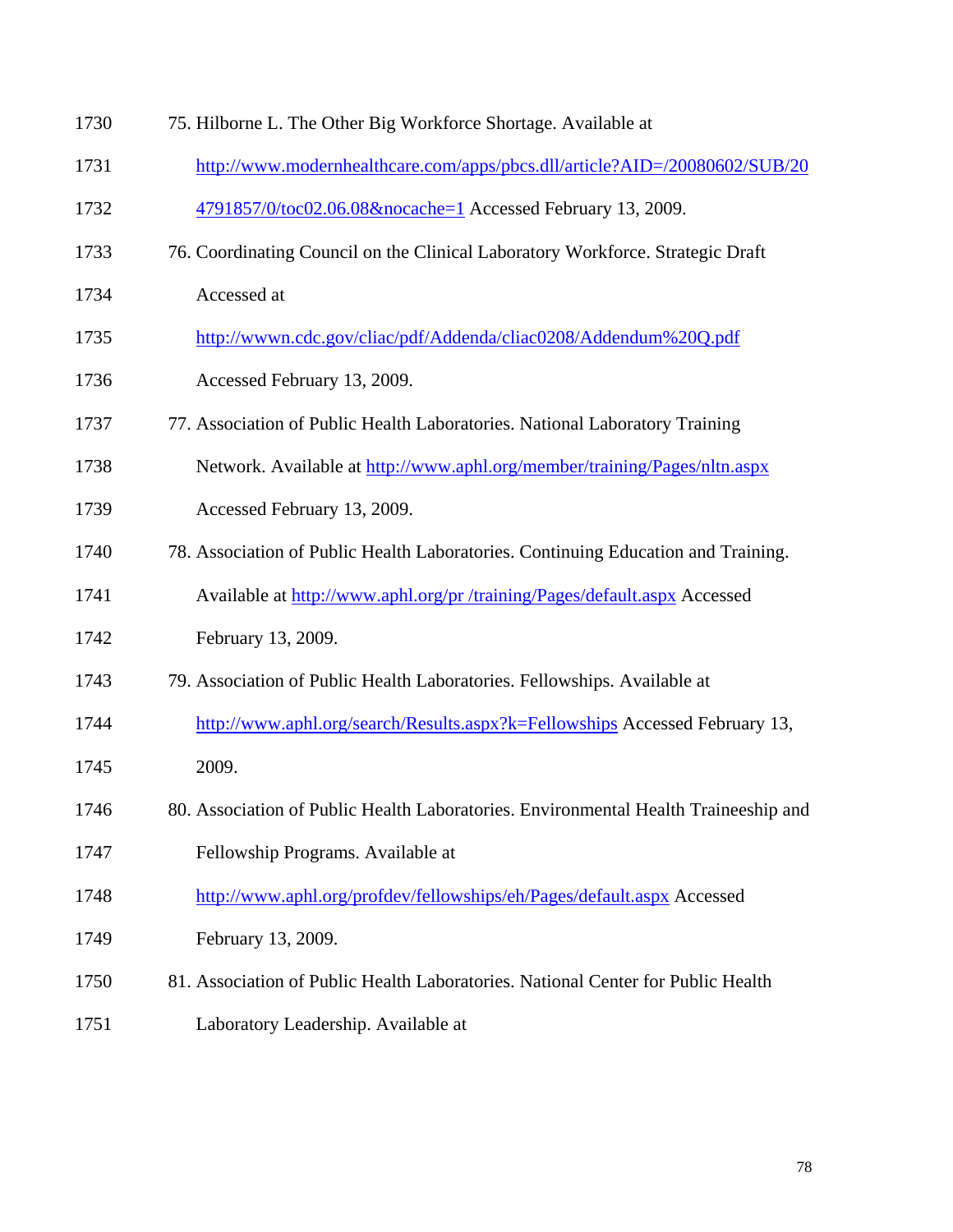- 1752 http://www.aphl.org/member/training/Pages/centerphl.aspx Accessed February 1753 13, 2009.
- 1754 82. Association of Public Health Laboratories. Finding Leaders for Public Health
- 1755 Laboratories: A Strategic Plan. Available at
- 1756 http://www.rwjf.org/pr/product.jsp?id=37010 Accessed February 13, 2009.
- 1757 83. Association of Public Health Laboratories. A Practical Guide for Public Health
- 1758 Laboratory Leaders. Available at
- 1759 http://www.aphl.org/AboutAPHL/publications/Documents/A\_Practical\_Guide\_fo
- 1760 r\_Public\_Health\_Laboratory\_Leaders.pdf Accessed February 13, 2009.
- 1761 84. Association of Public Health Laboratories. APHL Boosts Kenya's PHL System.
- 1762 Available at http://www.aphl.org/aboutaphl/success/5/Pages/default.aspx
- 1763 Accessed February 13, 2009.
- 1764 85. Association of Public Health Laboratories. Mozambique. Available at
- 1765 http://www.aphl.org/aphlprograms/global/countries/Pages/mozambique.aspx
- 1766 Accessed February 13, 2009.
- 1767 86. Association of Public Health Laboratories. APHL Laboratory Partnership
- 1768 Program. Available at
- 1769 http://www.aphl.org/aphlprograms/lss/projects/publicprivate/Pages/default.aspx
- 1770 Accessed February 13, 2009.
- 1771 87. Association of Public Health Laboratories. Laboratory Advisory Committee.
- 1772 Available at http://www.aphl.org/aphlprograms/lss/projects/lac/pages/default.aspx
- 1773 Accessed February 13, 2009.